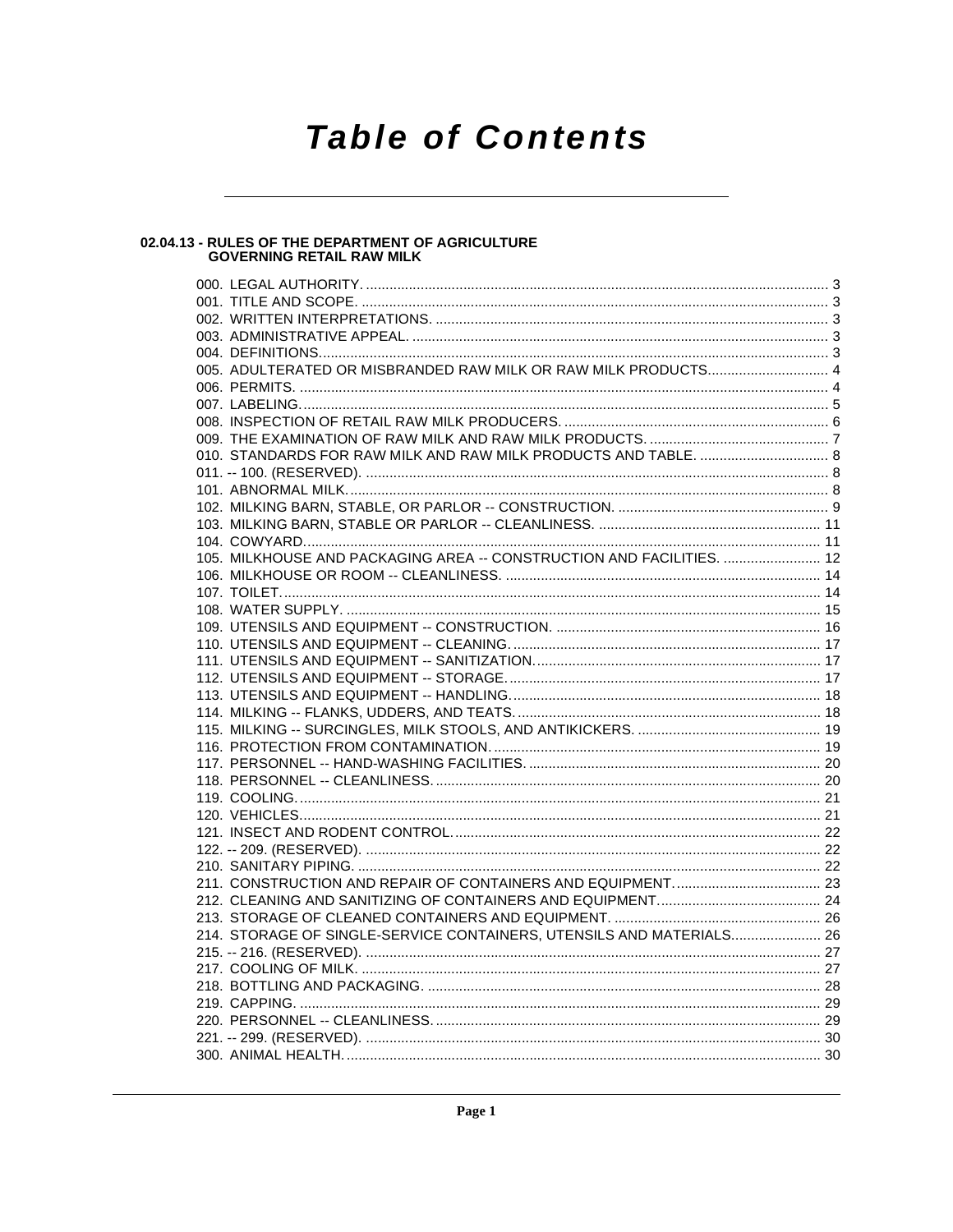# Table of Contents (cont'd)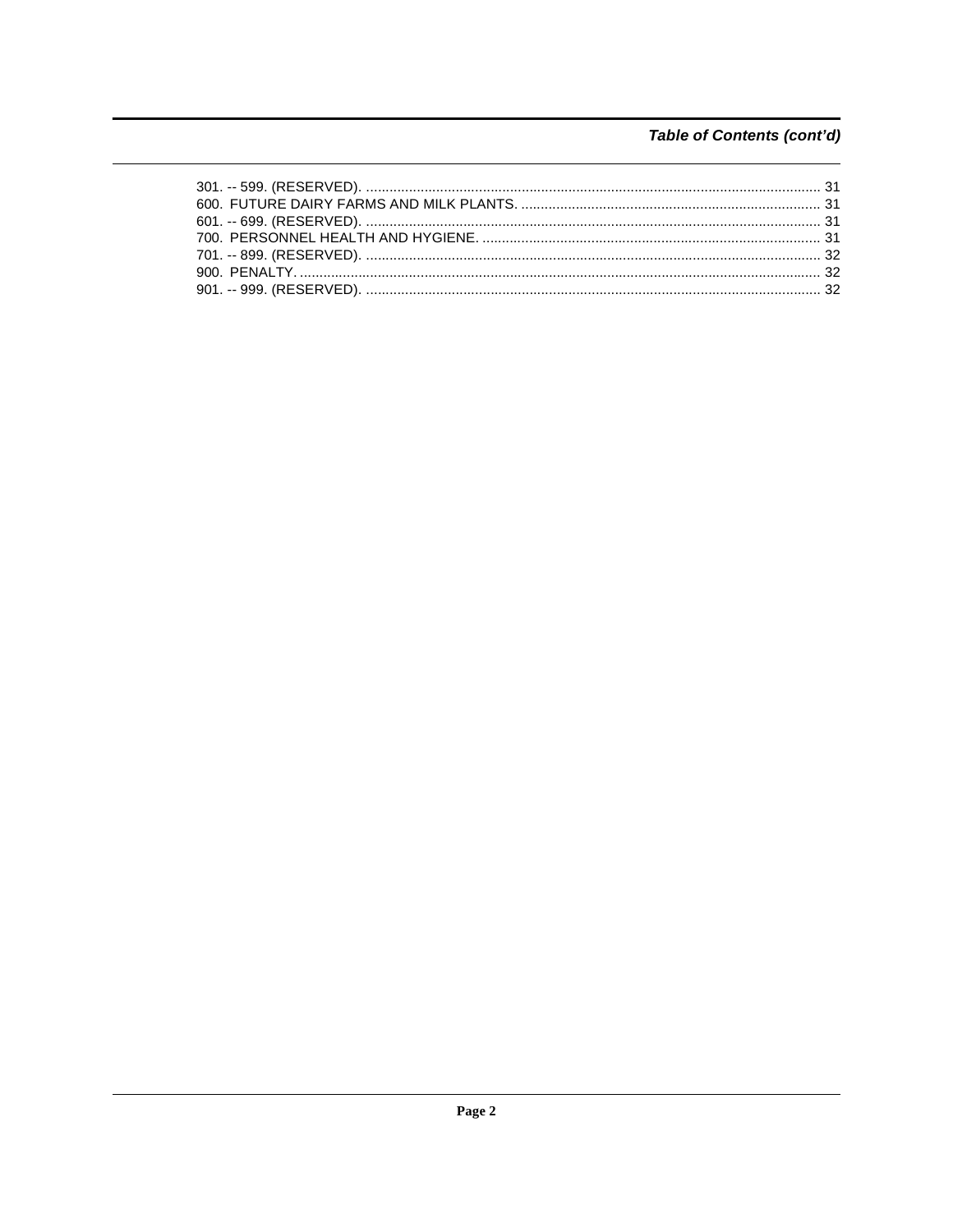#### **IDAPA 02 TITLE 04 CHAPTER 13**

# **02.04.13 - RULES OF THE DEPARTMENT OF AGRICULTURE GOVERNING RETAIL RAW MILK**

#### <span id="page-2-1"></span><span id="page-2-0"></span>**000. LEGAL AUTHORITY.**

| This chapter is adopted under the legal authority of Title 37, Chapters 3, 4, 7, and 8, Idaho Code. | $(4-8-94)$ |
|-----------------------------------------------------------------------------------------------------|------------|
|-----------------------------------------------------------------------------------------------------|------------|

# <span id="page-2-2"></span>**001. TITLE AND SCOPE.**

**01. Title**. The title of this chapter is "Rules of the Department of Agriculture Governing Retail Raw Milk". (4-8-94)

**02. Scope**. This chapter has the following scope: these rules shall govern the production, processing and sale of retail raw milk. The official citation of this chapter is IDAPA 02.04.13.000 et. seq. For example, this section's citation is IDAPA 02.04.13.001. section's citation is IDAPA 02.04.13.001.

#### <span id="page-2-3"></span>**002. WRITTEN INTERPRETATIONS.**

There are no written interpretations of these rules. (4-8-94)

#### <span id="page-2-4"></span>**003. ADMINISTRATIVE APPEAL.**

There is no provision for administrative appeals before the Department of Agriculture under this chapter. (4-8-94)

#### <span id="page-2-8"></span><span id="page-2-5"></span>**004. DEFINITIONS.**

The following definitions shall apply in the interpretation and the enforcement of this chapter: (4-8-94)

<span id="page-2-6"></span>**01.** Cream. The liquid milk product high in fat separated from milk. Cream contains not less than percent (18%) milkfat. (4-8-94) eighteen percent (18%) milkfat.

**02. Dairy Farm**. Any place or premises where one (1) or more cows or goats are kept, and from which all of the raw milk or raw milk products are distributed, sold, or offered for sale. (4-8-94) a part or all of the raw milk or raw milk products are distributed, sold, or offered for sale.

<span id="page-2-9"></span><span id="page-2-7"></span>**03. Department**. The Department of Agriculture of the state of Idaho. (4-8-94)

<span id="page-2-12"></span><span id="page-2-11"></span><span id="page-2-10"></span>**04. Director**. The Director of the Department of Agriculture of the state of Idaho or his designee.

(4-8-94)

**05. Goat Milk**. The lacteal secretion, practically free from colostrum, obtained by the complete milking of healthy goats. The word "milk" shall be interpreted to include goat milk. (4-8-94)

**06. Half-And-Half**. The food consisting of a mixture of milk and cream which contains not less than pre-half percent (10.5%) but less than eighteen percent (18%) milkfat. (4-8-94) ten and one-half percent  $(10.5\%)$  but less than eighteen percent  $(18\%)$  milkfat.

<span id="page-2-13"></span>**07. Heavy Cream Or Heavy Whipping Cream**. Cream which contains not less than thirty-six percent ilkfat. (4-8-94)  $(36\%)$  milkfat.

<span id="page-2-14"></span>**08. Light Cream**. Cream which contains not less than eighteen percent (18%) but less than thirty percent  $(30\%)$  milkfat.  $(4-8-94)$ 

<span id="page-2-15"></span>**09.** Light Whipping Cream. Cream which contains not less than thirty percent (30%) but less than the contains of less than (4-8-94) thirty-six percent  $(36%)$  milkfat.

<span id="page-2-16"></span>**10. Lowfat Milk**. Milk from which sufficient milkfat has been removed to produce a food having, within limits of good manufacturing practice, one of the following milkfat contents: one-half (.5), one (1), one and one-half (1.5), or two percent (2%), and contains not less than eight and one-fourth percent (8.25%) milk solids not fat. (4-8-94)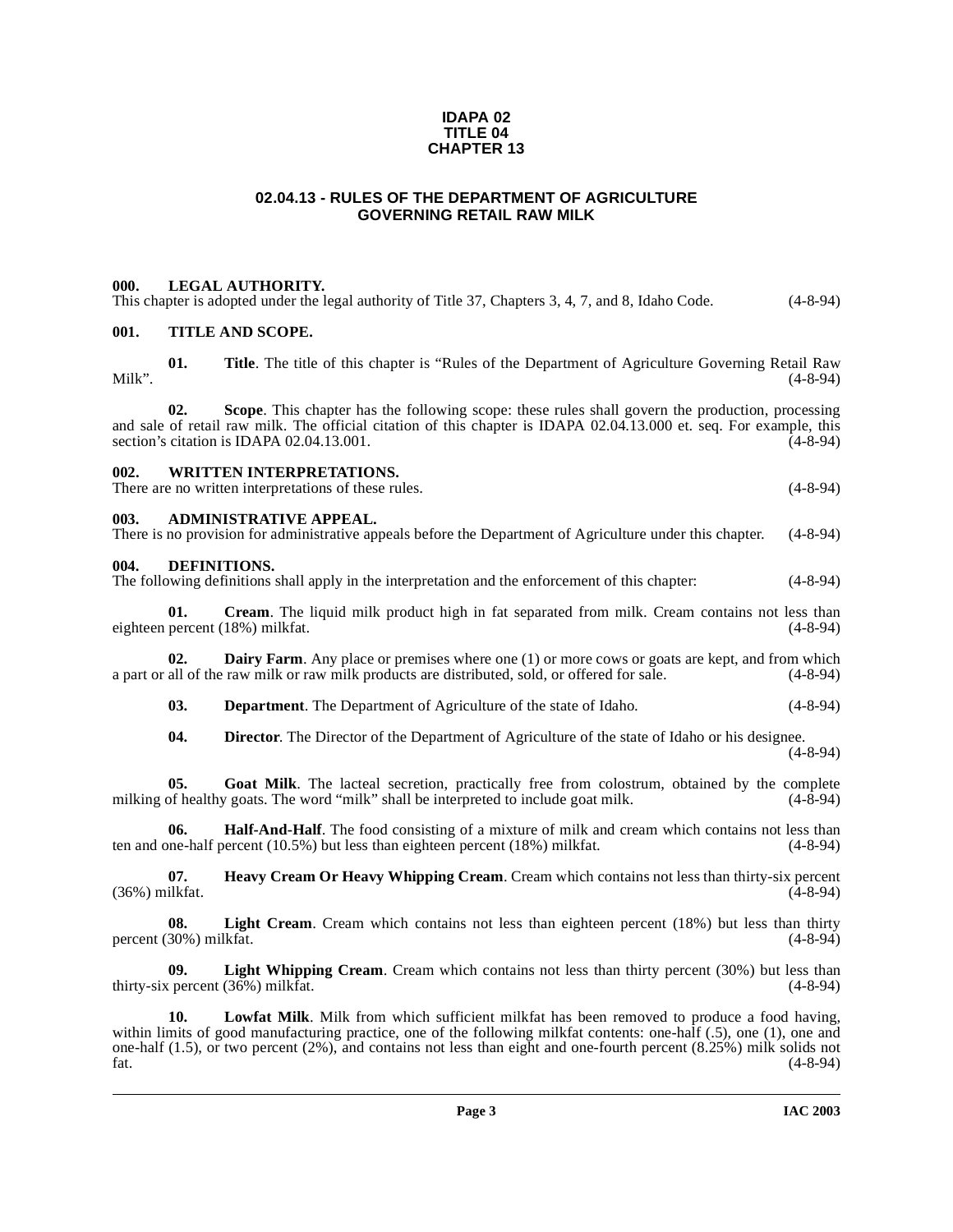<span id="page-3-5"></span>**11. Milk Plant**. Any place, premises, or establishment where milk or milk products are collected, stored, bottled, or prepared for distribution. (4-8-94) handled, stored, bottled, or prepared for distribution.

<span id="page-3-6"></span>**12. Official Laboratory**. A biological, chemical, or physical laboratory which is under the direct supervision of the State or a local regulatory agency. (4-8-94)

<span id="page-3-8"></span>**13. Person**. An individual, plant operator, partnership, corporation, company, firm, trustee, association or institution. (4-8-94) or institution. (4-8-94)

<span id="page-3-9"></span>**14. Regulatory Agency.** The regulatory agency means the Idaho Department of Agriculture. (4-8-94) on and enforcement of these rules is the responsibility of the Idaho Department of Agriculture. (4-8-94) Inspection and enforcement of these rules is the responsibility of the Idaho Department of Agriculture.

**15. Retail Raw Milk**. The lacteal secretion, practically free from colostrum, obtained by the complete milking of one (1) or more healthy cows or goats, which has not been subjected to any pasteurization process. Retail raw milk shall contain not less than eight and one-fourth percent  $(8.25%)$  milk solids, not fat, and not less than three and one-fourth percent (3.25%) milkfat. Retail raw milk may have been adjusted by separating part of the milkfat<br>(4-8-94) therefrom.  $(4-8-94)$ 

<span id="page-3-10"></span>**16.** Retail Raw Milk Products. Retail raw milk products include cream, light cream, light whipping cream, heavy cream, heavy whipping cream, half-and-half, skim milk and lowfat milk which have not been subjected to any pasteurization process.

<span id="page-3-11"></span>**17.** Sanitization. The application of any effective method or substance to a clean surface for the destruction of pathogens, and of other organisms as far as is practicable. Such treatment shall not adversely affect the equipment, the retail raw milk or retail raw milk product or the health of consumers, and shall be acceptable to the regulatory agency. (4-8-94) regulatory agency.

<span id="page-3-12"></span>**Skim Milk**. Milk from which sufficient milkfat has been removed to reduce its milkfat content to less than one-half percent (.5%), and shall contain not less than eight and one-fourth percent (8.25%) milk solids not fat.  $(4-8-94)$ 

<span id="page-3-13"></span>**19. Sterilized**. When applied to piping, equipment and containers used for milk and milk products means the condition achieved by application of heat, chemical sterilant or other appropriate treatment that renders the piping, equipment and containers free of viable microorganisms. (4-8-94)

<span id="page-3-4"></span>**20. Denatured**. To change the usual or normal nature of a material or substance by either chemical or means.  $(4-8-94)$ physical means.

<span id="page-3-2"></span>**21. Adulterated**. The addition or inclusion of unclean, unwholesome, inferior, impure or foreign material into a food product; the production and sale of raw milk from a facility not possessing a valid permit from<br>the regulatory agency. (4-8-94) the regulatory agency.

# <span id="page-3-3"></span><span id="page-3-0"></span>**005. ADULTERATED OR MISBRANDED RAW MILK OR RAW MILK PRODUCTS.**

**01. Requirements**. No person shall, within the State or its jurisdiction, produce, provide, sell, offer, or expose for sale, or have in possession with intent to sell any raw milk or raw milk product which is adulterated or misbranded.Any adulterated or misbranded milk or milk product may be impounded by the regulatory agency and disposed of in accordance with applicable laws or regulations. Adulterated or misbranded raw milk shall be denatured to preclude it's use as human food and clearly labeled "Not for human consumption". (4-8-94) to preclude it's use as human food and clearly labeled "Not for human consumption".

**02. Administrative Procedures**. This Section of these rules shall be used in impounding the products of, or preferring charges against, persons who adulterate or misbrand raw milk or raw milk products. (4-8-94)

# <span id="page-3-1"></span>**006. PERMITS.**

<span id="page-3-7"></span>**01. Requirements**. It shall be unlawful for any person who does not possess a permit from the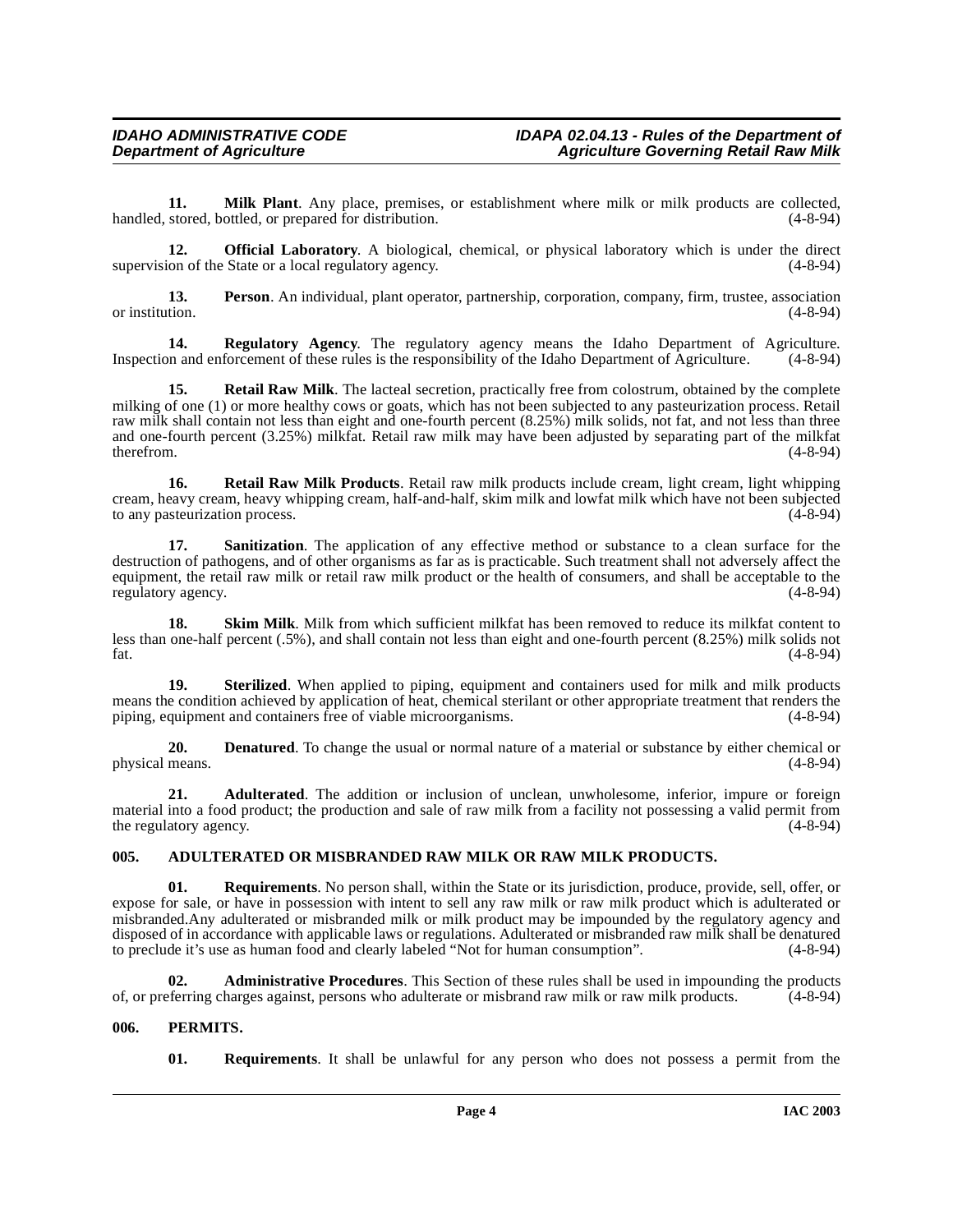regulatory agency of the State to produce within, process within, bring into, send into, or receive into the State or its jurisdiction, for sale, or to sell, or offer for sale therein, or to have in storage any raw milk or raw milk products defined in these rules; provided, that grocery stores and similar establishments where milk or milk products are sold at retail, but not processed, may be exempt from the requirements of this Section. (4-8-94)

**a.** Only a person who complies with the requirements of these rules shall be entitled to receive and ch a permit. Permits shall not be transferable with respect to persons or locations. (4-8-94) retain such a permit. Permits shall not be transferable with respect to persons or locations.

**b.** The regulatory agency shall suspend a permit, whenever it has reason to believe that a public health hazard exists; or whenever the permit holder has violated any of the requirements of these rules; or whenever the permit holder has interfered with the regulatory agency in the performance of its duties; provided, that the regulatory agency shall, in all cases except where the retail raw milk or retail raw milk product involved creates, or appears to create, an imminent hazard to the public health; or in any case of a willful refusal to permit authorized inspection, serve upon the holder a written notice of intent to suspend permit, which notice shall specify with particularity the violation(s) in question and afford the holder such reasonable opportunity to correct such violation(s) as may be agreed to by the parties, or in the absence of agreement, fixed by the regulatory agency before making any order of suspension effective. A suspension of the permit shall remain in effect until the violation has been corrected to the satisfaction of the regulatory agency. (4-8-94) satisfaction of the regulatory agency.

Upon notification acceptable to the regulatory agency by any person whose permit has been suspended, or any person who has been served with a notice of intention to suspend, the regulatory agency shall proceed to a hearing to ascertain the facts of such violation or interference and upon evidence presented at such hearing shall affirm, modify, or rescind the suspension or intention to suspend. (4-8-94) hearing shall affirm, modify, or rescind the suspension or intention to suspend.

**d.** Upon repeated violations, the regulatory agency may revoke a permit following reasonable notice to the permit holder and an opportunity for a hearing. This section is not intended to preclude the institution of court action. (4-8-94)  $(4-8-94)$ 

# **02. Administrative Procedures**. (4-8-94)

**a.** Issuance of Permits. Every retail raw milk producer shall hold a valid permit. Grocery stores and similar establishments where raw milk and raw milk products are sold at retail but not processed, may be exempt from<br>the requirements of this section. (4-8-94) the requirements of this section.

**b.** Suspension of Permit. When any requirement of these rules is violated, the permit holder is subject to the suspension of his permit. The regulatory agency may forego suspension of the permit, provided the product or products in violation are not sold or offered for sale or distributed for human consumption. (4-8-94)

**c.** Reinstatement of Permits. Any retail raw milk producer whose permit has been suspended may make written application for the reinstatement of his permit. When the permit suspension has been due to a violation of any of the bacterial, coliform, or cooling-temperature standards, the regulatory agency within one (1) week after the receipt of notification for reinstatement of permit, shall issue a temporary permit after determining by sampling that the conditions responsible for the violation have been corrected. When a permit suspension has been due to a violation of the somatic cell count standard, the regulatory agency may issue a temporary permit whenever a resampling of the herd milk supply indicates the milk supply to be within acceptable limits. The regulatory agency shall reinstate the permit upon compliance with the appropriate standard. Whenever the permit suspension has been due to a violation of a requirement other than bacteriological, coliform, somatic cell count or cooling-temperature standards, the notification shall indicate that the violation has been corrected. Within one (1) week of the receipt of such notification, the regulatory agency shall make an inspection of the applicant's establishment, and as many additional inspections thereafter as are deemed necessary, to determine that the applicant's establishment is complying with the requirements. When the findings justify, the permit shall be reinstated. (4-8-94) complying with the requirements. When the findings justify, the permit shall be reinstated.

# <span id="page-4-1"></span><span id="page-4-0"></span>**007. LABELING.**

**01.** Requirements. All bottles, containers, and packages enclosing raw milk or raw milk products defined in Section 002 shall be labeled in accordance with the applicable requirements of this section as follows:

(4-8-94)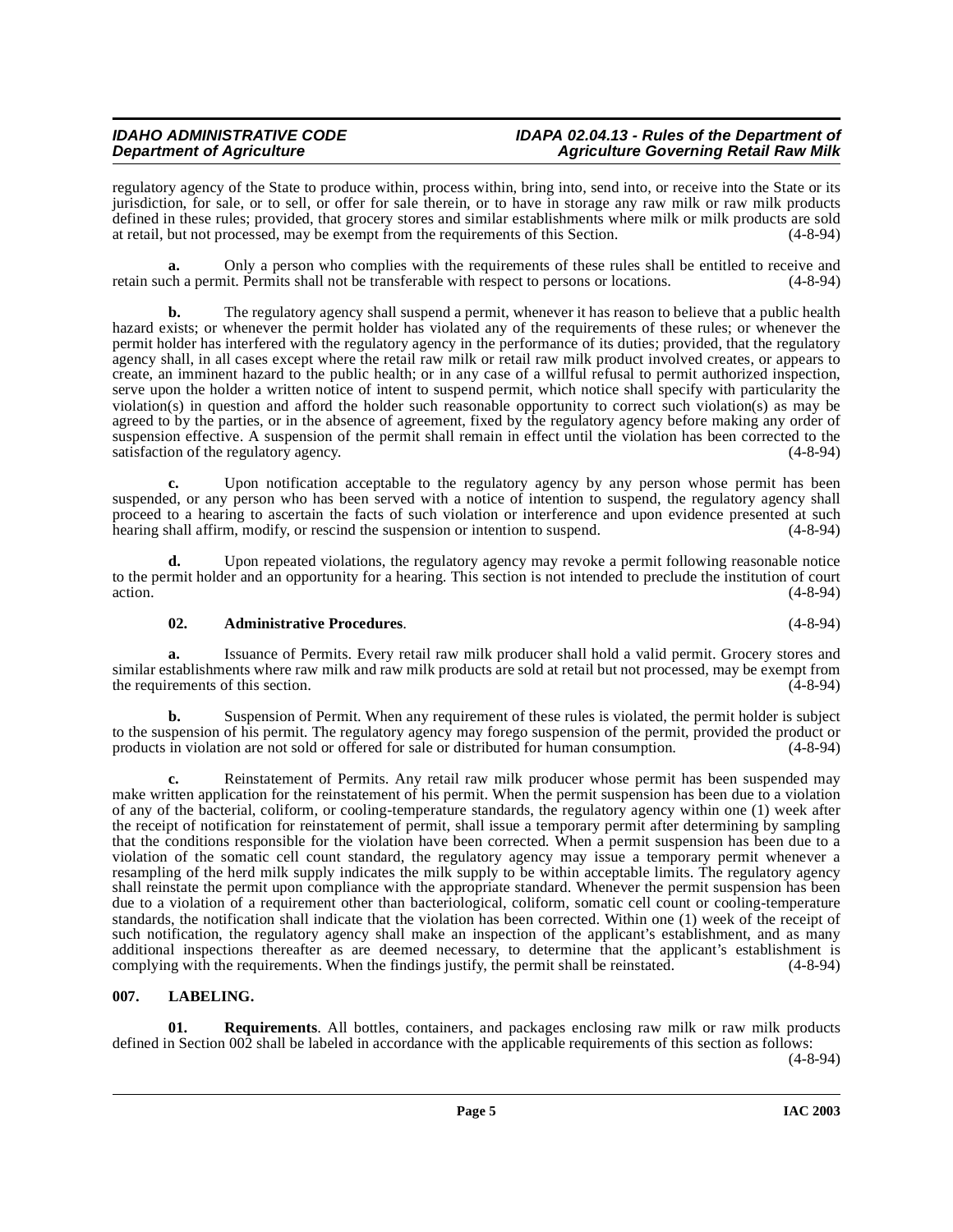**a.** All bottles, containers, and packages enclosing raw milk or raw milk products shall be conspicuously marked with; The word "Raw"; the quantity of contents; the identity of the plant where packaged; the word "goat" shall precede the name of the retail raw milk or retail raw milk product when the product is or is made from goat milk; no grade designation. (4-8-94)

**b.** All vehicles and milk tank trucks containing retail raw milk or retail raw milk products shall be narked with the name and address of the milk plant or hauler in possession of the contents. (4-8-94) legibly marked with the name and address of the milk plant or hauler in possession of the contents.

In the case of retail raw lowfat or retail raw skim milk the required nutritional labeling as required on the label.  $(4-8-94)$ by the FDA is provided on the label.

<span id="page-5-2"></span>**d.** Labeling for retail raw milk and retail raw milk products may be placed on the cap. (4-8-94)

**02. Misleading Labels**. The regulatory agency shall not permit the use of any misleading marks, words, or endorsements upon the label. They may permit the use of registered trade designs or similar terms on the bottle cap or label when, in their opinion, they are not misleading and are not so used as to obscure the labeling required by these rules. (4-8-94) required by these rules.

# <span id="page-5-1"></span><span id="page-5-0"></span>**008. INSPECTION OF RETAIL RAW MILK PRODUCERS.**

**01. Requirements**. Each dairy farm whose retail raw milk or retail raw milk products are intended for consumption within the state of Idaho or its jurisdiction shall be inspected by the regulatory agency prior to the issuance of a permit.

**a.** Following the issuance of a permit, the regulatory agency shall inspect each retail raw milk at least once every three (3) months. (4-8-94) producer at least once every three (3) months.

**b.** Should the violation of any requirement set forth in Sections 100 through 220, be found to exist on an inspection, a second inspection shall be required after the time deemed necessary to remedy the violation, but not before three (3) days; this second inspection shall be used to determine compliance with the requirements of Sections 100 through 220. Any violation of the same requirement of Sections 100 through 220 on such second inspection shall call for permit suspension in accordance with Section 006 or court action. (4-8-94) call for permit suspension in accordance with Section 006 or court action.

**c.** One (1) copy of the inspection report shall be handed to the operator, or other responsible person, or be posted in a conspicuous place on an inside wall of the establishment. The inspection report shall not be defaced and shall be made available to the regulatory agency upon request. An identical copy of the inspection report shall be filed with the records of the regulatory agency. (4-8-94) filed with the records of the regulatory agency.

**d.** Every retail raw milk producer shall, upon request of the regulatory agency, permit access of officially designated persons to all parts of his establishment or facilities to determine compliance with the provision of these rules. A retail raw milk producer shall furnish the regulatory agency, upon request, for official use only, a true statement of the actual quantities of retail raw milk and retail raw milk products sold and records of inspections and tests.  $(4-8-94)$ 

**e.** It shall be unlawful for any person who, in an official capacity, obtains any information under the provisions of these rules which is protected as a trade secret, including information as to the quantity, quality, source or disposition of retail raw milk or retail raw milk products, or results of inspections or tests thereof to use such information to his own advantage or to reveal it to any unauthorized person. (4-8-94) information to his own advantage or to reveal it to any unauthorized person.

#### **02. Administrative Procedures**. (4-8-94)

**a.** Inspection Frequency. One (1) retail raw milk producer inspection every three (3) months is not a desirable frequency; it is instead a legal minimum. Retail raw milk producers experiencing difficulty meeting requirements should be visited more frequently. Inspections shall be made of retail raw milk producers at different times of the day, in order to ascertain if the processes of equipment assembly, sanitizing, cleaning, and other<br>procedures comply with the requirements of these rules. (4-8-94) procedures comply with the requirements of these rules.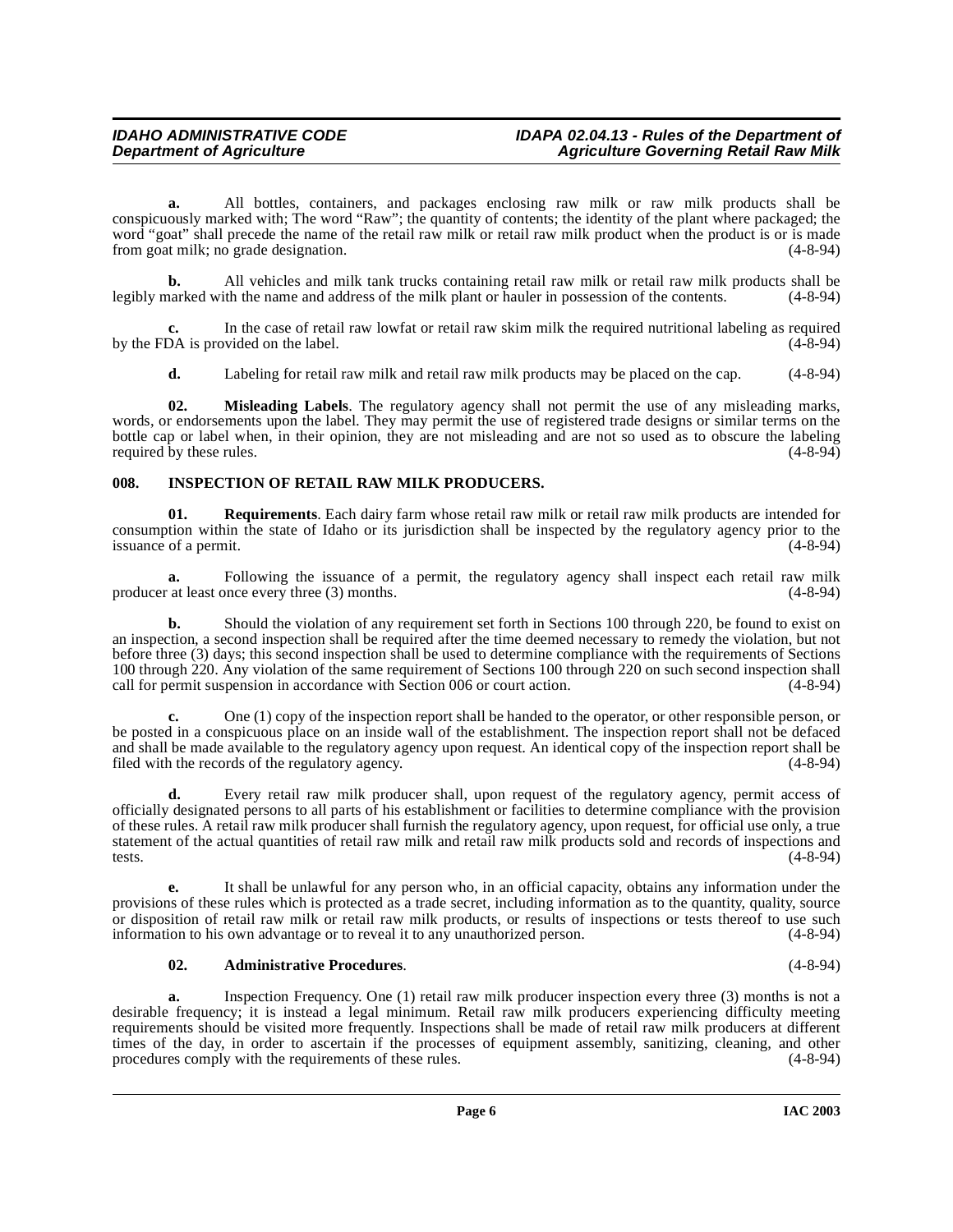**b.** Enforcement Procedure. This section provides that a retail raw milk producer shall be subject to suspension of permit, or court action, if two (2) successive inspections disclose violation of the same requirement. Experience has demonstrated that strict enforcement of these rules leads to a better and friendlier relationship between the regulatory agency and the retail raw milk industry than does a policy of enforcement which seeks to excuse violations and to defer penalty therefor. The sanitarian's criterion of satisfactory compliance should be neither too lenient nor unreasonably stringent. When a violation is discovered, the sanitarian should point out to the retail raw milk producer the requirement that has been violated, discuss a method for correction, and set a time for correcting the violated requirement. (4-8-94) the violated requirement.

**c.** The penalties of suspension or revocation of permit, or court action, are provided to prevent continued violation of the provisions of these rules but are worded to protect the dairy industry against unreasonable or arbitrary action. When a condition is found which constitutes an imminent health hazard, prompt action is necessary to protect the public health; therefore, the regulatory agency is authorized, in Section 006 to suspend the permit immediately. However, except for such emergencies, no penalty is imposed on the retail raw milk producer upon the first violation of any of the sanitation requirements listed in Sections 100 through 220. A retail raw milk producer found violating any requirement must be notified in writing and given a reasonable time to correct the violation before a second inspection is made. The requirement of giving written notice shall be deemed to have been satisfied by the report, as required by this section. After receipt of a notice of violation, but before the allotted time has elapsed, the retail raw milk producer shall have an opportunity to appeal the sanitarian's interpretation to the regulatory agency or for an extension of the time allowed for correction. (4-8-94) regulatory agency or for an extension of the time allowed for correction.

**d.** Inspection Reports. A copy of the inspection report shall be filed by the regulatory agency and retained for at least twelve (12) months. The results shall be entered on appropriate ledger forms. The use of a computer or other information retrieval system may be used. Examples of field inspection forms are included in the appendix. (4-8-94)

# <span id="page-6-1"></span><span id="page-6-0"></span>**009. THE EXAMINATION OF RAW MILK AND RAW MILK PRODUCTS.**

**01. Requirements**. The regulatory agency shall collect a representative sample of retail raw milk and of each retail raw milk product from each retail raw milk producer. All samples shall be collected and delivered to a location approved by the regulatory agency.

**a.** Each month, at least one (1) sample of each raw milk product defined in these rules, plus at least one (1) sample per month from the bulk supply, shall be taken from every retail raw milk producer. Samples of retail raw milk and retail raw milk products shall be taken while in the possession of the producer at any time prior to delivery to the store or consumer. Samples of raw milk and retail raw milk products from dairy retail stores, grocery stores, and other places where retail raw milk and retail raw milk products are sold may be examined periodically as determined by the results of such examination shall be used to determine compliance with Sections 005 and 007. Proprietors of such establishments shall furnish the regulatory agency, upon request, with the names of all retail raw milk producers from whom retail raw milk or retail raw milk products are obtained. (4-8-94) milk producers from whom retail raw milk or retail raw milk products are obtained.

**b.** Required bacterial counts, somatic cell counts, coliform counts and cooling temperature checks shall be performed on raw milk. In addition, antibiotic tests on each retail raw milk producer's milk shall be conducted at least monthly. (4-8-94) conducted at least monthly.

**c.** Whenever two (2) of the last four (4) consecutive bacterial counts, somatic cell count, coliform determinations, or cooling temperatures, taken on separate days from separate packaging lots, exceed the limit of the standard for the retail raw milk or retail raw milk products, the regulatory agency shall send a written notice thereof to the person concerned. This notice shall be in effect so long as two (2) of the last four (4) consecutive samples exceed the limit of the standard. An additional sample shall be taken within twenty-one (21) days of the sending of such notice, but not before the lapse of three (3) days. Immediate suspension of permit in accordance with Section 006 or court action shall be instituted whenever the standard is violated by three (3) of the last five (5) bacterial counts, coliform determinations, cooling temperatures or somatic cell counts. (4-8-94) coliform determinations, cooling temperatures or somatic cell counts.

**d.** Whenever an antibiotic or pesticide residue test is positive, an additional sample shall be taken and tested for antibiotic or pesticide residues and no retail raw milk shall be offered for sale until it is shown by this or a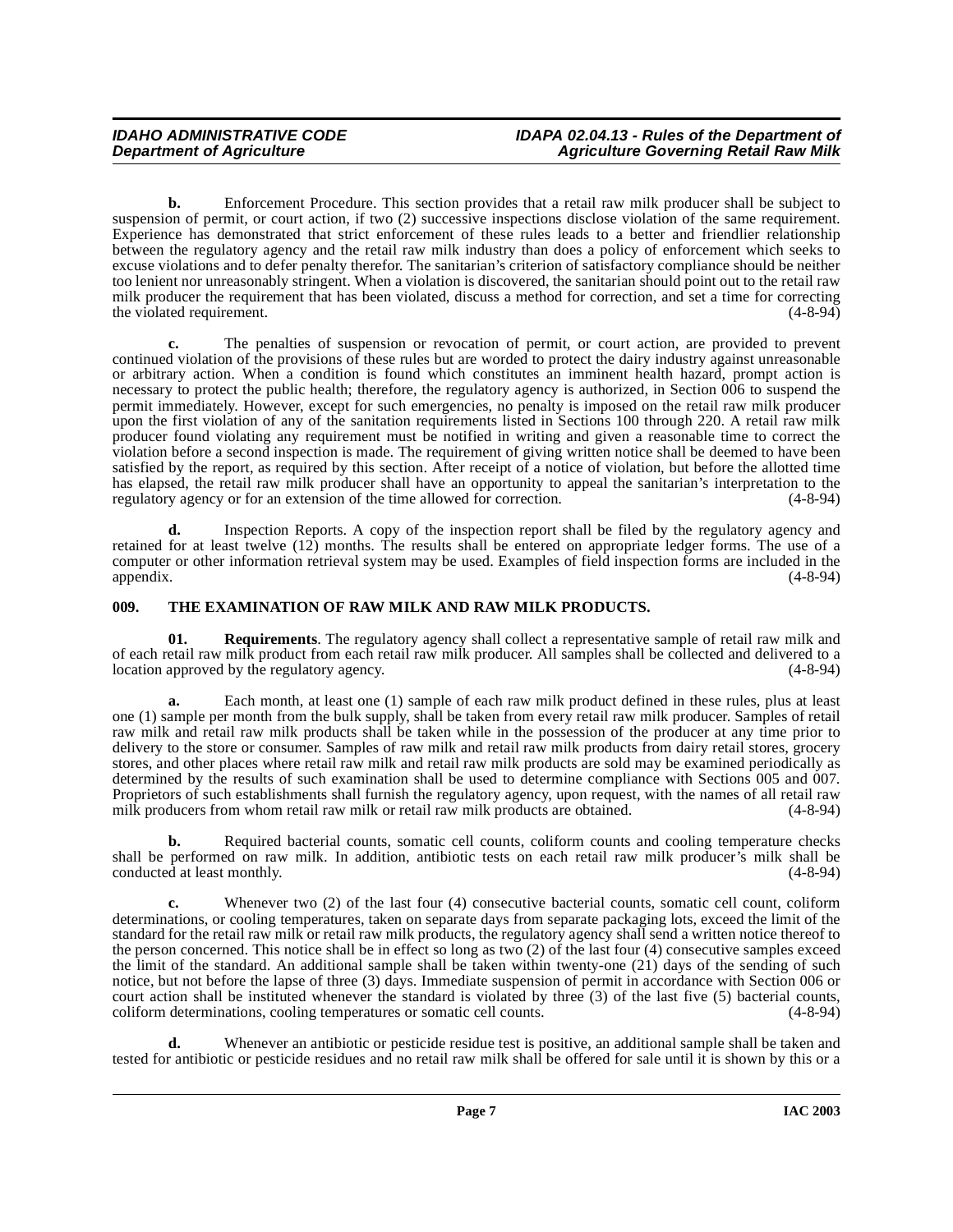subsequent sample to be free of antibiotic or pesticide residues or below the actionable levels established for such residues. An investigation shall be made to determine the cause, and the cause shall be corrected. (4-8-9 residues. An investigation shall be made to determine the cause, and the cause shall be corrected.

**e.** Samples shall be analyzed at an official or appropriate officially designated laboratory. All sampling procedures and required laboratory examinations shall be in substantial compliance with the latest edition of "Standard Methods for the Examination of Dairy Products" of the American Public Health Association, and the latest edition of "Official Methods of Analysis of the Association of Official Analytical Chemists". Such procedures, including the certification of sample collectors, and examinations shall be evaluated in accordance with the "Evaluation of Milk Laboratories", 1985 Recommendations of the United States Public Health Service/Food and Drug Administration as amended. (4-8-94)

#### **02. Administrative Procedures**. (4-8-94)

**a.** Enforcement Procedures. All violations of bacteria, coliform, confirmed somatic cell counts, and cooling temperature standards should be followed promptly by inspection to determine and correct the cause.

(4-8-94)

**b.** Laboratory Techniques. Procedures for the collection and holding of samples; the selection and preparation of apparatus, media and reagents; and the analytical procedures, incubation, reading, and reporting of results, shall be in substantial compliance with Standard Methods for the Examination of Dairy Products and the Official Methods of Analysis. The procedures shall be those specified therein for: Standard plate count at thirty-two degrees centigrade (32C). Simplified methods for viable counts of raw milk at thirty-two degrees centigrade (32C). Coliform test with solid media at thirty-two degrees centigrade (32C). Disc assay methods for antibiotics. Confirmatory methods for the detection of abnormal milk. Any other tests which have been approved by the Food and Drug Administration to be equally accurate, precise, and practical. (4-8-94)

#### <span id="page-7-5"></span><span id="page-7-0"></span>**010. STANDARDS FOR RAW MILK AND RAW MILK PRODUCTS AND TABLE.**

**01. Requirements**. All retail raw milk shall be produced to conform with the following chemical, bacteriological, and temperature standards, and the sanitation requirements of Sections 100 through 220. (4-8-94)

| <b>RETAIL RAW MILK</b>  |                                                                                                                                                                                                                                      |  |  |  |
|-------------------------|--------------------------------------------------------------------------------------------------------------------------------------------------------------------------------------------------------------------------------------|--|--|--|
| Temperature             | Cooled to forty degrees Fahrenheit (40F or 5C) or less within two (2) hour after milking<br>provided that the blend temperature after the first and subsequent milking does not<br>exceed forty-five degrees Fahrenheit (45F or 7C). |  |  |  |
| <b>Bacterial Limits</b> | Retail raw milk shall not exceed fifteen thousand (15,000) per ml.                                                                                                                                                                   |  |  |  |
| <b>Coliform Limits</b>  | Retail raw milk shall not exceed fifty (50) per ml.                                                                                                                                                                                  |  |  |  |
| Antibiotics             | No zone equal to or greater than sixteen (16) mm with the Bacillus Stearothermophilus<br>Disc Assay Method or tests positive by a testing method approved by the regulatory<br>agency.                                               |  |  |  |
| Somatic Cell Counts     | Retail raw milk shall not exceed five hundred thousand (500,000) per ml.                                                                                                                                                             |  |  |  |
| Added Water levels      | Water content must not raise the freezing point more than three percent (3%) of negative<br>five hundred forty hundredths (-.540)                                                                                                    |  |  |  |

# <span id="page-7-4"></span>**02. TABLE 1. Chemical, Bacteriological, And Temperature Standards**.

(4-8-94)

#### <span id="page-7-1"></span>**011. -- 100. (RESERVED).**

# <span id="page-7-3"></span><span id="page-7-2"></span>**101. ABNORMAL MILK.**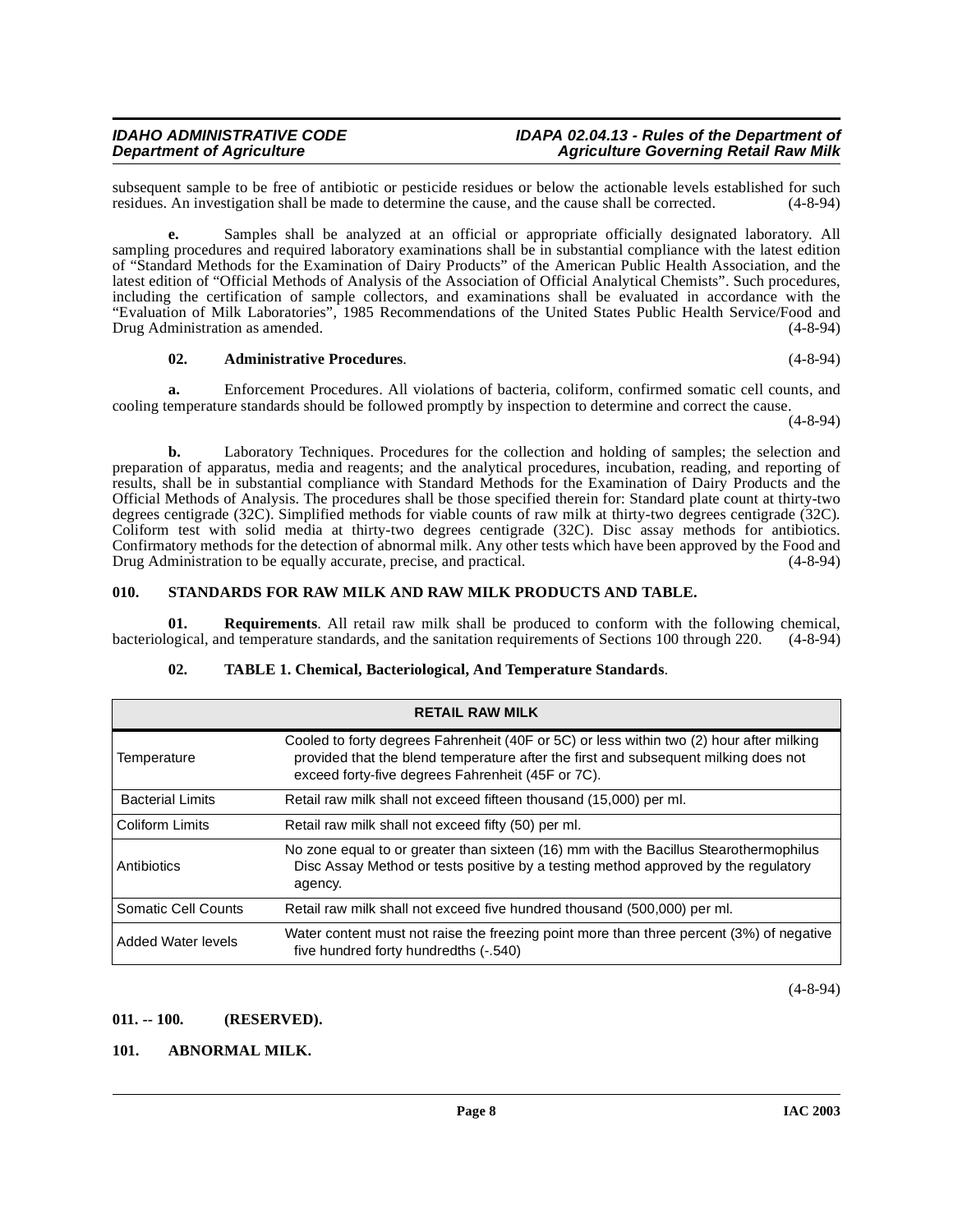**01. Requirements**. Cows which show evidence of the secretion of abnormal milk in one (1) or more quarters, based upon bacteriological, chemical, or physical examination, shall be milked last or with separate equipment and the milk shall be discarded. Cows treated with, or cows which have consumed chemical, medicinal or radioactive agents which are capable of being secreted in the milk and which, in the judgment of the regulatory agency, may be deleterious to human health, shall be milked last or with separate equipment and the milk disposed of as the regulatory agency may direct. as the regulatory agency may direct.

<span id="page-8-2"></span>**02. Public Health Reason**. The health of the cow is a very important consideration because a number of diseases of cattle, including salmonellosis, staphylococcal infection, and streptococcal infection, may be transmitted to man through the medium of milk. The organisms of most of these diseases may get into the milk either directly from the udder, or indirectly through infected body discharges which may drop, splash, or be blown into the milk. Bovine mastitis is an inflammatory and, generally, highly communicable disease of the bovine udder. Usually, the inciting organism is a streptococcus of bovine origin (type B), but the disease is often caused by a staphylococcus or other infectious agent. Occasionally cows' udders become infected with hemolytic streptococci of human origin, which may result in milkborne epidemics of scarlet fever or septic sore throat. The toxins of staphylococci, and possibly other organisms, in milk may cause severe gastroenteritis. (4-8-93)

**03. Administrative Procedures**. This item is deemed to be satisfied when: (4-8-93)

**a.** Milk from cows being treated with medicinal agents, which are capable of being secreted in the milk, is not offered for sale for such period as is recommended by the attending veterinarian or as indicated on the package label of the medicinal agent. (4-8-93) package label of the medicinal agent.

**b.** Milk from cows treated with or exposed to insecticides not approved for use on dairy cattle by the U.S. Environmental Protection Agency is not offered for sale. (4-8-93)

**c.** The regulatory agency requires such additional tests for the detection of abnormal milk as he deems y.  $(4-8-93)$ necessary. (4-8-93)

**d.** Bloody, stringy, off-colored milk, or milk that is abnormal to sight or odor, is so handled and of as to preclude the infection of other cows and the contamination of milk utensils. (4-8-93) disposed of as to preclude the infection of other cows and the contamination of milk utensils.

**e.** Cows secreting abnormal milk are milked last or in separate equipment which effectively prevents the contamination of the wholesome supply. (4-8-93)

**f.** Equipment, utensils, and containers used for the handling of abnormal milk are not used for the handling of raw milk to be offered for sale as retail raw milk, unless they are first cleaned and effectively sanitized. (4-8-93)

**g.** Processed animal waste derivatives used as a feed ingredient for any portion of the total ration of the lactating dairy animal have been: Properly processed in accordance with those requirements contained in the model regulations for processed animal wastes developed by the Association of American Feed Control Officials; and do not contain levels of deleterious substances, harmful pathogenic organisms, or other toxic substances which are secreted in the milk at any level that may be deleterious to human health. (4-8-93)

**h.** Unprocessed poultry litter and unprocessed recycled animal body discharges are not fed to lactating dairy animals. (4-8-93)

# <span id="page-8-1"></span><span id="page-8-0"></span>**102. MILKING BARN, STABLE, OR PARLOR -- CONSTRUCTION.**

**01. Requirements**. A milking barn, stable, or parlor shall be provided on all dairy farms in which the milking herd shall be housed during milking time operations. The areas used for milking purposes shall: (4-8-94)

**a.** Have floors constructed of concrete or equally impervious material; (4-8-94)

**b.** Have walls and ceiling which are smooth, painted or finished in an approved manner, in good is eiling dust-tight; (4-8-94) repair, ceiling dust-tight;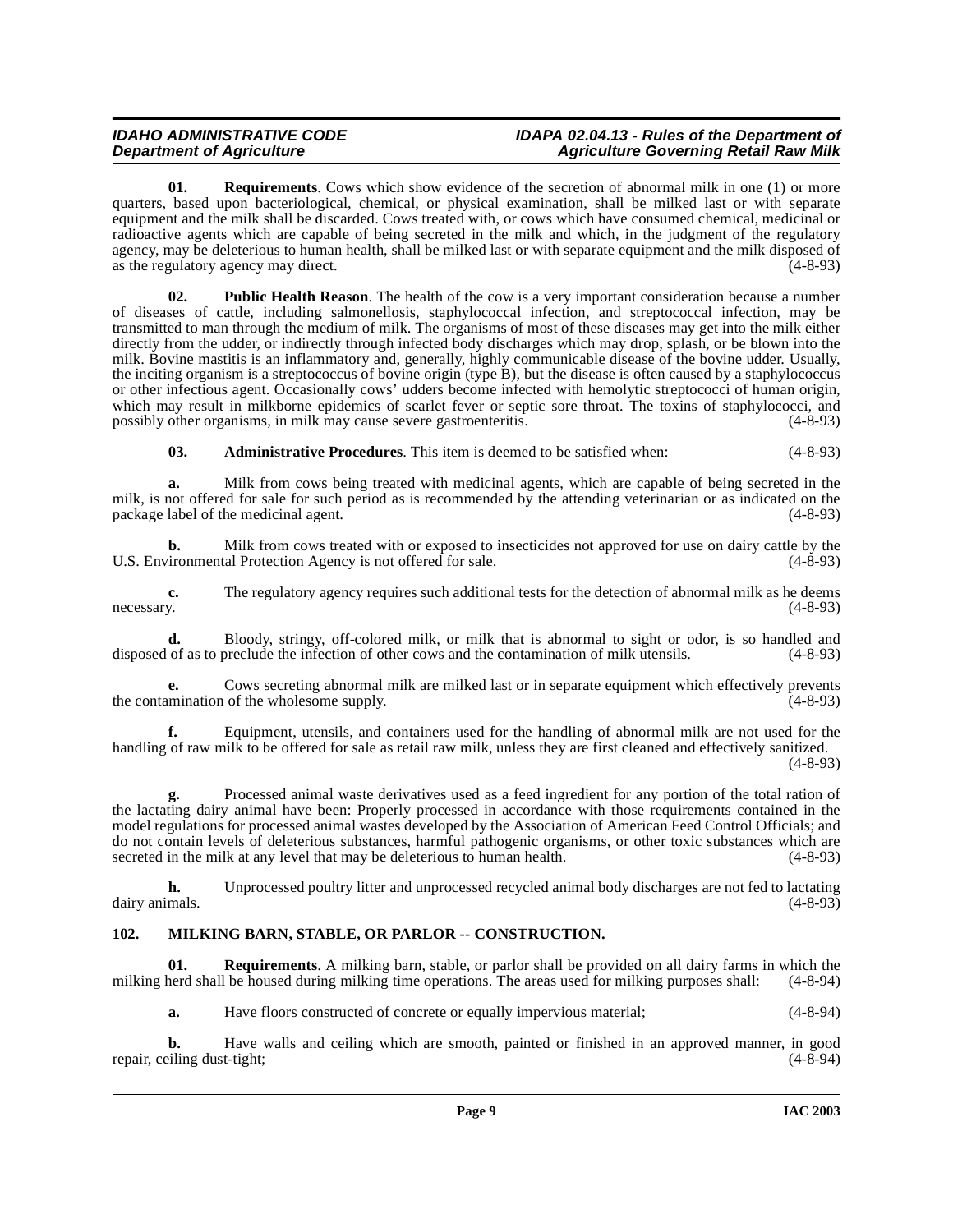|  | Have separate stalls or pens for horses, calves, and bulls; | $(4-8-94)$ |
|--|-------------------------------------------------------------|------------|
|--|-------------------------------------------------------------|------------|

- **d.** Be provided with natural or artificial light, well distributed for day or night milking; (4-8-94)
- **e.** Provide sufficient air space and air circulation to prevent condensation and excessive odors;

 $(4 - 8 - 94)$ 

**f.** Not be overcrowded; and (4-8-94)

**g.** Have dust-tight covered boxes or bins, or separate storage facilities for ground, chopped, or ated feed. (4-8-94) concentrated feed.

**02. Public Health Reason**. When milking is done elsewhere than in a suitable place provided for this purpose, the milk may be contaminated. Floors constructed of concrete or other impervious materials can be kept clean more easily than floors constructed of wood, earth, or similar materials, and are more apt to be kept clean. Painted, or properly finished walls and ceilings encourage cleanliness. Tight ceilings and feed rooms reduce the likelihood of dust and extraneous material getting into the milk. Adequate light makes it more probable that the barn will be clean, and that the cows will be milked in a sanitary manner. (4-8-94)

- **03. Administrative Procedures**. This item is deemed to be satisfied when: (4-8-94)
- **a.** A milking barn, stable, or parlor is provided on all dairy farms. (4-8-94)

**b.** Gutters, floors, and feed troughs are constructed of good quality concrete or equally impervious material. Floors shall be easily cleaned, brushed surfaces permitted, and shall be graded to drain and maintained in good repair and free of excessive breaks or worn areas that may create pools. (4-8-94) good repair and free of excessive breaks or worn areas that may create pools.

**c.** Gravity flow manure channels in milking barns, if used, are properly constructed.  $(4-8-94)$ 

**d.** Walls and ceilings are finished with properly treated wood, tile, smooth-surfaced concrete, cement plaster, brick, or other equivalent materials with light colored surfaces. Walls, partitions, doors, shelves, windows, and ceilings shall be kept in good repair; and surfaces shall be refinished whenever wear or discoloration is evident.

(4-8-94)

**e.** Whenever feed is stored overhead, ceilings shall be constructed to prevent the sifting of chaff and dust into the milking barn, stable or parlor. If a hay opening is provided from loft into the milking portion of the barn, such opening shall be provided with a dust-tight door which shall be kept closed during milking operations. (4-8-94)

**f.** Bull pens, maternity and calf stalls, and horse stalls are partitioned from the milking portion of the barn. Such portions of the barn that are not separated by tight partitions shall comply with all requirements of this item. (4-8-94)

**g.** The milking barn is provided with natural or artificial light to insure that all surfaces and particularly the working areas will be plainly visible. The equivalent of at least ten (10) foot-candles of light in all working areas shall be provided. working areas shall be provided.

**h.** Air circulation is sufficient to minimize odors and to prevent condensation upon walls and ceilings.  $(4 - 8 - 94)$ 

**i.** Overcrowding is not evidenced by the presence of calves, cows, or other barnyard animals in walks or feed alleys. Inadequate ventilation and excessive odors may also be evidence of an overcrowded barn. (4-8-94)

**j.** A dust-tight partition, provided with doors that are kept closed except when in actual use, shall separate the milking portion of the barn from any feed room or silo in which feed is ground or mixed, or in which sweet feed is stored. Feed may be stored in the milking portion of the barn only in such manner as will not increase the dust content of the air, attract flies, or interfere with cleaning of the floor, as in covered, dust-tight boxes or bins.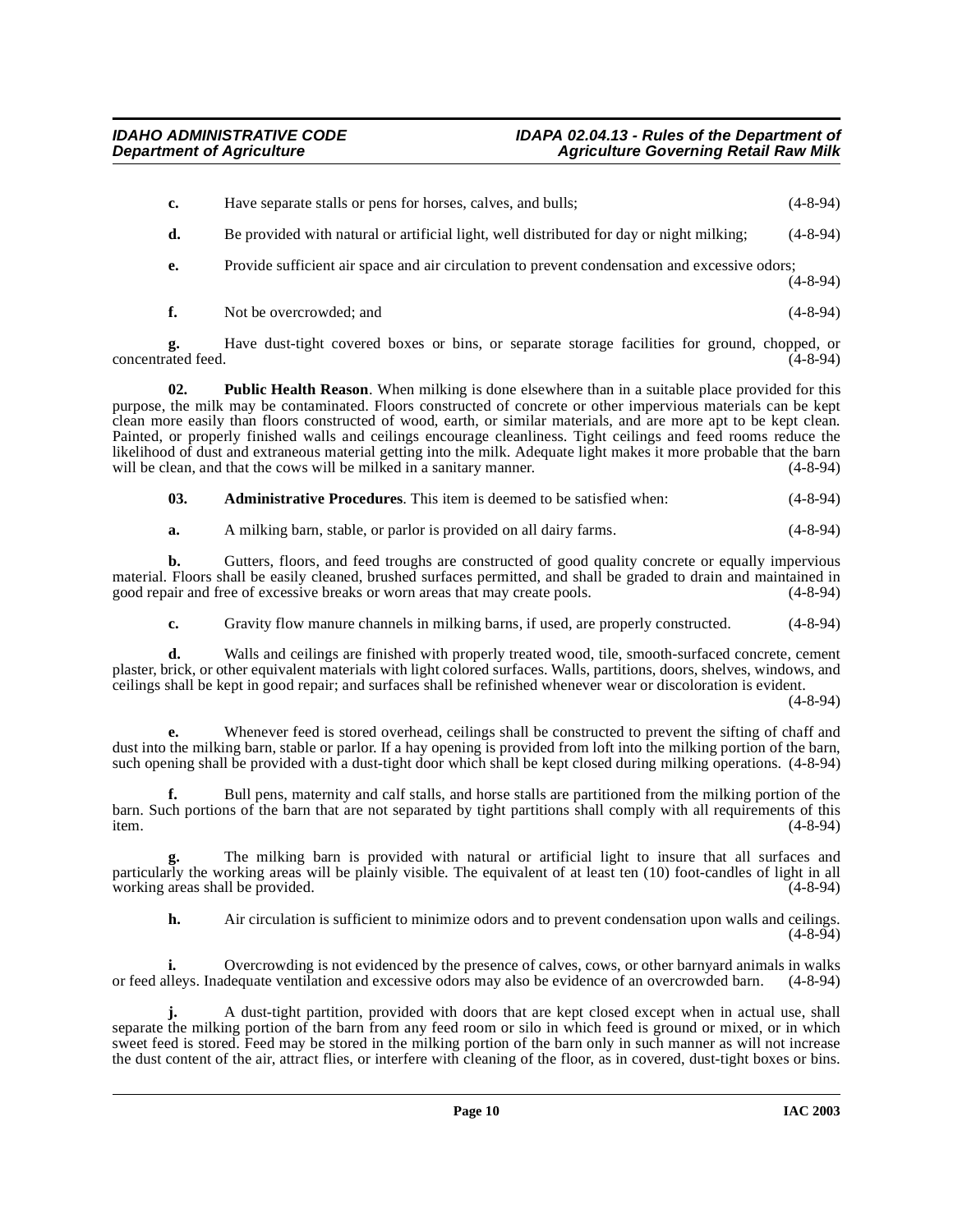Open feed dollies or carts may be used for distributing the feed, but not storing feed, in the milking barn. (4-8-94)

### <span id="page-10-4"></span><span id="page-10-0"></span>**103. MILKING BARN, STABLE OR PARLOR -- CLEANLINESS.**

**01. Requirements**. The interior shall be kept clean. Floors, walls, ceilings, windows, pipelines, and equipment shall be free of filth or litter, and shall be clean. Swine and fowl shall be kept out of the milking barn. (4-8-94)

**02. Public Health Reason**. A clean interior reduces the chances of contamination of the milk or milk pails during milking. The presence of other animals increases uncleanliness and the potential for spread of disease.  $(4 - 8 - 94)$ 

|        | 03.                     | <b>Administrative Procedures.</b> This item is deemed to be satisfied when:                          | $(4-8-94)$     |
|--------|-------------------------|------------------------------------------------------------------------------------------------------|----------------|
|        | a.                      | The interior of the milking barn, stable, or parlor is kept clean.                                   | $(4-8-94)$     |
|        | b.                      | Leftover feed in feed mangers appears fresh and is not wet or soggy.                                 | $(4-8-94)$     |
|        | c.<br>previous milking. | The bedding material, if used, does not contain more manure than has accumulated since the           | $(4 - 8 - 94)$ |
| clean. | d.                      | Outside surfaces of pipeline systems located in the milking barn, stable, or parlor are reasonably   | $(4-8-94)$     |
|        | е.                      | Gutter cleaners are reasonably clean.                                                                | $(4-8-94)$     |
| clean. | f.                      | All pens, calf stalls, and bull pens, if not separated from the milking barn, stable, or parlor, are | $(4-8-94)$     |

<span id="page-10-2"></span>**g.** Swine and fowl are kept out of the milking barn. (4-8-94)

**h.** Gravity flow manure channels in milking barns, if used, shall be maintained as approved by the thority. (4-8-94) health authority.

**04.** Cleaning Method. The method of cleaning is immaterial. Dairymen whose barns are provided with water under pressure should scrub the floors after each milking with a stiff-bristled brush. In barns in which water under pressure is not available, the floors may be brushed dry and limed. In the latter event, care should be exercised to prevent caking of the lime. When lime or phosphate is used, it shall be spread evenly on the floor as a thin coating. If clean floors are not maintained by this method, the sanitarian should require cleaning with water. (4-8-94)

# <span id="page-10-3"></span><span id="page-10-1"></span>**104. COWYARD.**

**01. Requirements**. The cowyard shall be graded and drained and shall have no standing pools of water or accumulations of organic wastes; provided, that in loafing or cattle-housing areas, cow droppings and soiled bedding shall be removed, or clean bedding added, at sufficiently frequent intervals to prevent the soiling of the cow's udder and flanks. Waste feed shall not be allowed to accumulate. Manure packs shall be properly drained and shall provide a reasonably firm footing. Swine shall be kept out of the cowyard. (4-8-94)

**02. Public Health Reason**. The cowyard is interpreted to be that enclosed or unenclosed area in which the cows are apt to congregate, approximately adjacent to the barn, including cattle-housing areas. This area is, therefore, particularly apt to become filthy with manure droppings, which may result in the soiling of the cows' udders and flanks. The grading and drainage of the cowyard, as far as are practicable, are required because wet conditions are conducive to fly breeding, and make it difficult to keep manure removed and the cows clean. If manure and barn sweepings are allowed to accumulate in the cowyard, fly breeding will be promoted, and the cows, because of their habit of lying down, will be more apt to have manure-soiled udders. Cows should not have access to piles of manure, in order to avoid the soiling of udders and the spread of diseases among cattle. (4-8-94) manure, in order to avoid the soiling of udders and the spread of diseases among cattle.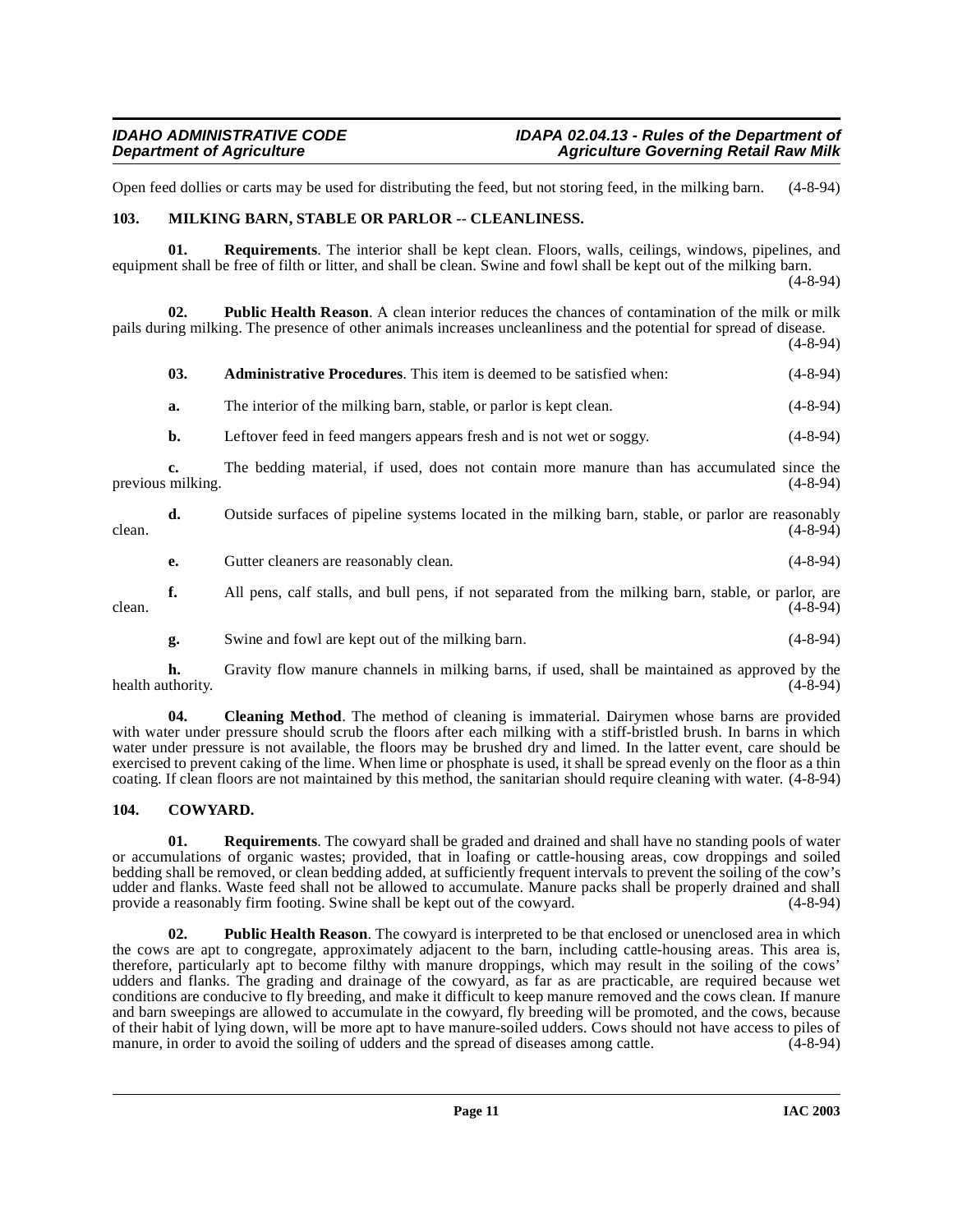**03. Administrative Procedures**. This item is deemed to be satisfied when: (4-8-94)

**a.** The cowyard, which is the enclosed or unenclosed area adjacent to the milking barn in which the cows may congregate, including cattle-housing areas and feed lots, is graded and drained; depressions and soggy areas are filled; cow lanes are reasonably dry. (4-8-94) areas are filled; cow lanes are reasonably dry.

**b.** Approaches to the barn door and the surroundings of stock watering and feeding stations are solid oting of the animals. (4-8-94) to the footing of the animals.

Wastes from the barn or milk-house are not allowed to pool in the cowyard. Cowyards which are muddy due to recent rains should not be considered as violating this item. (4-8-94)

**d.** Manure, soiled bedding, and waste feed are not stored or permitted to accumulate therein in such a manner as to permit the soiling of cows' udders and flanks. Cattle-housing areas, i.e. stables without stanchions, such as loose-housing stables, pen stables, resting barns, holding barns, loafing sheds, wandering sheds, and free-stall housing shall be considered a part of the cowyard. Manure packs shall be solid to the footing of the animal. (4-8-94)

**e.** Cowyards are kept reasonably free of cattle droppings. Cattle droppings shall not be allowed to accumulate in piles that are accessible to the animals. (4-8-94)

# <span id="page-11-1"></span><span id="page-11-0"></span>**105. MILKHOUSE AND PACKAGING AREA -- CONSTRUCTION AND FACILITIES.**

**01. Requirements**. A milkhouse and a packaging area of sufficient size shall be provided, in which the cooling, handling, packaging, and storing of milk and the washing, sanitizing, and storing of milk containers and utensils shall be conducted, except as provided for in Section 112. (4-8-94)

**a.** The milkhouse and the packaging area shall be provided with a smooth floor constructed of concrete or equally impervious material graded to drain and maintained in good repair. Liquid waste shall be disposed of in a sanitary manner; all floor drains shall be accessible and shall be trapped if connected to a sanitary sewer system. (4-8-94)

**b.** The walls and ceilings shall be constructed of smooth material, in good repair, well painted, or in an equally suitable manner. (4-8-94) finished in an equally suitable manner.

**c.** The milkhouse and the packaging area shall have adequate natural or artificial light and be well ventilated. (4-8-94) ventilated. (4-8-94)

**d.** The milkhouse and the packaging area shall be used for no other purpose than milkhouse or packaging operations; there shall be no direct opening into any barn, stable, or into a room used for domestic purposes; provided, that a direct opening between the milkhouse and milking barn, stable, or parlor is permitted when a tight-fitting self-closing solid door hinged to be single acting is provided. (4-8-94) a tight-fitting self-closing solid door hinged to be single acting is provided.

**e.** Water under pressure shall be piped into the milkhouse and the packaging area. (4-8-94)

**f.** The milkhouse and the packaging area shall be equipped with a two (2) compartment wash vat and hot water heating facilities. (4-8-94) adequate hot water heating facilities.

**Public Health Reason**. Unless a suitable, separate place is provided for the cooling, handling, and storing of milk and for the washing, sanitizing and storage of milk utensils, the milk or the utensils may become contaminated. Construction which permits easy cleaning promotes cleanliness. A well drained floor of concrete or other impervious material promotes cleanliness. Ample light promotes cleanliness, and proper ventilation reduces the likelihood of odors and condensation. A well equipped milkhouse which is separated from the barn and the living quarters provides a safeguard against the exposure of milk and milk utensils to infection from persons other than regular milk handlers, and from insects and dust. (4-8-94)

**03. Administrative Procedures**. This item is deemed to be satisfied when: (4-8-94)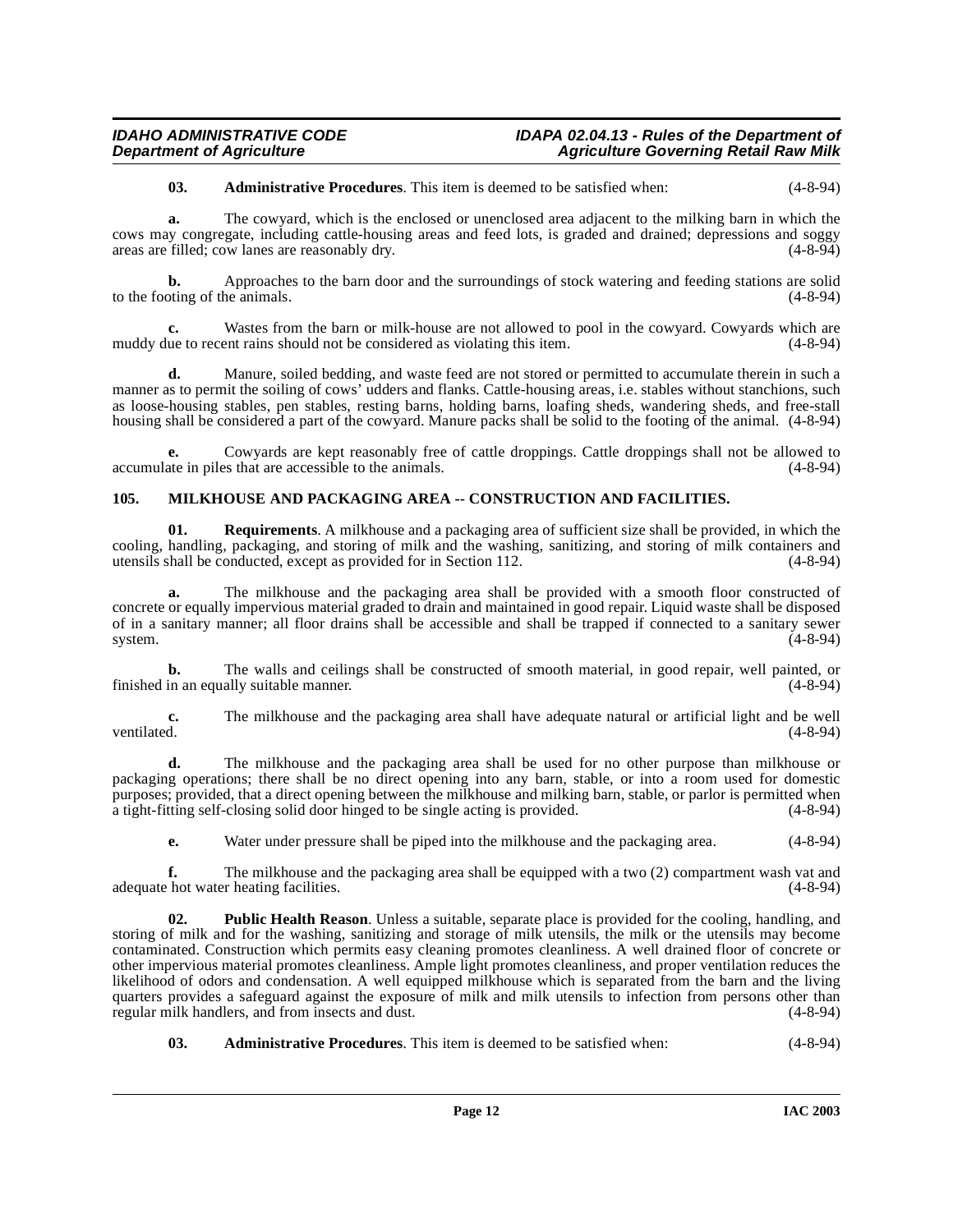**a.** A separate milkhouse and packaging area of sufficient size is provided for the cooling, handling, packaging and storing of milk. The washing, sanitizing, and storing of milk containers and utensils shall be performed in a separate room, provided that these rooms shall not be used as a sales room or room of public access, except as provided for in Section 112. except as provided for in Section 112.

**b.** The floors of all milkhouses, packaging areas, and utensil washing areas are constructed of good quality concrete, float finish permissible, or equally impervious title, or brick laid closely with impervious material, or metal surfacing with impervious joints, or other material the equivalent of concrete and maintained free of breaks, depressions, and surface peelings.

The floor slopes to drain so that there are no pools of standing water. The joints between the floor 1 be watertight. (4-8-94) and the walls shall be watertight.

**d.** The liquid wastes are disposed of in a sanitary manner; all floor drains are accessible and are trapped if connected to a sanitary sewer. (4-8-94)

**e.** Walls and ceilings are constructed of smooth dressed lumber or similar material, well painted with a light-colored washable paint, and are in good repair. Surfaces and joints shall be tight and smooth. Sheet metal, tile, cement block, brick, concrete, cement plaster, or similar materials of light color may be used; the surfaces and joints  $\text{shall be smooth.}$  (4-8-94)

**f.** A minimum of twenty (20) foot-candles of light is provided at all working areas from natural or light for milkhouse, packaging area, and utensil washing operations. (4-8-94) artificial light for milkhouse, packaging area, and utensil washing operations.

**g.** Windows and solid doors are closed during dusty weather. (4-8-94)

**h.** The milkhouse, packaging area, and utensil washing areas are adequately ventilated to minimize d condensation on floors, walls, ceilings, and clean utensils. odors and condensation on floors, walls, ceilings, and clean utensils.

**i.** Vents, if installed, and lighting fixtures are installed in a manner to preclude the contamination of k tanks or clean utensil storage areas. (4-8-94) bulk milk tanks or clean utensil storage areas.

**j.** The milkhouse, packaging area, and utensil washing areas are used for no other purpose than milkhouse or utensil washing operations. (4-8-94)

**k.** There is no direct opening into any barn, stable, or room used for domestic purposes; except that an opening between the milkhouse or packaging area, and milking barn, stable, utensil washing area or parlor is permitted when a tight-fitting, self-closing solid door hinged to be single or double acting is provided. (4-8-94 permitted when a tight-fitting, self-closing solid door hinged to be single or double acting is provided.

**l.** A vestibule, if used, complies with the applicable milkhouse construction requirements.  $(4-8-94)$ 

**m.** The transfer of milk from a bulk-holding/cooling tank to the packaging area is through sanitary piping running directly from the milkroom to the packaging area. (4-8-94)

**n.** Water under pressure is piped into the milkhouse and packaging area. (4-8-94)

**o.** Each milkhouse, packaging area, or utensil washing area is provided with facilities for heating water in sufficient quantity and to such temperatures for the effective cleaning of all equipment and utensils.  $(4-8-94)$ 

**p.** The milkhouse is equipped with a wash-and-rinse vat having at least two (2) compartments. Each compartment must be of sufficient size to accommodate the largest utensil or container used. The cleaning-in-place vat for milk pipelines and milk machines may be accepted as one part of the two (2) compartment vat; provided, that the cleaning-in-place station rack in or on the vat and the milking machines inflations and appurtenances are completely removed from the vat during the washing, rinsing, or sanitizing of other utensils and equipment. (4-8-94)

Where manual washing and sanitizing is employed each packaging area and utensil and container ovided with a three (3) compartment sink. (4-8-94) washing area is provided with a three  $(3)$  compartment sink.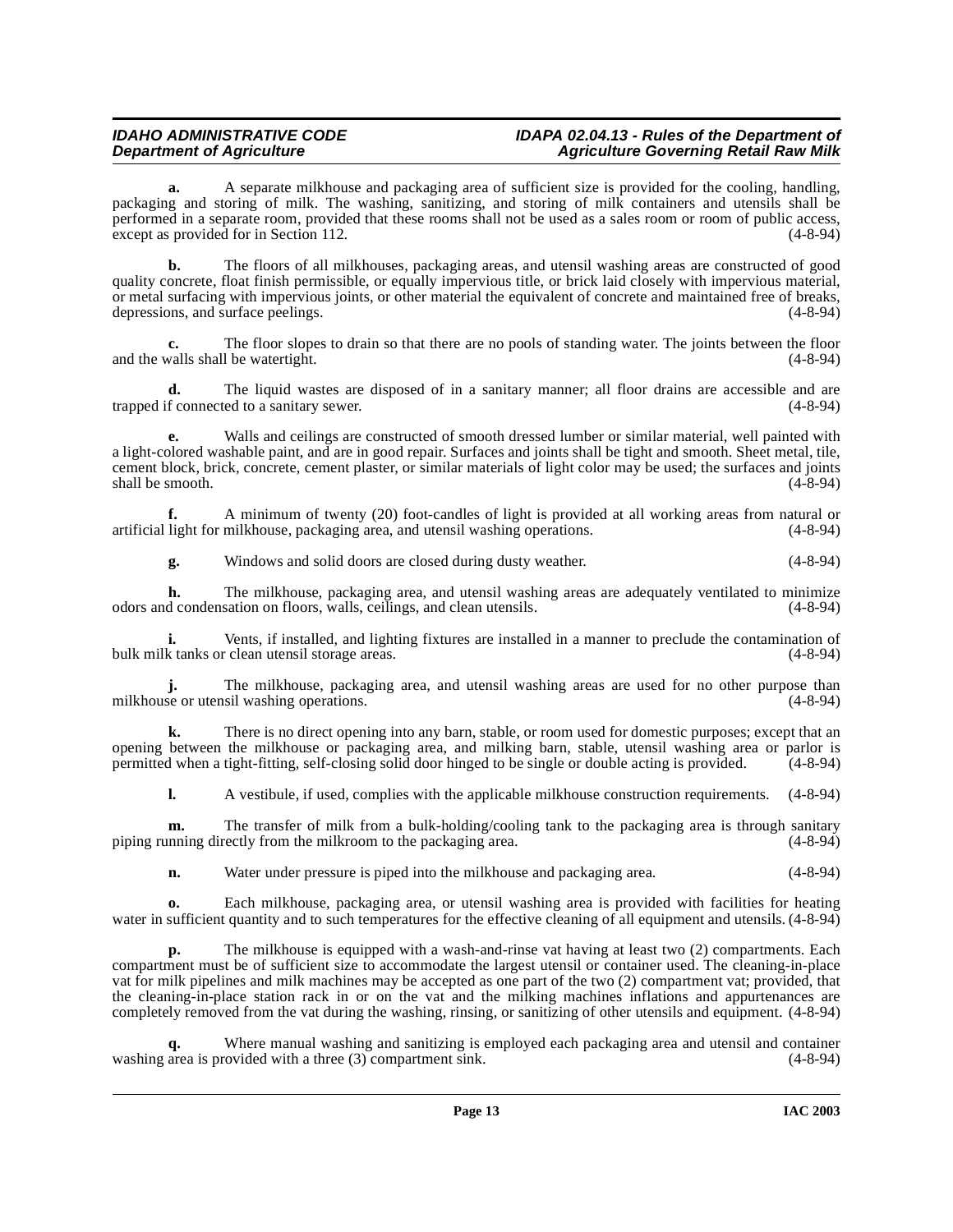#### <span id="page-13-2"></span><span id="page-13-0"></span>**106. MILKHOUSE OR ROOM -- CLEANLINESS.**

**01. Requirements**. The floors, walls, ceilings, windows, tables, shelves, cabinets, wash vats, nonproduct contact surfaces of milk containers, utensils and equipment and other milkroom equipment shall be clean. Only articles directly related to milkroom or utensil washing area activities shall be permitted in the milkroom or utensil washing area shall be free of trash, animals, and fowl. (4-8-94) utensil washing area. The milkroom or utensil washing area shall be free of trash, animals, and fowl.

**02. Public Health Reason**. Cleanliness in the milkroom or utensil washing area reduces the likelihood of contamination of the milk. (4-8-94)

**03. Administrative Procedures**. This item is deemed to be satisfied when: (4-8-94)

**a.** The milkroom or utensil washing area structure, equipment, and other milkroom or utensil washing area facilities used in its operation or maintenance are clean at all times. (4-8-94)

**b.** Incidental articles such as desks, refrigerators, and storage cabinets may be in the milkroom or utensil washing area, provided they are kept clean and ample space is available to conduct the normal operations in the milkroom or utensil washing area and will not cause contamination of the milk. (4-8-94)

**c.** Vestibules, if provided, are kept clean. (4-8-94)

<span id="page-13-3"></span>**d.** Animals and fowl are kept out of the milkroom or utensil washing area. (4-8-94)

#### <span id="page-13-1"></span>**107. TOILET.**

**01. Requirements**[. Every dairy farm shall be provided with one \(1\) or more toilets, conveniently](http://www2.state.id.us/adm/adminrules/rules/idapa58/0103.pdf) located and properly constructed, operated, and maintained in a sanitary manner. They shall comply with IDAPA [58.01.03, "Rules For Individual and Subsurface Sewage Disposal" where applicable. The waste shall be inaccessible](http://www2.state.id.us/adm/adminrules/rules/idapa58/0103.pdf) to flies and shall not pollute the soil surface or contaminate any water supply. (4-8-94)

**02. Public Health Reason**. The organisms of typhoid fever, dysentery, and gastrointestinal disorders may be present in the body wastes of persons who have these diseases. In the case of typhoid fever, well persons, i.e. carriers, also may discharge the organisms in their body wastes. If a toilet is not fly tight, and so constructed as to prevent overflow, infection may be carried from the excreta to the milk, either by flies or through the pollution of ground water supplies or streams to which the cows have access. (4-8-94) ground water supplies or streams to which the cows have access.

**03. Administrative Procedures**. This item is deemed to be satisfied when: (4-8-94)

**a.** There is at least one (1) flush toilet connected to a public sewer system or to an individual sewagedisposal system or a chemical toilet, earth privy or other type of privy. Such sewage systems shall be constructed and operated in accordance with plans and instructions of the State agency responsible. (4-8-94) operated in accordance with plans and instructions of the State agency responsible. (4-8-94)

**b.** A toilet or privy is convenient to the milking barn and the milkroom. There shall be no evidence of human defecation or urination about the premises. (4-8-94)

**c.** No privy opens directly into the milkroom or milk packaging area. (4-8-94)

**d.** The toilet room, including all fixtures and facilities, is kept clean and free of flies and odors.

(4-8-94)

**e.** Where flush toilets are used, doors to toilet rooms are tight and self-closing. All outer openings in toilet rooms shall be screened or otherwise protected against the entrance of files. (4-8-94)

**f.** Vents of earth pits are screened. (4-8-94)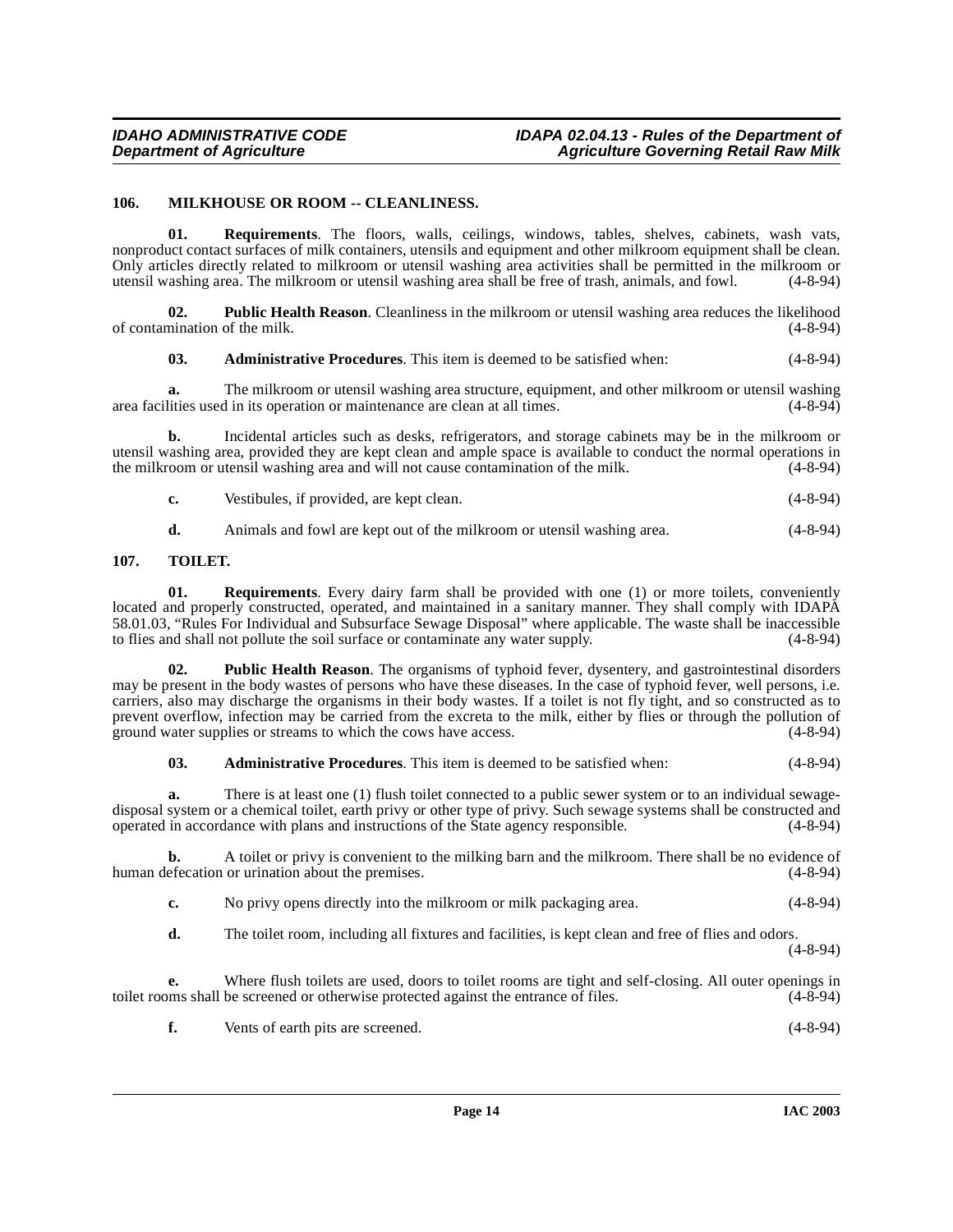# <span id="page-14-1"></span><span id="page-14-0"></span>**108. WATER SUPPLY.**

**01. Requirements**. Water for milkhouse, milking operations and utensil washing area shall be from a supply properly located, protected, and operated, and shall be easily accessible, adequate and of a safe, sanitary quality. (4-8-94) quality.  $(4-8-94)$ 

**02. Public Health Reason**. A dairy farm water supply should be accessible in order to encourage its use in ample quantity in cleaning operations; it should be adequate so that cleaning and rinsing will be thorough; and it should be of safe, sanitary quality in order to avoid contamination of milk utensils. A polluted water supply, used in the rinsing of the dairy utensils and containers, may be more dangerous than a similar water supply which is used for drinking purposes only. Bacteria grow much faster in milk than in water, and the severity of an attack of a given disease depends largely upon the size of the dose of disease organisms taken into the system. A small number of disease organisms consumed in a glass of water from a polluted well may possibly result in no harm, whereas, if left in a milk utensil which has been rinsed with the water, they may, after several hours' growth in the milk, increase in such numbers as to cause disease when consumed. (4-8-94)

**03. Administrative Procedures**. This item is deemed to be satisfied when: (4-8-94)

**a.** The water supply for milkhouse, milking operations and utensil washing areas is approved as safe by the regulatory authority. (4-8-94)

**b.** No cross-connection exists between a safe water supply and any unsafe or questionable water any other source of pollution. (4-8-94) supply, or any other source of pollution.

**c.** There are no submerged inlets through which a safe water supply may be contaminated.  $(4-8-94)$ 

**d.** The well or other source of water is located and constructed in such a manner that neither underground nor surface contamination from any sewerage systems, privy, or other source of pollution can reach such water supply.

**e.** New individual water supplies and water supply systems which have been repaired or otherwise become contaminated are thoroughly disinfected before being placed in use. The supply shall be made free of the disinfectant by pumping to waste before any sample for bacteriological testing shall be collected. (4-8-94) disinfectant by pumping to waste before any sample for bacteriological testing shall be collected.

**f.** All containers and tanks used in the transportation of water are sealed and protected from possible contamination. These containers and tanks shall be subjected to a thorough cleaning and a bacteriological treatment prior to filling with potable water to be used at the dairy farm. To minimize the possibility of contamination of the water during its transfer from the potable tanks to the elevated or ground-water storage at the dairy farm, a suitable pump, hose, and fittings shall be provided. When the pump, hose and fittings are not being used, the outlets shall be capped and stored in a suitable dustproof enclosure so as to prevent their contamination. The storage tank at the dairy farm shall be constructed of impervious material provided with a dust and rainproof cover, and also provided with an approved-type vent and roof hatch. All new reservoirs or reservoirs which have been cleaned shall be disinfected prior to placing them into service. (4-8-94)

**g.** Samples for bacteriological examination are taken upon the initial approval of the physical structure based upon the requirements of these rules and when any repair or alteration of the water supply system has been made, and at least every three (3) years; provided, that water supplies with buried well casing seals, installed prior to the adoption of this section, shall be tested at intervals no greater than six (6) months apart. Whenever such samples indicate either the presence of bacteria of the coliform group, or whenever the well casing, pump or seal need replacing or repair, the well casing and seal shall be brought above the ground surface and shall comply with all other applicable construction criteria of this section; provided, that when water is hauled to the dairy farm, such water shall be sampled for bacteriological examination at the point of use and submitted to a laboratory each month. Bacteriological examinations shall be conducted in a laboratory acceptable to the regulatory agency. (4-8-94)

**h.** Current records of water test results shall be retained on file with the regulatory agency, or as the ry agency directs. (4-8-94) regulatory agency directs.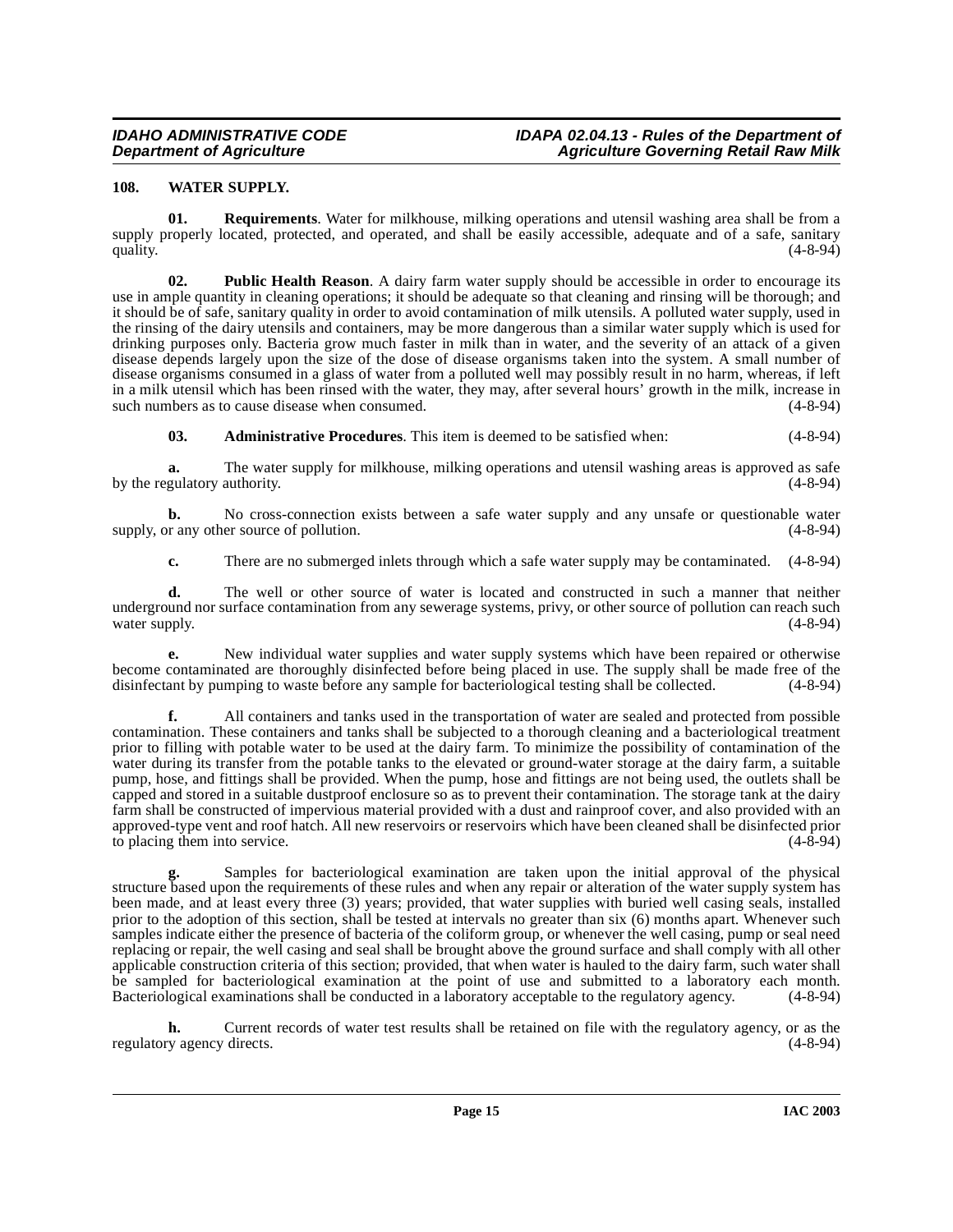# <span id="page-15-1"></span><span id="page-15-0"></span>**109. UTENSILS AND EQUIPMENT -- CONSTRUCTION.**

**01. Requirements**. All multiuse containers, equipment, and utensils used in the handling, storage, or transportation of milk shall be made of smooth, nonabsorbent, corrosion-resistant, nontoxic materials, and shall be so constructed as to be easily cleaned. All containers, utensils, and equipment shall be in good repair. All milk pails used for hand milking and stripping shall be seamless and of the hooded type. Multiple-use woven material shall not be used for straining milk. All single-service articles shall have been manufactured, packaged, transported, and handled in a sanitary manner and shall comply with the applicable requirements of Section 211. Articles intended for singleservice use shall not be reused. Farm holding/cooling tanks, welded sanitary piping, and transportation tanks shall comply with the applicable requirements of Sections  $\overline{2}10$  and  $211$ . (4-8-94)

**02. Public Health Reason**. Milk containers and other utensils without flush joints cleaned, and accessible surfaces, and not made of durable, noncorrodible material, are apt to harbor accumulations in which undesirable bacterial growth is supported. Single-service articles which have not been manufactured and handled in a sanitary manner may contaminate the milk. Milk pails of small-mouth design, known as hooded milk pails, decrease the possibility of hairs, dust, chaff, and other undesirable foreign substances getting into the milk at the time of milking. (4-8-94) milking. (4-8-94)

#### **03. Administrative Procedures**. This item is deemed to be satisfied when: (4-8-94)

**a.** All multiuse containers, equipment, and utensils which are exposed to milk or milk products, or from which liquids may drip, drain or be drawn into milk or milk products are made of smooth impervious, nonabsorbent, safe materials of the following types: Stainless steel of the AISI (American Iron and Steel Institute) 300 series; or Equally corrosion-resistant, nontoxic metal; or Heat-resistant glass; or Plastic or rubber and rubberlike materials which are relatively inert, resistant to scratching, scoring, decomposition, crazing, chipping, and distortion, under normal use conditions; are nontoxic, fat resistant, relatively nonabsorbent, relatively insoluble, do not release component chemicals or impart flavor or odor to the product, and which maintain their original properties under repeated use conditions. (4-8-94)

**b.** Single-service articles have been manufactured, packaged, transported and handled in a sanitary and comply with the applicable requirements of Section 211. manner and comply with the applicable requirements of Section 211.

- **c.** Articles intended for single-service use are not reused. (4-8-94)
- **d.** All containers, equipment and utensils are free of breaks and corrosion. (4-8-94)

**e.** All joints in such containers, equipment, and utensils are smooth and free from pits, cracks, or inclusions.  $(4-8-94)$ inclusions. (4-8-94)

**f.** Cleaned-in-place milk pipelines and return-solution lines are self-draining. If gaskets are used, they shall be self-positioning and of material meeting specifications described in Subsection 109.03.a.iv., and shall be of such design, finish, and application as to form a smooth, flush interior surface. If gaskets are not used, all fittings shall have self-positioning faces designed to form a smooth, flush interior surface. All interior surfaces of welded joints in pipelines shall be smooth and free of pits, cracks, and inclusions. (4-8-94)

**g.** Detailed plans for cleaned-in-place pipeline systems are submitted to the regulatory agency for written approval prior to installation. No alteration or addition shall be made to any milk pipeline system without prior written approval of the regulatory agency. (4-8-94)

**h.** Strainers, if used, are of perforated metal design, or so constructed as to utilize single-service strainer media. (4-8-94) strainer media. (4-8-94)

**i.** Seamless hooded pails having an opening not exceeding one-third (1/3) the area of that of an open is exercise are used for hand milking and hand stripping. (4-8-94) pail of the same size are used for hand milking and hand stripping.

**j.** All milking machines, including heads, milk claws, milk tubing, and other milk-contact surfaces can be easily cleaned and inspected. Pipelines, milking equipment and appurtenances which require a screwdriver or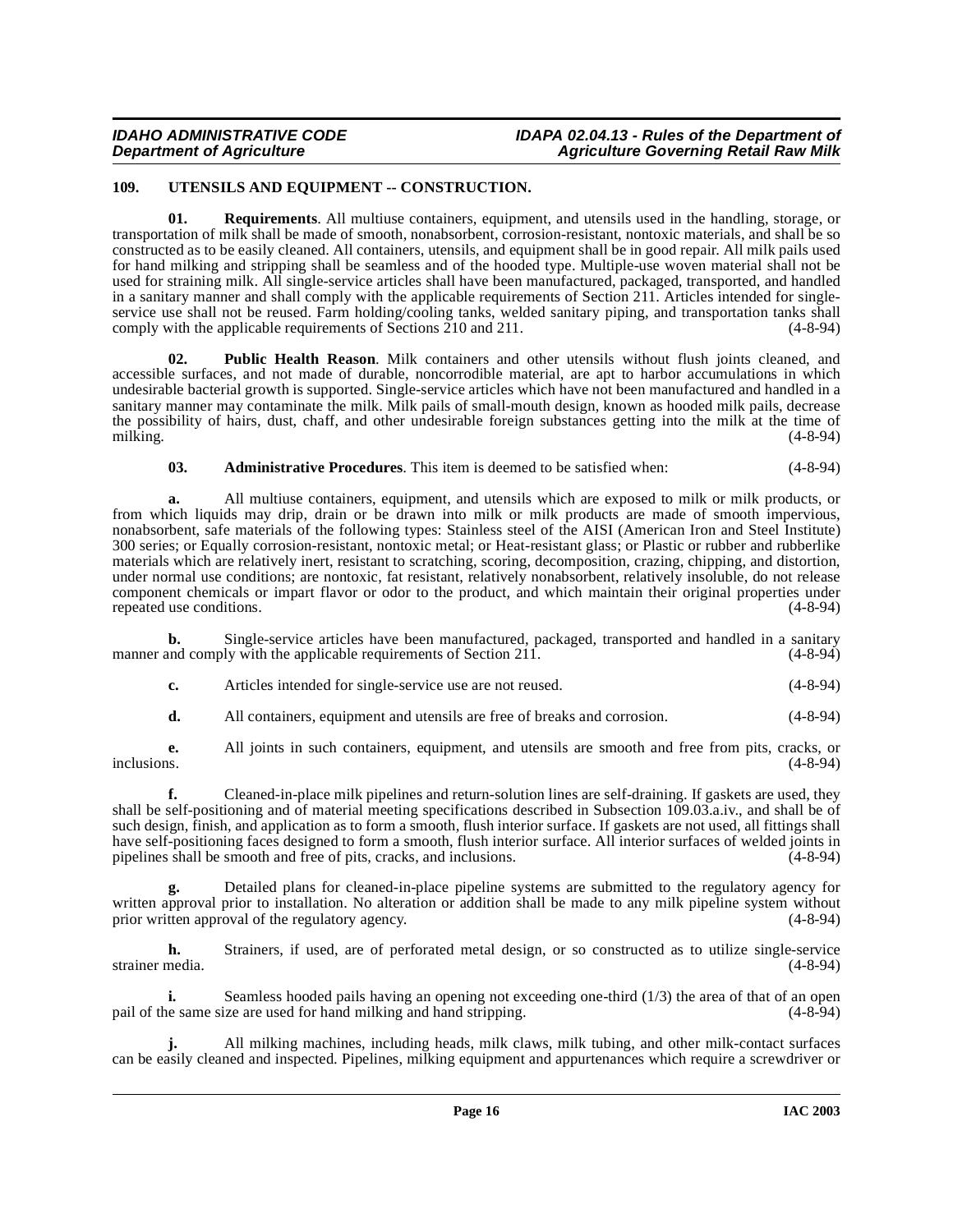special tool shall be considered easily accessible for inspection providing the necessary tools are available at the milkhouse. (4-8-94) milkhouse. (4-8-94)

**k.** Farm holding/cooling tanks, welded sanitary piping, and transportation tanks comply with the le requirements of Sections 210 and 211. (4-8-94) applicable requirements of Sections 210 and 211.

# <span id="page-16-5"></span><span id="page-16-0"></span>**110. UTENSILS AND EQUIPMENT -- CLEANING.**

**01. Requirements**. The product-contact surfaces of all multiuse containers, equipment, and utensils used in the handling, storage, or transportation of milk shall be cleaned after each usage. (4-8-94)

**02. Public Health Reason**. Milk cannot be kept clean or free of contamination if permitted to come act with unclean containers, utensils, or equipment. (4-8-94) into contact with unclean containers, utensils, or equipment.

**03. Administrative Procedures**. This item is deemed to be satisfied when the product-contact surface of all multiuse containers, equipment, and utensils used in the handling, storage or transportation of milk are cleaned after each usage.

#### <span id="page-16-3"></span><span id="page-16-1"></span>**111. UTENSILS AND EQUIPMENT -- SANITIZATION.**

**01. Requirements**. The product-contact surfaces of all multiuse containers, equipment and utensils he handling, storage, or transportation of milk shall be sanitized before each usage. (4-8-94) used in the handling, storage, or transportation of milk shall be sanitized before each usage.

**02. Public Health Reason**. Mere cleaning of containers, equipment, and utensils destruction of all disease organisms which may have been present. Even very small numbers remaining may grow to dangerous proportions, since many kinds of disease bacteria grow rapidly in milk. For this reason, all retail raw milk containers, equipment, and utensils must be treated with an effective sanitizer before each usage. (4-8-94) equipment, and utensils must be treated with an effective sanitizer before each usage.

**03. Administrative Procedures**. This item is deemed to be satisfied when: (4-8-94)

**a.** All product-contact surfaces of multiuse containers, utensils, and equipment used in the handling, storage, or transportation of retail raw milk are sanitized before each usage by one of the following methods, or by any method which has been demonstrated to be equally effective. (4-8-94) any method which has been demonstrated to be equally effective.

**b.** Complete immersion in hot water at a temperature of at least one hundred seventy degrees Fahrenheit or seventy-seven degrees Centigrade (170F or 77C) for at least five (5) minutes, or exposure to a flow of hot water at a temperature of at least one hundred seventy degrees Fahrenheit or seventy-seven degrees Centigrade (170F or 77C) as determined by use of a suitable accurate thermometer at the outlet for at least five (5) minutes.

(4-8-94)

**c.** Complete immersion for at least one (1) minute in, or expose at least one (1) minute to a flow of, a chemical sanitizer with a strength equivalent to fifty (50) ppm available chlorine. All product-contact surfaces must be wetted by the sanitizing solution, and piping so treated must be filled. Sanitizing sprays may be used. Chemical solutions, once used, shall not be reused for sanitizing but may be reused for other purposes. (4-8-94)

# <span id="page-16-4"></span><span id="page-16-2"></span>**112. UTENSILS AND EQUIPMENT -- STORAGE.**

**Requirements**. All containers, utensils and equipment used in the handling, storage, or transportation of retail raw milk, unless stored in sanitizing solutions, shall be stored to assure complete drainage, and shall be protected from contamination prior to use; provided, that pipeline milking equipment such as milker claws, inflations, weight jars, meters, milk hoses, milk receivers and milk pumps which are designed for mechanical cleaning may be stored in the milking barn or parlor provided this equipment is designed, installed and operated to protect the product and solution-contact surfaces from contamination at all times. (4-8-94)

**02. Public Health Reason**. Careless storage of utensils which previously have been properly treated is sult in recontamination of such utensils, thus rendering them unsafe.  $(4-8-94)$ apt to result in recontamination of such utensils, thus rendering them unsafe.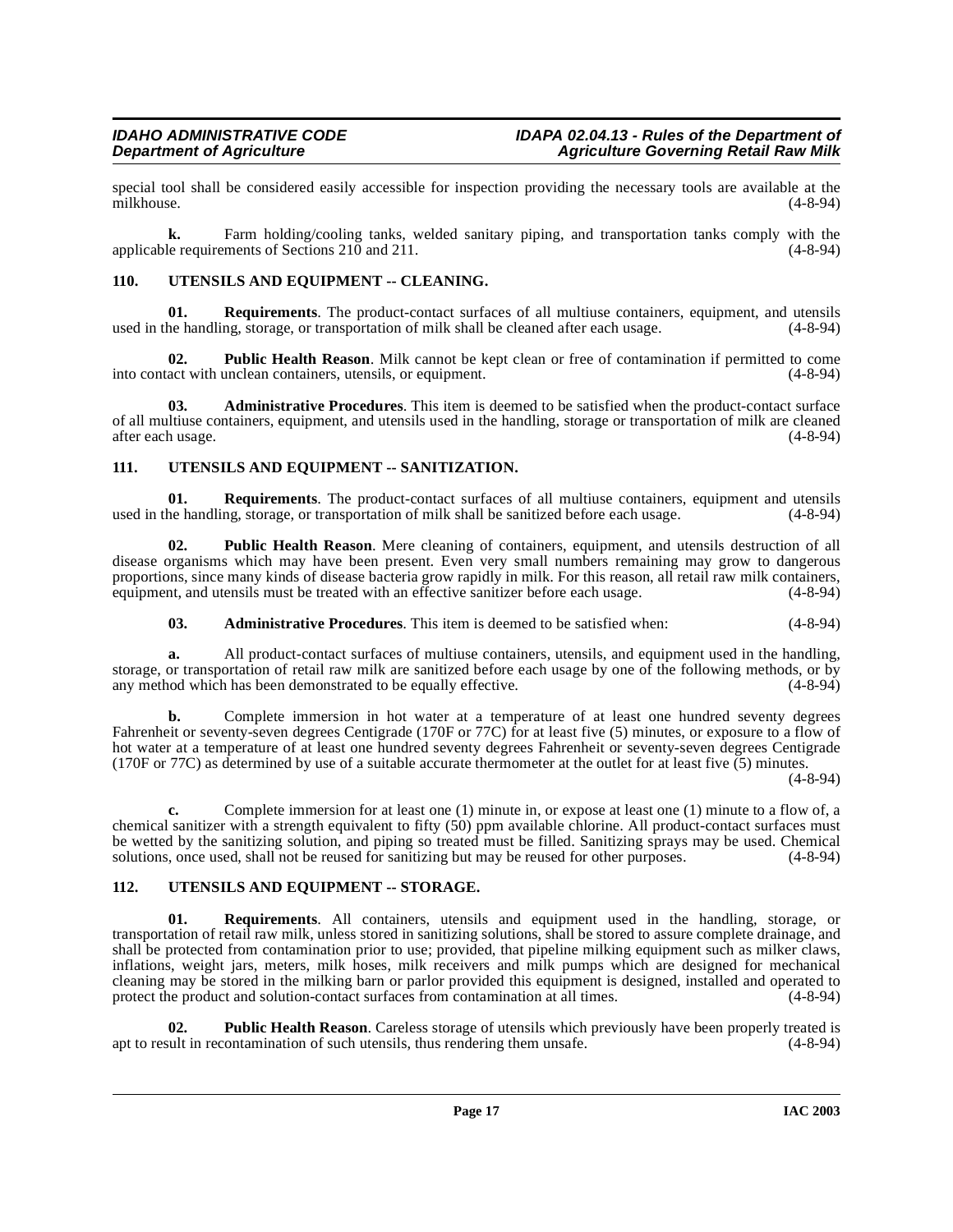#### **03. Administrative Procedures**. This item is deemed to be satisfied when: (4-8-94)

**a.** All milk containers, utensils, and equipment, including milking machine vacuum hoses, are stored in the milkhouse in a sanitizing solution, or on racks, until used. Pipeline milking equipment such as milker claws, inflations, weight jars, meters, milk hoses, milk receivers and milk pumps which are designed for mechanical cleaning may be mechanically cleaned, sanitized and stored in the milking barn or parlor provided this equipment is designed, installed and operated to protect the product and solution-contact surface from contamination at all times. Some of the parameters to be considered in determining protection are proper location of equipment, proper drainage of equipment and adequate and properly located lighting and ventilation. The milking barn or parlor must be used only for milking. Concentrates may be fed in the barn during milking but the barn shall not be used for the housing of cattle. When manual cleaning of product-contact surfaces is necessary, the cleaning shall be done in the milkhouse.

(4-8-94)

**b.** Means are provided to effect complete drainage of equipment when such equipment cannot be stored to drain freely. (4-8-94)

**c.** Strainer pads, parchment papers, gaskets and similar single-service articles are stored in a suitable r or cabinet and protected against contamination. (4-8-94) container or cabinet and protected against contamination.

# <span id="page-17-4"></span><span id="page-17-0"></span>**113. UTENSILS AND EQUIPMENT -- HANDLING.**

**01.** Requirements. After sanitization, all containers, utensils, and equipment shall be handled in such as to prevent contamination of any product-contact surface. (4-8-94) manner as to prevent contamination of any product-contact surface.

**02. Public Health Reason**. Handling milk pails by inserting the fingers under the hood, carrying an armful of milk-can covers against a soiled shirt or jacket, or similar handling of utensils, will nullify the effect of sanitization. (4-8-94)

<span id="page-17-2"></span>**03. Administrative Procedures**. This item is deemed to be satisfied when: (4-8-94)

**a.** Sanitized product-contact surfaces, including farm holding/cooling tank openings and outlets, are protected against contact with unsanitized equipment and utensils, hands, clothing, splash, condensation, and other sources of contamination. (4-8-94) sources of contamination.

**b.** Any sanitized product-contact surface, which has been otherwise exposed to contamination, is again cleaned and sanitized before being used. (4-8-94)

#### <span id="page-17-3"></span><span id="page-17-1"></span>**114. MILKING -- FLANKS, UDDERS, AND TEATS.**

**01. Requirements**. Milking shall be done in the milking barn, stable, or parlor. The flanks, udders, bellies, and tails of all milking cows shall be free from visible dirt. All brushing shall be completed prior to milking. The udders and teats of all milking cows shall be cleaned and treated with a sanitizing solution just prior to the time of milking, and shall be relatively dry before milking. Wet hand milking is prohibited. (4-8-94)

**02. Public Health Reason**. If milking is done elsewhere than in a suitable place provided for this purpose, the milk may become contaminated. Cleanliness of the cows is one of the most important factors affecting the bacterial count of the milk. Under usual farm conditions, cows contaminate their udders by standing in polluted water, or by lying down in the pasture or cowyard. Unless the udders and teats are carefully cleaned just before milking, particles of filth are apt to drop or be drawn into the milk. Such contamination of the milk is particularly dangerous because cow manure may contain the organisms of brucellosis and tuberculosis, and polluted water may contain the organisms of typhoid fever and other intestinal diseases. Rinsing or wiping the udders and teats with a sanitizing solution has the advantage of giving an additional margin of safety, with reference to such disease organisms as are not removed by ordinary cleaning, and it is helpful in the control of mastitis. (4-8-94)

| 03. |  | <b>Administrative Procedures.</b> This item is deemed to be satisfied when: | $(4 - 8 - 94)$ |
|-----|--|-----------------------------------------------------------------------------|----------------|
|-----|--|-----------------------------------------------------------------------------|----------------|

**a.** Milking is done in a milking barn, stable, or parlor. (4-8-94)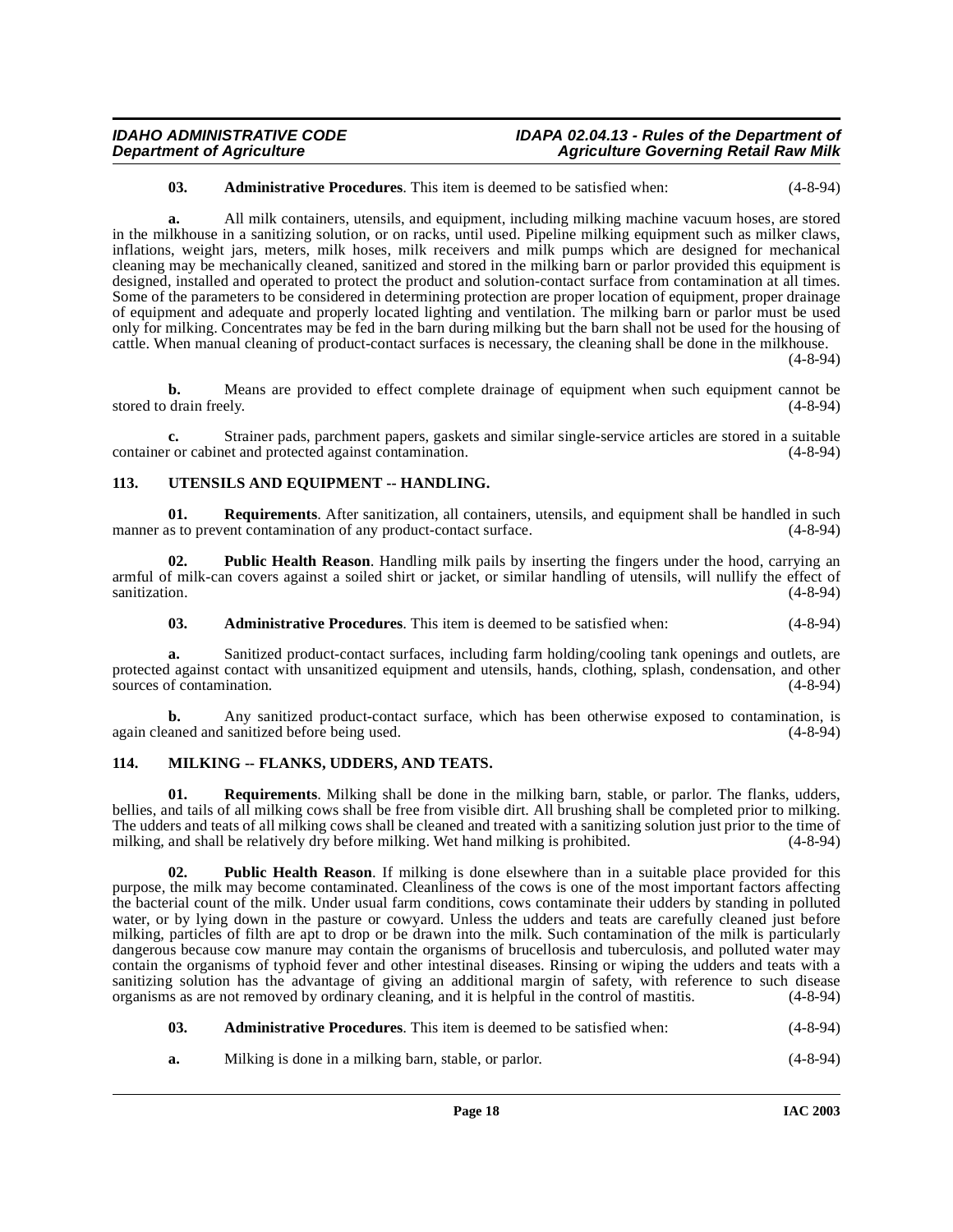**b.** Brushing is completed prior to milking. (4-8-94)

**c.** Flanks, bellies, tails, and udders are clipped as often as necessary to facilitate cleaning of these areas and are free from dirt. The hair on the udders shall be of such length that it is not incorporated with the teat in the inflation during milking. (4-8-94)

**d.** Udders and teats of all milking cows are cleaned and treated with a sanitizing solution and are relatively dry just prior to milking. (4-8-94)

<span id="page-18-2"></span>**e.** Wet hand milking is prohibited. (4-8-94)

#### <span id="page-18-0"></span>**115. MILKING -- SURCINGLES, MILK STOOLS, AND ANTIKICKERS.**

**01. Requirements**. Surcingles, milk stools, and antikickers shall be kept clean and stored above the floor.  $(4-8-94)$ 

**02. Public Health Reason**. Clean milk stools, and clean surcingles or belly straps reduce the likelihood of contamination of milkers' hands between the milking of one (1) cow and the milking of another. (4-8-94)

**03. Administrative Procedures**. This item is deemed to be satisfied when: (4-8-94)

**a.** Milk stools are not padded and are constructed to be easily cleaned. (4-8-94)

**b.** Milk stools, surcingles, and antikickers are kept clean and are stored above the floor in a clean the milking barn, stable, parlor, or milkhouse, when not in use. (4-8-94) place in the milking barn, stable, parlor, or milkhouse, when not in use.

#### <span id="page-18-3"></span><span id="page-18-1"></span>**116. PROTECTION FROM CONTAMINATION.**

**01. Requirements**. Milking and milk house operations, equipment, and facilities shall be located and conducted to prevent any contamination of milk, equipment, containers, and utensils. No milk shall be strained, poured, transferred, or stored unless it is properly protected from contamination. (4-8-94) poured, transferred, or stored unless it is properly protected from contamination.

**02. Public Health Reason**. Because of the nature of milk and its susceptibility to contamination by disease producing bacteria and other contaminants, every effort should be made to provide adequate protection for the milk at all times. This should include the proper placement of equipment so that work areas in the milking barn and milkhouse are not overcrowded. The quality of any air which is used for the agitation or movement of milk or is directed at a milk product-contact surface should be such that it will not contaminate the milk. (4-8-94) directed at a milk product-contact surface should be such that it will not contaminate the milk.

**03. Administrative Procedures**. This item is deemed to be satisfied when: (4-8-94)

**a.** Equipment and operations are so located within the milking barn and milkhouse as to prevent overcrowding and contamination of cleaned and sanitized containers, equipment, and utensils by splash, condensation, or manual contact. (4-8-94) condensation, or manual contact.

**b.** During processing, pipelines and equipment used to contain or conduct retail raw milk and retail raw milk products shall be effectively separated from tanks or circuits containing cleaning or sanitizing solutions.

(4-8-94)

**c.** All milk which has overflowed, leaked, been spilled, or improperly handled is discarded. (4-8-94)

**d.** All product-contact surfaces of containers, equipment, and utensils are covered or otherwise protected to prevent the access of insects, dust, condensation, and other contamination. All openings, including valves and piping attached to milk storage and transport tanks, pumps, or vats, shall be capped or otherwise properly protected. Gravity type strainers in the milkhouse do not have to be covered. Milk pipelines used to convey milk from precoolers to the farm bulk tank must be fitted with effective drip deflectors. (4-8-94) precoolers to the farm bulk tank must be fitted with effective drip deflectors.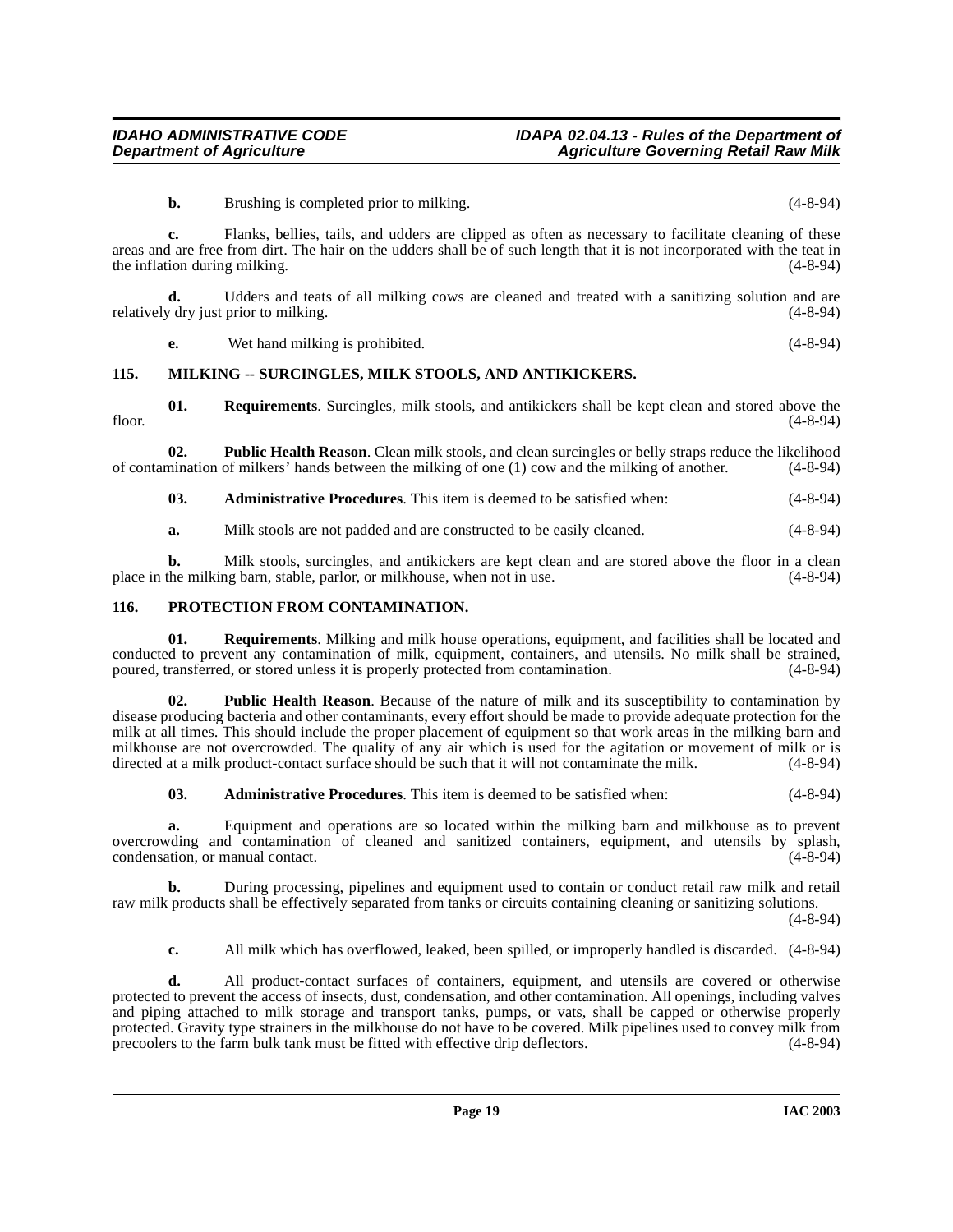**e.** The receiving receptacle is raised above the floor, i.e., as on a dolly or cart, or placed at a distance from the cows to protect it against manure and splash when milk is poured or strained in the milking barn. Such receptacle shall have a tight-fitting cover which shall be closed except when milk is being poured. (4-8-94) receptacle shall have a tight-fitting cover which shall be closed except when milk is being poured.

**f.** Each pail or container of milk is transferred immediately from the milking barn, stable, or parlor to the milkhouse. (4-8-94)

**g.** Pails, cans, and other equipment containing milk are properly covered during transfer and storage.  $(4 - 8 - 94)$ 

**h.** Whenever air under pressure is used for the agitation or movement of milk, or is directed at a milkcontact surface, it is free of oil, dust, rust, excessive moisture, extraneous materials, and odor, and shall otherwise comply with applicable standards.

**i.** There have been no vitamins, minerals, flavors or other substances added to the milk. (4-8-94)

**j.** Antibiotics and medicinals are stored in such a manner that they cannot contaminate the milk or duct-contact surface of the equipment, containers or utensils. (4-8-94) milk product-contact surface of the equipment, containers or utensils.

# <span id="page-19-3"></span><span id="page-19-0"></span>**117. PERSONNEL -- HAND-WASHING FACILITIES.**

**01. Requirements**. Adequate hand-washing facilities shall be provided, including a lavatory fixture with hot and cold or tempered running water, soap or detergent, and individual sanitary towels, convenient to the milk<br>house, utensil washing area, milking barn, stable, parlor, and flush toilet. (4-8-94) house, utensil washing area, milking barn, stable, parlor, and flush toilet.

**02. Public Health Reason**. The hands of the employee may come into contact with the same kind of material that may contaminate the milk. During the course of his duties and natural habits outside of the milking barn, the dairyman's hands must be assumed to have been exposed to body discharges. Washing facilities are required in order to increase the assurance that the employee's hands will be washed. (4-8-94) order to increase the assurance that the employee's hands will be washed.

**03. Administrative Procedures**. This item is deemed to be satisfied when: (4-8-94)

**a.** Hand-washing facilities are located convenient to the milkhouse, packaging area, utensil washing king barn, stable, parlor and flush toilet. (4-8-94) area, milking barn, stable, parlor and flush toilet.

**b.** Hand-washing facilities include soap or detergent, hot and cold or tempered running water, individual sanitary towels, and a lavatory fixture. Utensil wash and rinse vats shall not be considered as hand-washing facilities. (4-8-94)

# <span id="page-19-2"></span><span id="page-19-1"></span>**118. PERSONNEL -- CLEANLINESS.**

**01. Requirements**. Hands shall be washed clean and dried with an individual sanitary towel immediately before milking, before performing any milkhouse function or utensil washing, and immediately after the interruption of any of these activities. Milkers and milk haulers shall wear clean outer garments while milking or handling milk. milk containers, utensils or equipment. handling milk, milk containers, utensils or equipment.

**Public Health Reason.** The reasons for clean hands of the persons doing this work are similar to those for cleanliness of the cows' udders. The employee's hands must be assumed to have been exposed to contamination during the course of his normal duties on the farm and at milking time. Because the hands of all workers frequently come into contact with their clothing it is important that the clothes worn during milking and the handling of milk be clean. handling of milk be clean.

**03. Administrative Procedures**. This item is deemed to be satisfied when: (4-8-94)

**a.** Hands are washed clean and dried with an individual sanitary towel immediately beginning work, ediately after the interruption of any of these activities. (4-8-94) and immediately after the interruption of any of these activities.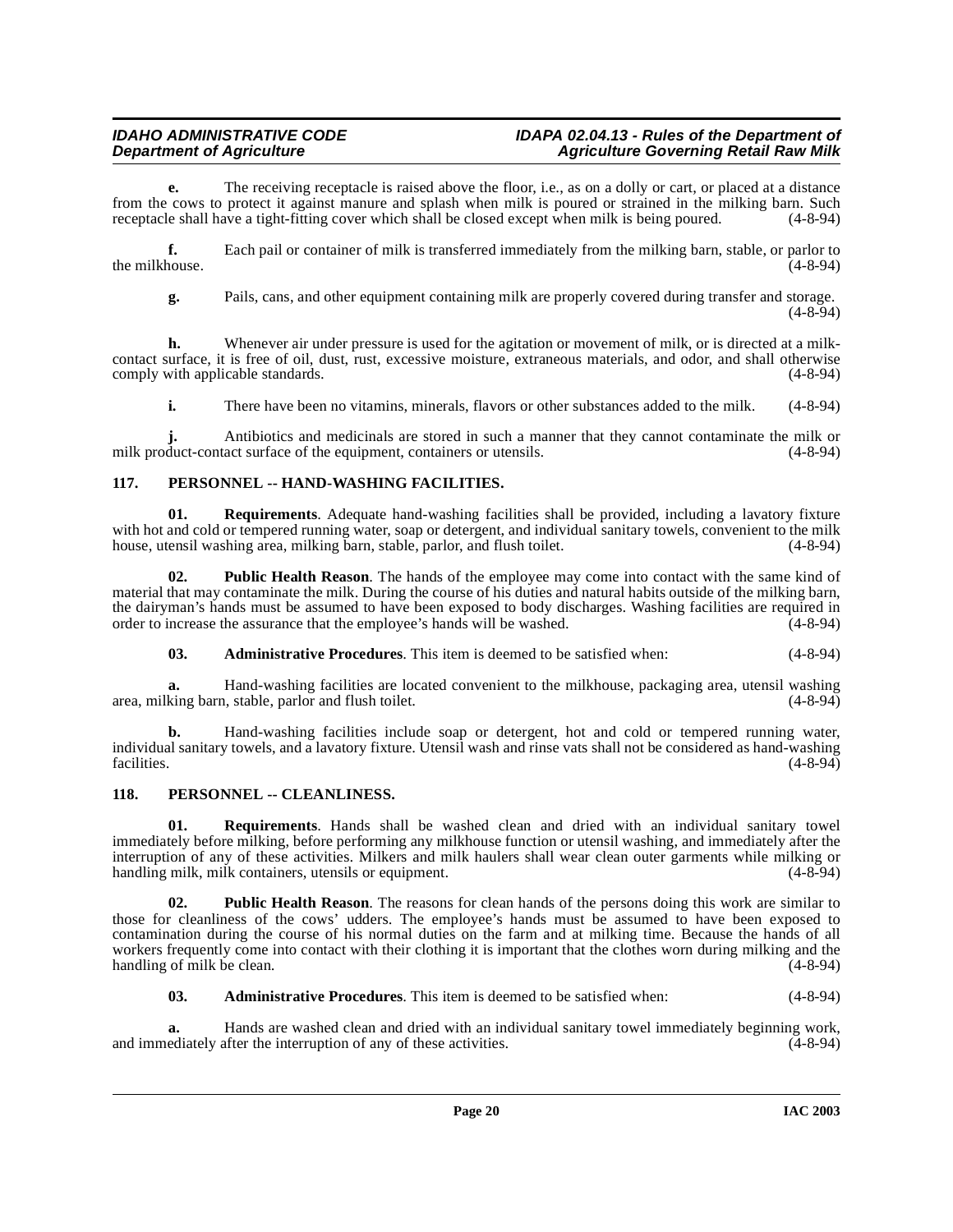**b.** Employees wear clean outer garments while milking or handling milk, milk containers, utensils, or equipment.  $(4-8-94)$ equipment. (4-8-94)

# <span id="page-20-2"></span><span id="page-20-0"></span>**119. COOLING.**

**01. Requirements**. Retail raw milk shall be cooled to forty degrees Fahrenheit or five degrees Centigrade (40F or  $5\hat{C}$ ) or less within two (2) hours after milking; provided, that the blend temperature after the first milking and subsequent milkings does not exceed forty-five degrees Fahrenheit or seven degrees Centigrade (45F or 7C). (4-8-94)

<span id="page-20-3"></span>**02. Public Health Reason**. Milk produced by disease-free cows and under clean bacteria immediately after milking. These multiply to enormous numbers in a few hours unless the milk is cooled. When the milk is cooled quickly to forty degrees Fahrenheit or five degrees Centigrade (40F or 5C) or less, however, there is only a slow increase in numbers of bacteria. In order to understand this, it is necessary to recall merely that bacteria are actually infinitesimal plants, and that most plants do not grow in cold weather. Usually, the bacteria in milk are harmless, and if this were always true there would be no reason to cool milk, except to delay souring. There is, however, no way for the dairyman or regulating officer to be absolutely sure that no disease bacteria have entered the milk even though observance of the other provisions of these rules will greatly reduce this likelihood. The likelihood of transmitting disease is much increased when the milk contains large numbers of disease bacteria. Therefore, it is extremely important for milk to be cooled quickly, so that small numbers of bacteria which may have entered will not multiply.  $(4 - 8 - 94)$ 

**03. Administrative Procedures**. This item is deemed to be satisfied when: (4-8-94)

**a.** Retail raw milk is cooled to forty degrees Fahrenheit or five degrees Centigrade (40F or 5C) or less within two (2) hours after milking; provided, that the blend temperature after the first milking and subsequent milkings does not exceed forty-five degrees Fahrenheit or seven degrees Centigrade (45F or 7C). (4-8-94) milkings does not exceed forty-five degrees Fahrenheit or seven degrees Centigrade (45F or 7C).

**b.** Recirculated cold water which is used in plate or tubular coolers or heat exchangers is from a safe source and protected from contamination. Such water shall be tested semiannually and shall comply with bacteriological standards. (4-8-94)

# <span id="page-20-4"></span><span id="page-20-1"></span>**120. VEHICLES.**

**01. Requirements**. All vehicles used for transportation of retail raw milk and retail raw milk products shall be constructed and operated so that the retail raw milk and retail raw milk products are maintained at forty-five degrees Fahrenheit or seven degrees Centigrade (45F or 7C) or less, and are protected from sun, from freezing and from contamination. (4-8-94) from contamination.

**02. Public Health Reason**. The exposure of milk to the sun will alter the flavor of milk, and will tend to increase the temperature, thus increasing the possibility of bacterial growth. Freezing alters the physical and chemical properties of milk. Milk and milk products, as well as empty containers, should be protected against contamination at all times. (4-8-94)

**a.** All vehicles are kept clean. (4-8-94)

**b.** Material which is capable of contaminating milk or milk products is not transported with milk or ducts.  $(4-8-94)$ milk products.

**c.** Vehicles have fully enclosed bodies with well-fitted solid doors to protect their contents from sun, freezing and contamination. (4-8-94)

**d.** Transported retail raw milk and milk products are maintained at forty-five degrees Fahrenheit or grees Centigrade (45F or 7C) or less until delivered. (4-8-94) seven degrees Centigrade (45F or  $7C$ ) or less until delivered.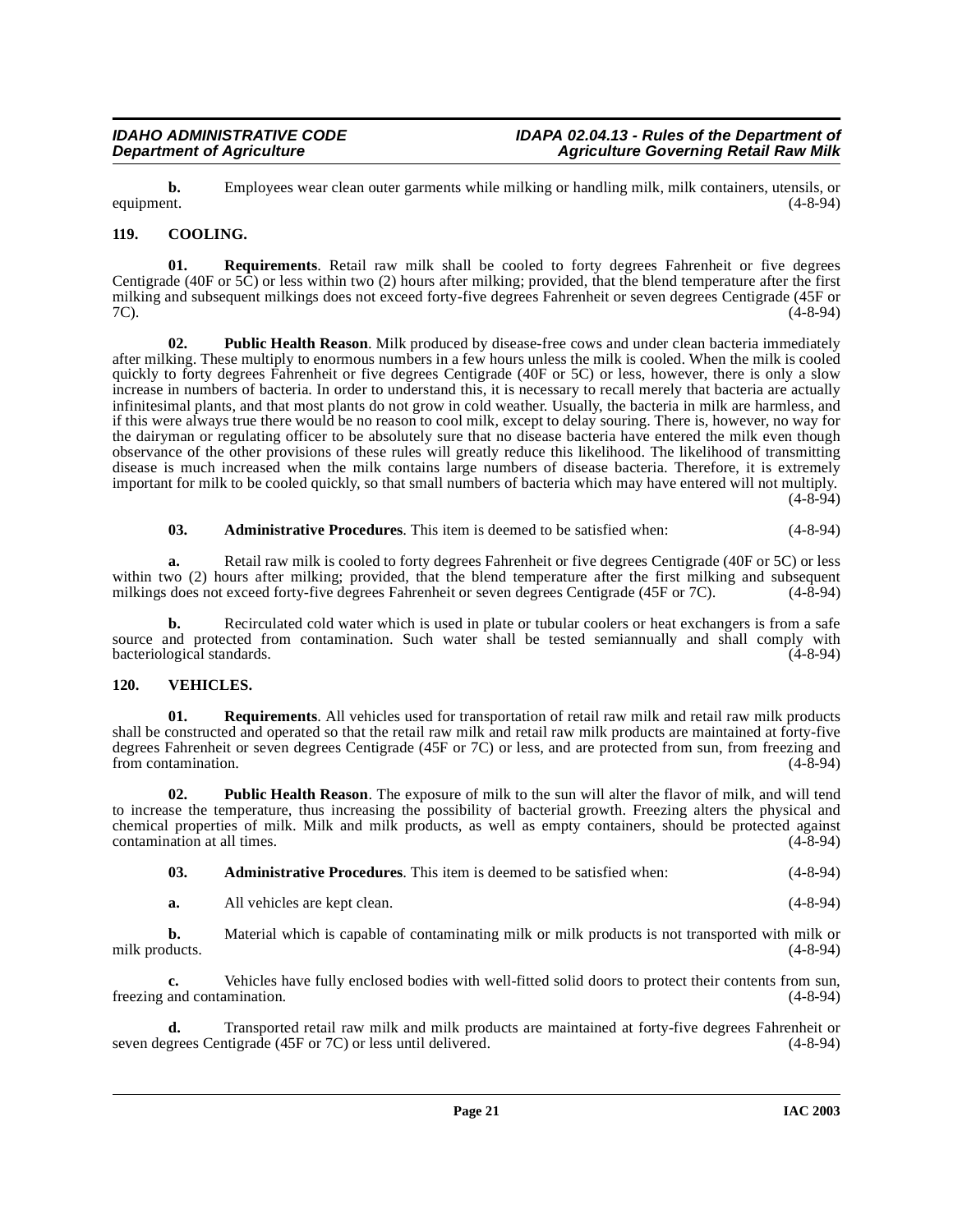# <span id="page-21-3"></span><span id="page-21-0"></span>**121. INSECT AND RODENT CONTROL.**

**01. Requirements**. Effective measures shall be taken to prevent the contamination of milk, containers, equipment, and utensils by insects and rodents and by chemicals used to control such vermin. Milk rooms and utensil washing areas shall be free of insects and rodents. Surroundings shall be kept neat, clean, and free of conditions which might harbor or be conducive to the breeding of insects and rodents. (4-8-94)

**02. Public Health Reason**. Proper manure disposal reduces the breeding of flies, which are considered capable of transmitting infection, by physical contact or through excreta, to milk or milk utensils. Flies visit insanitary places, may carry disease organisms on their bodies and may carry living bacteria for as long as four (4) weeks within their bodies, and may pass them on to succeeding generations by infecting their eggs. Effective screening tends to prevent the presence of flies, which are a public health menace. Flies may contaminate the milk with disease germs, which may multiply and become sufficiently numerous to present a public health hazard. The surroundings of a dairy should be kept neat and clean to encourage cleanliness and reduce insect and rodent harborages. (4-8-94)

**03. Administrative Procedures**. This item is deemed to be satisfied when: (4-8-94)

**a.** Surroundings are kept neat, clean, and free of conditions which might harbor or be conducive to the breeding of insects and rodents. During fly season, manure shall be spread directly on the fields; or stored for not more than four (4) days in a pile on the ground surface, and then spread on the fields; or stored for not more than seven (7) days in an impervious-floored bin, or on an impervious-curbed platform and then spread; or stored in a tight-screened and trapped manure shed; or effectively treated with larvicides; or disposed of in any other manner which controls insect breeding. (4-8-94)

**b.** Manure packs in loafing areas, stables without stanchions, pen stables, resting barns, wandering d free-stall housing are properly bedded and managed to prevent fly breeding. (4-8-94) sheds and free-stall housing are properly bedded and managed to prevent fly breeding.

**c.** Milkrooms and utensil washing areas are free of insects and rodents. (4-8-94)

**d.** Milkrooms and utensil washing areas are effectively screened or otherwise protected against the of vermin. (4-8-94) entrance of vermin.

**e.** Outer milkhouse and utensil washing area doors are tight and self-closing. Outer doors shall open (4-8-94) outward. (4-8-94)

**f.** Effective measures are taken to prevent the contamination of milk, containers, utensils, and equipment by insects and rodents, and by chemicals used to control such vermin. Insecticides and rodenticides not approved for use in the milkhouse or utensil washing areas shall not be stored in the milkhouse or utensil washing areas. (4-8-94)  $(4-8-94)$ 

**g.** Only insecticides and rodenticides approved for use by the regulatory agency or registered with the U.S. Environmental Protection Agency are used for insect and rodent control. (4-8-94)

**h.** Insecticides and rodenticides are used only in accordance with manufacturer's label directions and are used so as to prevent the contamination of milk, milk containers, equipment, utensils, feed, and water. (4-8-94)

# <span id="page-21-1"></span>**122. -- 209. (RESERVED).**

# <span id="page-21-4"></span><span id="page-21-2"></span>**210. SANITARY PIPING.**

**01. Requirements**. All sanitary piping, fittings, and connections which are exposed to retail raw milk or retail raw milk products, or from which liquids may drip, drain, or be drawn into retail raw milk or retail raw milk products, shall consist of smooth, impervious, corrosion-resistant, nontoxic, easily cleanable material. All piping shall be in good repair. Retail raw milk and retail raw milk products shall be conducted from one (1) piece of equipment to another only through sanitary piping.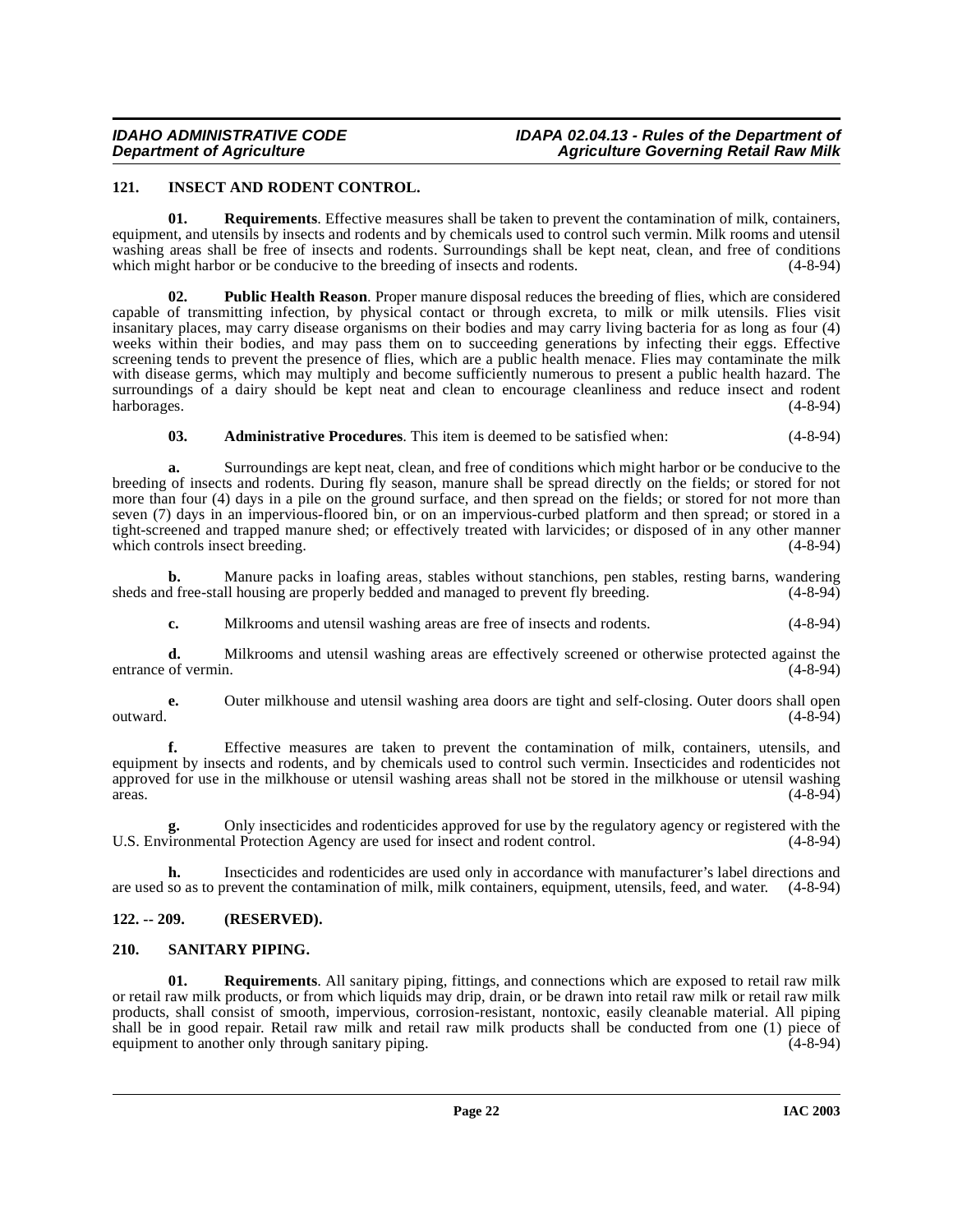**02. Public Health Reason**. Milk piping and fittings are sometimes so designed as to be difficult to clean; or they may be constructed of metal which corrodes easily. In either case, it is unlikely that they will be kept clean. Sanitary milk piping is a term which applies to properly designed and properly constructed piping. The purpose of this is to prevent exposure of the product to contamination. (4-8-94)

**03. Administrative Procedures**. This item is deemed to be satisfied when: (4-8-94)

**a.** All sanitary piping, fittings, and connections which are exposed to retail raw milk or retail raw milk products, or from which liquids may drip, drain, or be drawn into retail raw milk or retail raw milk products, consist of smooth, impervious, corrosion-resistant, nontoxic, easily cleanable material. (4-8-94)

**b.** All sanitary piping, connections and fittings consist of: stainless steel of the AISI (American Iron and Steel Institute) three hundred (300) series; or equally corrosion-resistant metal which is nontoxic and nonabsorbent; or heat resistant glass; provided, that plastic, or rubber and rubberlike materials, which are relatively inert, resistant to scratching, scoring, decomposition, crazing, chipping, and distortion under normal use conditions; which are nontoxic, fat resistant, relatively nonabsorbent; which do not impart flavor or odor to the product; and which maintain their original properties under repeated use conditions, may be used for gaskets, sealing applications, and for short flexible take down jumpers or connections where flexibility is required for essential or functional reasons.  $(4-8-94)$ 

**c.** Sanitary piping, fittings and connections are designed to permit easy cleaning, kept in good repair, of breaks or corrosion, and contain no dead ends of piping in which milk may collect. (4-8-94) and free of breaks or corrosion, and contain no dead ends of piping in which milk may collect.

**d.** All interior surfaces of demountable piping, including valves, fittings, and connections are designed, constructed, and installed to permit inspection and drainage. (4-8-94)

**e.** All cleaned-in-place milk pipelines and return-solution lines are rigid, self-draining, and so supported to maintain uniform slope and alignment. Return solution lines shall be constructed of material meeting the specifications of Subsection 210.03.b. If gaskets are used, they shall be self-positioning, of material meeting the specifications outlined in Subsection 210.03.b., and designed, finished, and applied to form a smooth, flush interior surface. If gaskets are not used, all fittings shall have self-positioning faces designed to form a smooth, flush interior surface. All interior surfaces of welded joints in pipelines shall be smooth and free from pits, cracks, or inclusions. In the case of welded lines, all welds shall be inspected by the use of a borescope or other appropriate available inspection device as they are made; and such welds shall be approved by the regulatory agency. Each cleaning circuit shall have access points for inspection in addition to the entrances and exits. These may be valves, removable sections, fittings, or other means of combinations that are adequate for inspection of the interior of the line. These access points shall be located at sufficient intervals to determine the general condition of the interior surfaces of the line. Detailed plans for welded pipeline systems shall be submitted to the regulatory agency for written approval prior to installation. No alteration or addition shall be made to any welded milk pipeline system without prior written approval from the regulatory agency. (4-8-94) approval from the regulatory agency.

**f.** Retail raw milk and retail raw milk products are conducted from one piece of equipment to another only through sanitary milk piping. (4-8-94)

# <span id="page-22-1"></span><span id="page-22-0"></span>**211. CONSTRUCTION AND REPAIR OF CONTAINERS AND EQUIPMENT.**

**01. Requirements**. All multiuse containers and equipment with which retail raw milk or retail raw milk products come into contact shall be of smooth, impervious, corrosion-resistant, nontoxic material; shall be constructed for ease of cleaning; and shall be kept in good repair. All single-service containers, closures, gaskets, and other articles with which retail raw milk or retail raw milk products come in contact shall be nontoxic, and shall have been manufactured, packaged, transported, and handled in a sanitary manner. Articles intended for single-service use shall not be reused. (4-8-94)

**02. Public Health Reason**. When equipment is not constructed and located so that it can be cleaned easily, and which is not kept in good repair, it is unlikely that it will be properly cleaned. Single-service articles, which have not been manufactured and handled in a sanitary manner may contaminate the milk. (4-8-94) which have not been manufactured and handled in a sanitary manner may contaminate the milk.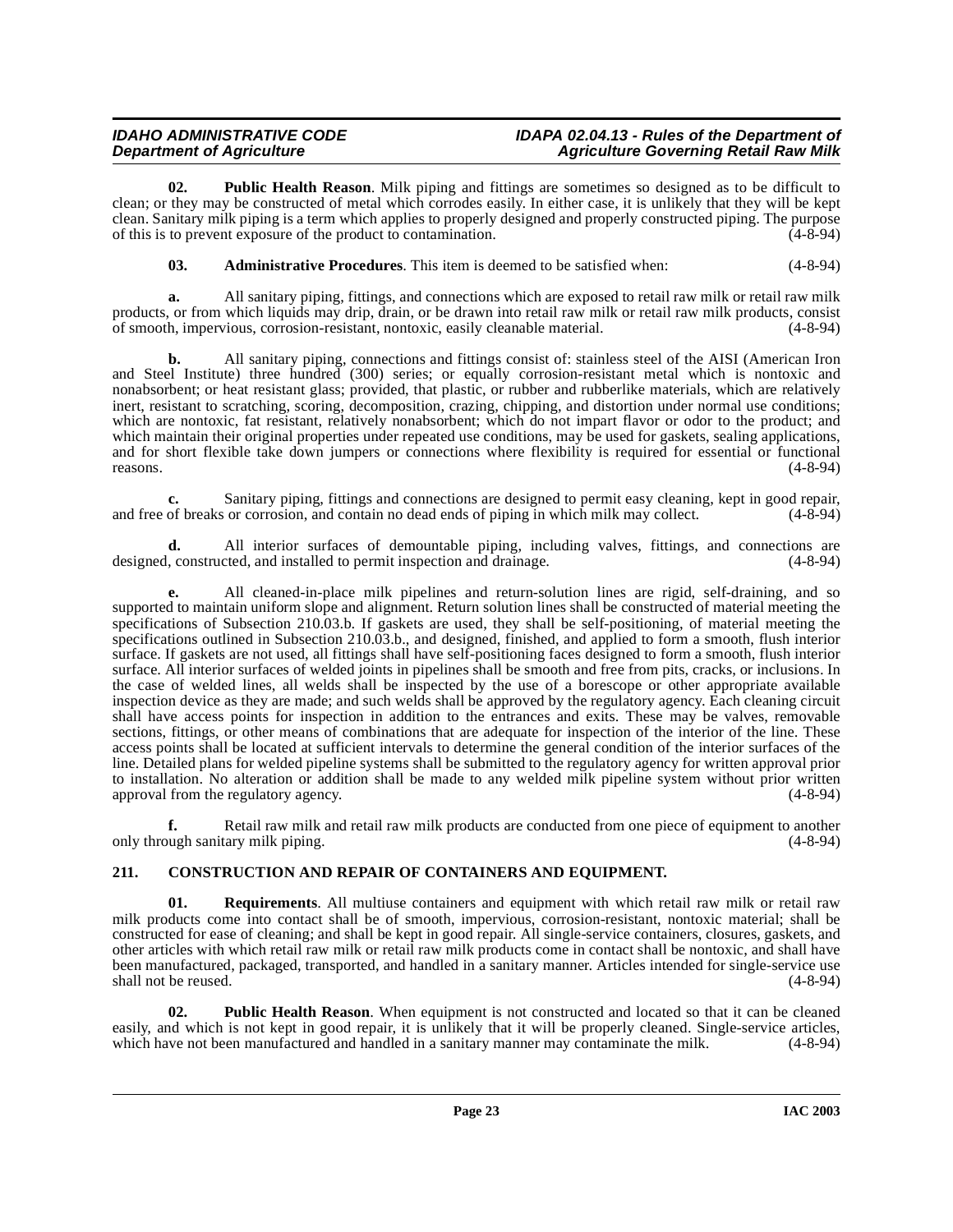# **03. Administrative Procedures**. This item is deemed to be satisfied when: (4-8-94)

**a.** All multiuse containers and equipment with which retail raw milk or retail raw milk products come into contact are of smooth, impervious, corrosion resistant, and nontoxic material. (4-8-94)

**b.** All milk-contact surfaces of multiuse containers and equipment consist of: stainless steel of the AISI (American Iron and Steel Institute) three hundred (300) series; or equally corrosion-resistant metal which is nontoxic and nonabsorbent; or heat resistant glass; or plastic or rubber and rubberlike materials which are relatively inert, resistant to scratching, scoring, decomposition, crazing, chipping, and distortion under normal use conditions; which are nontoxic, fat resistant, relatively nonabsorbent, and do not impart flavor or odor to the product; and which maintain their original properties under repeated use conditions. (4-8-94)

**c.** All joints in containers, equipment, and utensils are flush and finished as smooth as adjoining surfaces. Where a rotating shaft is inserted through a surface with which retail raw milk or retail raw milk products come into contact, the joint between the moving and stationary surfaces shall be close-fitting. Where a thermometer or temperature sensing element is inserted through a surface with which retail raw milk or retail raw milk products come into contact, a pressure-tight seal shall be provided ahead of all threads and crevices. (4-8-94) come into contact, a pressure-tight seal shall be provided ahead of all threads and crevices.

**d.** All openings in covers of tanks, vats, separators, etc., are protected by raised edges, or otherwise to prevent the entrance of surface drainage. Condensation-diverting aprons shall be provided as close to the tank or vat as possible on all pipes, thermometers, or temperature sensing elements, and other equipment extending into a tank, bowl, vat. or distributor, unless a watertight ioint is provided. (4-8-94) bowl, vat, or distributor, unless a watertight joint is provided.

**e.** All surfaces with which retail raw milk or retail raw milk products come into contact are easily accessible or demountable for manual cleaning or are designed for mechanical cleaning. All product-contact surfaces shall be readily accessible for inspection and shall be self-draining. Wing nuts, bayonet locks, and similar devices shall be used whenever possible in lieu of bolts and nuts, to promote easy disassembly. (4-8-94) shall be used whenever possible in lieu of bolts and nuts, to promote easy disassembly.

**f.** There are no threads used in contact with retail raw milk or retail raw milk products except where needed for functional and safety reasons, such as in clarifiers, pumps, and separators. Such threads shall be of a sanitary type. (4-8-94) sanitary type.

**g.** All multiuse containers and other equipment have rounded corners, are in good repair and free from breaks, crevices, and corrosion. Milk cans shall have umbrella-type covers. (4-8-94)

**h.** Strainers, if used, are of perforated metal design, and so constructed as to utilize single-service media. Multiple-use woven material shall not be used for straining retail raw milk. (4-8-94) strainer media. Multiple-use woven material shall not be used for straining retail raw milk.

b All single service containers, closures, gaskets, and other articles, with which retail raw milk or w milk or (4-8-94) retail raw milk products come in contact, are nontoxic.

j. The manufacture, packing, transportation, and handling of single-service containers, closures, caps, gaskets, and similar articles comply with requirements of the Guidelines for the Manufacture of Single-Service Containers for Retail Raw Milk and Retail Raw Milk Products. Inspections and tests shall be made by the regulatory agency or any agency authorized by them.

# <span id="page-23-1"></span><span id="page-23-0"></span>**212. CLEANING AND SANITIZING OF CONTAINERS AND EQUIPMENT.**

**01. Requirements**. The product-contact surfaces of all multiuse containers, utensils, and equipment used in the transportation, processing, handling, and storage of retail raw milk or retail raw milk products shall be effectively cleaned and shall be sanitized before each use. effectively cleaned and shall be sanitized before each use.

**02. Public Health Reason**. Retail raw milk and retail raw milk products cannot be kept clean and safe, if permitted to come into contact with containers, utensils, and equipment which have not been properly cleaned and treated. (4-8-94) treated.  $(4-8-94)$ 

**03. Administrative Procedures**. This item is deemed to be satisfied when: (4-8-94)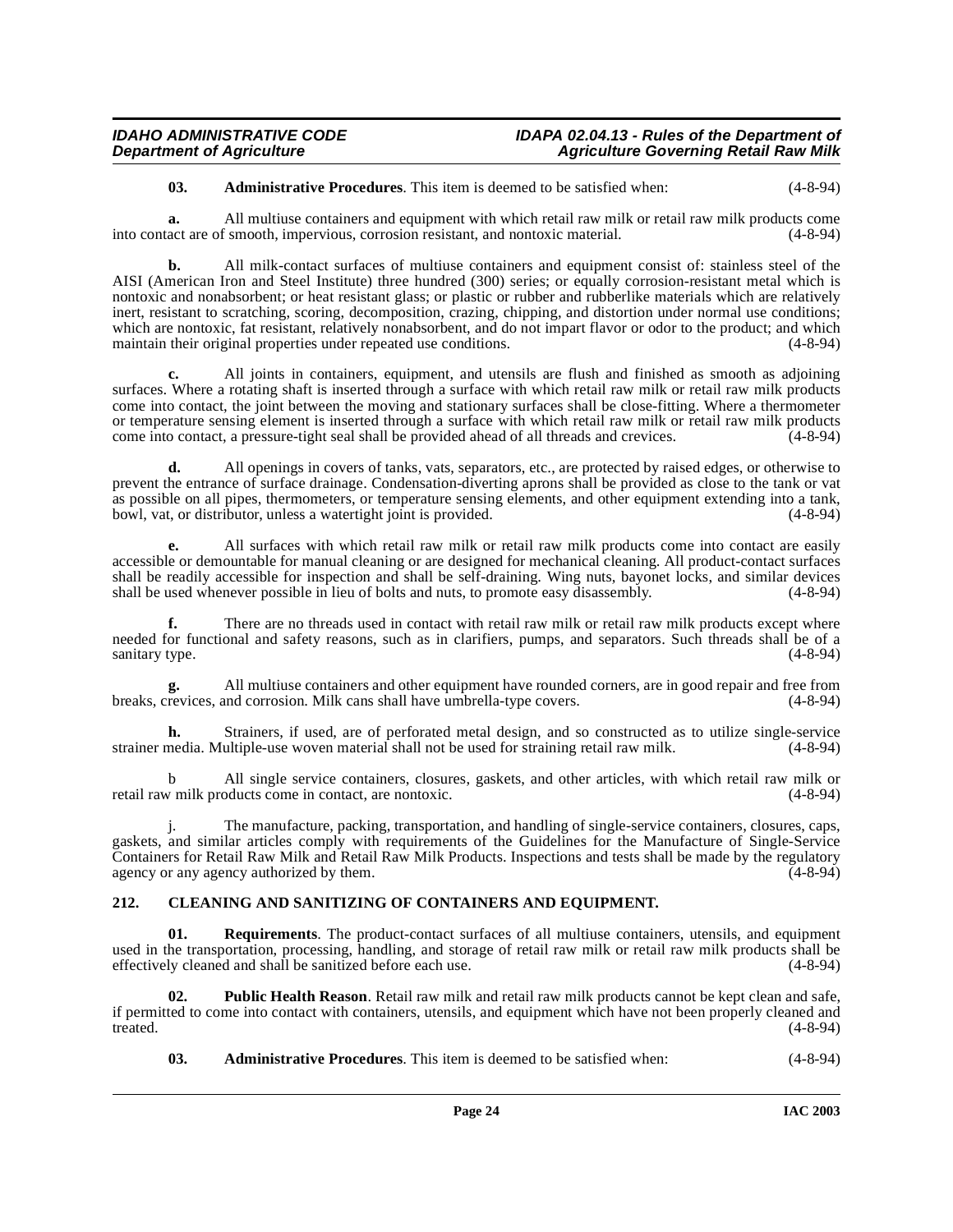**a.** All multiuse containers and utensils are thoroughly cleaned after each use, and all equipment is thoroughly cleaned at least once each day used; provided that storage tanks shall be cleaned when emptied and shall be emptied at least every seventy-two (72) hours. Storage tanks which are used to store raw milk longer than twentyfour (24) hours and silo tanks used for the storage of raw milk, shall be equipped with a seven (7) day temperature recording device.

**b.** Pipelines or equipment designed for mechanical cleaning meet the following requirements: An effective cleaning and sanitizing regimen for each separate cleaning circuit shall be followed. A temperature recording device shall be installed in the return solution line to record the temperature and time during which the line or equipment is exposed to cleaning and sanitizing. Temperature recording charts shall be identified, dated, and retained for three (3) months. During each official inspection, the regulatory agency shall examine and initial temperature recording charts to verify the time of exposure to solutions and their temperatures. (4-8-94)

**c.** Plants in which containers are washed manually are equipped with a two (2) compartment washand-rinse vat for this purpose. Such plants shall also provide a steam cabinet or individual steam-jet plate with hood<br>for sanitizing of cleaned containers, or, if sanitizing is done with chemicals, a third treatment vat. for sanitizing of cleaned containers, or, if sanitizing is done with chemicals, a third treatment vat.

**d.** In plants utilizing automatic bottle washers, such washers must provide for bactericidal treatment by means of steam, hot water, or chemical treatment. In soaker-type bottle washers, in which bactericidal treatment depends upon the causticity of the washing solution, the caustic strength for a given soaking time and temperature shall be as specified in the following table listing combinations of causticity, time, and temperature of equal bactericidal value, for soaker tank of soaker-type bottle washers.

TABLE 2 - Combinations of Causticity, Time and Temperature of Equal Soaker-Type Bottle Washers (Based on the National Soft Drink Association (NSDA) specification for beverage bottles)

|                 | Temperature, degrees                  |      |      |      |      |      |      |
|-----------------|---------------------------------------|------|------|------|------|------|------|
| Fahrenheit      | 170                                   | 160  | 150  | 140  | 130  | 120  | 110  |
| Centigrade      | 77                                    | 71   | 66   | 60   | 54   | 49   | 43   |
|                 |                                       |      |      |      |      |      |      |
| Time in minutes | <b>Concentration of NaOH, percent</b> |      |      |      |      |      |      |
| 3               | 0.57                                  | 0.86 | 1.28 | 1.91 | 2.86 | 4.27 | 6.39 |
| 5               | 0.43                                  | 0.64 | 0.96 | 1.43 | 2.16 | 3.22 | 4.80 |
| 7               | 0.36                                  | 0.53 | 0.80 | 1.19 | 1.78 | 2.66 | 3.98 |

NOTE: The NSDA Washington, D.C. 20036 alkali test, the NSDA caustic test, or other suitable test may be used to determine the strength of the soaker solution. The caustic strength shall be tested monthly by the regulatory agency.  $(4 - 8 - 94)$ 

**e.** When caustic is so used, subsequent final rinsing of the bottles shall be with water which has been treated with heat or chemicals to assure freedom from viable pathogenic or otherwise harmful organisms, to prevent recontamination of the treated bottle during the rinsing operation. (4-8-94) recontamination of the treated bottle during the rinsing operation.

**f.** All multiuse containers, equipment and utensils are sanitized before use, employing one or a combination of the methods prescribed under Section 111. Assembled equipment must be sanitized prior to each day's run. Tests to determine the efficiency of sanitization should be made by the regulatory agency at intervals sufficient to satisfy the regulatory agency that the sanitization process is effective. (4-8-94)

**g.** There sidualbacteria count of multiuse and single-service containers used for packaging retail raw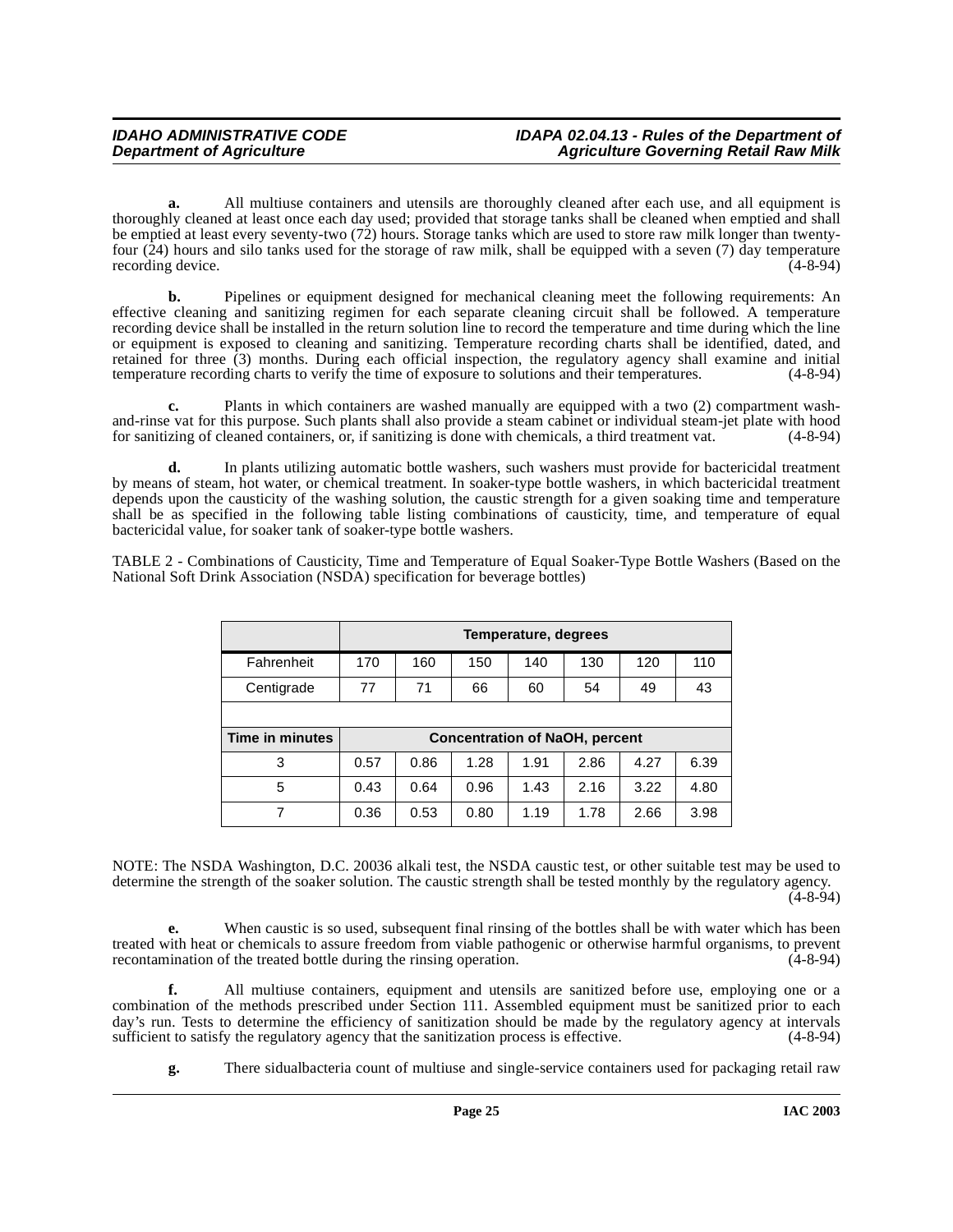milk and retail raw milk products shall not exceed one (1) per milliliter of capacity, when the rinse test is used, or not over fifty (50) colonies per eight (8) square inches (one (1) per square centimeter) of product-contact surface, when the swab test is used, in three (3) out of four (4) samples taken at random on a given day. All multiuse and singleservice containers shall be free of coliform organisms. (4-8-94)

**h.** When single-service containers are fabricated in another plant which conforms to the guidelines of the FDA, and the regulatory agency has information that they do comply, the regulatory agency may accept the containers as being in conformance without additional tests. If no information is available or there is reason to believe that containers do not conform, or if containers are fabricated in the dairy plant, the regulatory agency shall collect at least four (4) sets of containers each six (6) months and determine conformance with the bacteriological standards in this section.  $(4-8-94)$ 

**i.** Plants which utilize multiuse plastic containers for pasteurized retail raw milk and retail raw milk products shall comply with the following criteria: The plastic material from which the containers are molded shall be of safe material. The plastic material shall comply with the material specifications of Section 211. All containers shall be identified as to plant of manufacture, date of manufacture, and type and class of plastic material used. This information may be by code; provided that the code is revealed to the regulatory agency. A device shall be installed in the filling line capable of detecting in each container before it is filled, volatile organic contaminants in amounts that are of public health significance. Such device must be constructed so that it may be sealed by the regulatory agency to prevent the changing of its sensitivity functioning level. Models using an air injection system and with a testing device built into the detection equipment do not have to be sealed. To assure proper functioning of the system the operator needs to be able to adjust the sensitivity. However, those models utilizing an external testing device must be sealed. Any container detected by the device as being unsatisfactory must be automatically made unusable to prevent refilling. In addition, the device must be interconnected so that the system will not operate unless the detecting device is in proper operating condition. Any other system so designed and operated that will provide equal assurance of freedom from contamination and recognized by the Food and Drug Administration to be equally efficient may be accepted by the regulatory agency. A standard must be available for use of the regulatory agency for testing the proper sensitivity functioning levels of the detection device. The containers shall comply with the applicable construction requirements of Section 7, Item 11P of the 1991 Pasteurized Milk Ordinance. The closure for the container shall be single-service. Screw-type closures shall not be used. The container shall not impart into the product pesticide residual levels or other chemical contaminants in excess of those considered acceptable under the Federal Food, Drug and Cosmetic Act, as amended and regulations issued thereunder. The phrase "Use only for food" shall appear on all containers. (4-8-94)

# <span id="page-25-2"></span><span id="page-25-0"></span>**213. STORAGE OF CLEANED CONTAINERS AND EQUIPMENT.**

**Requirements**. After cleaning, all multiuse milk or milk product containers, utensils, and equipment shall be transported and stored to assure complete drainage, and shall be protected from contamination before use.  $(4-8-94)$ 

**02. Public Health Reason**. If containers and equipment are not protected from contamination, the value of sanitization may be partly or entirely nullified. (4-8-94)

**03. Administrative Procedures**. This item is deemed to be satisfied when: (4-8-94)

**a.** All multiuse containers, equipment and utensils, after cleaning are transported or stored on metal racks or in clean cases elevated above the floor. Containers shall be stored inverted on racks or in cases constructed of relatively nonabsorbent, corrosion-resistant, nontoxic materials, or otherwise protected from contamination. (4-8-94)

<span id="page-25-3"></span>**b.** Floors are not flushed or washed when crates of clean bottles are stacked on them. (4-8-94)

# <span id="page-25-1"></span>**214. STORAGE OF SINGLE-SERVICE CONTAINERS, UTENSILS AND MATERIALS.**

**01. Requirements**. Single-service caps, cap stock, parchment paper, containers, gaskets, and other single-service articles for use in contact with retail raw milk and retail raw milk products shall be purchased and stored in sanitary tubes, wrappings, or cartons; shall be kept therein in a clean, dry place a minimum of four (4) inches above the floor until used: and shall be handled in a sanitary manner. (4-8-94) above the floor until used; and shall be handled in a sanitary manner.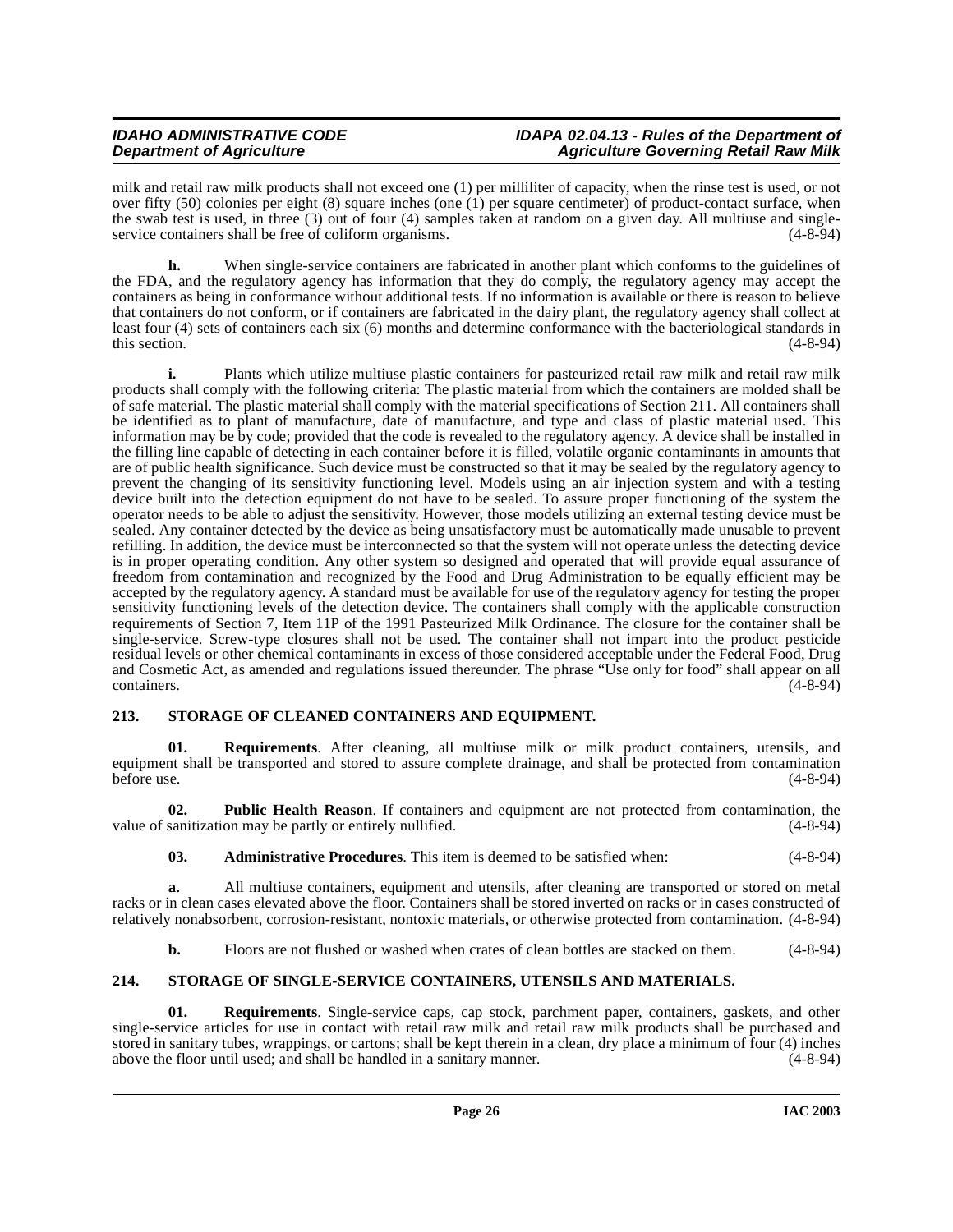**02. Public Health Reason**. Soiled or contaminated caps, parchment paper, gaskets, and single-service containers nullify the benefits of the safeguards prescribed throughout the ordinance. Packing the caps in tubes which remain unbroken until they are placed in the bottling machine is the best method of assuring cap cleanliness.(4-8-94)

**03. Administrative Procedures**. This item is deemed to be satisfied when: (4-8-94)

**a.** Single-service caps, cap stock, parchment paper, containers, gaskets, and other single-service articles for use in contact with retail raw milk and retail raw milk products are purchased and stored in sanitary tubes, wrappings, or cartons are kept in a clean dry place until used and are handled in a sanitary manner. (4-8-94)

**b.** Paperboard shipping containers used to encase plastic bags or unfilled containers are used only ess other methods are employed to protect the containers from contamination. (4-8-94) once unless other methods are employed to protect the containers from contamination. (4-8-94)

**c.** Tubes or cartons are not refilled with spilled caps, gaskets, or parchment papers. (4-8-94)

**d.** Cartons or boxes from which contents have been partially removed are kept closed.  $(4-8-94)$ 

**e.** Suitable cabinets are provided for storage of tubes after removal from the large outer box, and for storage of opened cartons, unless other satisfactory means are employed to protect the caps, closures, or containers.

(4-8-94)

# <span id="page-26-0"></span>**215. -- 216. (RESERVED).**

# <span id="page-26-2"></span><span id="page-26-1"></span>**217. COOLING OF MILK.**

**01. Requirements**. All raw milk shall be maintained at forty degrees Fahrenheit or five degrees Centigrade (40F or 5C) or less until packaged. All retail raw milk and retail raw milk products shall be stored at a temperature of forty degrees Fahrenheit or five degrees Centigrade (40F or 5C) or less. On delivery vehicles, the temperature of retail raw milk and retail raw milk products shall not exceed forty-five degrees Fahrenheit or seven degrees Centigrade (45F or 7C). Every room or tank in which retail raw milk or retail raw milk products are stored shall be equipped with an accurate thermometer. (4-8-94) shall be equipped with an accurate thermometer.

**02. Public Health Reason**. When milk is not cooled within a reasonable time after it is produced, its content will be materially increased.  $(4-8-94)$ bacterial content will be materially increased.

**03. Administrative Procedures**. This item is deemed to be satisfied when: (4-8-94)

**a.** All raw milk is maintained at forty degrees Fahrenheit or five degrees Centigrade (40F or 5C) or l packaged. (40F or 5C) or less until packaged.

**b.** All retail raw milk and retail raw milk products shall be stored at a temperature of forty degrees Fahrenheit or five degrees Centigrade (40F or 5C) or less. On delivery vehicles the temperature of retail raw milk and retail raw milk products shall not exceed forty-five degrees Fahrenheit or seven degrees Centigrade (45F or 7C).

 $(4-8-94)$ 

**c.** Each refrigerator room in which retail raw milk or retail raw milk products are stored is equipped with an indicating thermometer. Such thermometer shall be located in the warmest zone of the refrigerator room.

(4-8-94)

**d.** Each storage tank shall be equipped with an indicating thermometer the sensor of which shall be located to permit the registering of the temperature of the contents when the tank contains no more than twenty percent  $(20\%)$  of its calibrated capacity.  $(4-8-94)$ 

**e.** All surface coolers comply with the following specifications: The sections of open-surface coolers shall be so installed as to leave a gap of at least one-fourth  $(1/4 \text{ or } .25)$  inch between the header sections to permit easy cleaning. Where header ends are not completely enclosed within the cooler covers, condensation or leakage from the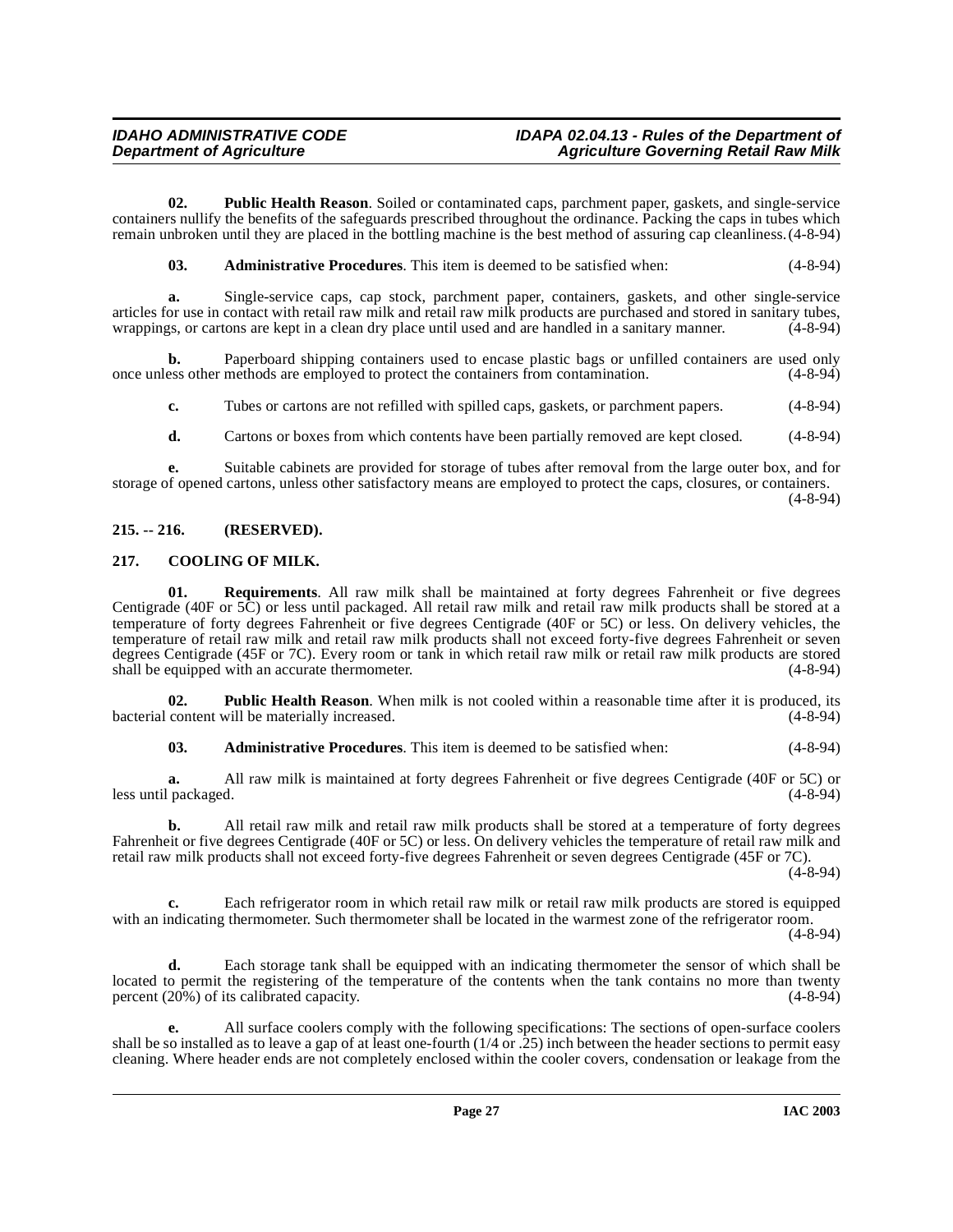headers shall be prevented from entering the retail raw milk or retail raw milk products by so shaping the exposed header faces, above and below all gaps, that condensation is directed away from the tubes, and by using deflectors at the bottom of the headers, or by shortening the bottom of the headers, or by shortening the bottom trough, or by some other approved method. The location of supports of cooler sections shall prevent drip from entering the retail raw milk or retail raw milk products. All open-surface coolers shall be provided with tight-fitting shields which protect the retail raw milk and retail raw milk products from contamination by flies, dust, drip, splash, or manual contact. (4-8-94)

**f.** Recirculated cold water which is used in coolers and exchangers, including those systems in which a freezing point depressant is used, is from a safe source and protected from contamination. Such water shall be tested semiannually and shall comply with the coliform standards of less than 1/100 ml. by the membrane filter technique or 2.2/100 ml. by the multiple tube fermentation technique. Recirculated water systems which become contaminated through repair work or otherwise shall be properly treated and tested before being returned to use. Freezing point depressants, when used in recirculating systems, shall be nontoxic. (4-8-94)

#### <span id="page-27-1"></span><span id="page-27-0"></span>**218. BOTTLING AND PACKAGING.**

**01. Requirements**. Bottling and packaging of retail raw milk and retail raw milk products shall be done on the premises where produced in approved mechanical equipment. (4-8-94)

**02. Public Health Reason**. Manual bottling or packaging is very apt to result in the exposure of the raw milk or raw milk products to contamination. The transfer of milk from the place of production to another plant for bottling subjects the product to unnecessary risks of contamination. bottling subjects the product to unnecessary risks of contamination.

**03. Administrative Procedures**. This item is deemed to be satisfied when: (4-8-94)

**a.** All retail raw milk and retail raw milk products are bottled and packaged on the premises where produced.  $(4-8-94)$ produced. (4-8-94)

**b.** All bottling or packaging is done on approved mechanical equipment. The term "approved mechanical equipment" shall not be interpreted to exclude manually operated machinery but is interpreted to exclude methods in which the bottling and capping devices are not integral in one system. (4-8-94) methods in which the bottling and capping devices are not integral in one system.

**c.** Bottling or packaging machines are designed to minimize the need for adjustment during operation. All pipes, connections, defoaming devices, and similar appurtenances shall comply with Sections 210 and 211.

(4-8-94)

**d.** Bottling or packaging machine supply tanks and bowls have covers which are constructed to prevent any contamination from reaching the inside of the filler tank or bowl. All covers shall be in place during operation. (4-8-94) operation. (4-8-94)

**e.** A drip deflector is installed on each filler valve. Such drip deflector shall be designed and adjusted to divert condensation away from the open container. (4-8-94)

**f.** Container infeed conveyors to automatic bottling or packaging machines have adequate overhead protect the bottles or packages from contamination. (4-8-94) shields to protect the bottles or packages from contamination.

Container fabricating materials, such as paper stock, foil, wax, plastic, etc., are handled in a nd protected against undue exposure during the package assembly operation. (4-8-94) sanitary manner and protected against undue exposure during the package assembly operation.

**h.** Bottling and packaging machine floats are designed to be adjustable without removing the cover. (4-8-94)

**i.** The filler pipe of all bottling and packaging machines have an apron or other approved device as close to the filler bowl as possible to prevent condensation or drip from reaching the inside of the filler bowl.(4-8-94)

**j.** Filling cylinders on packaging machines are protected from contamination by the use of overhead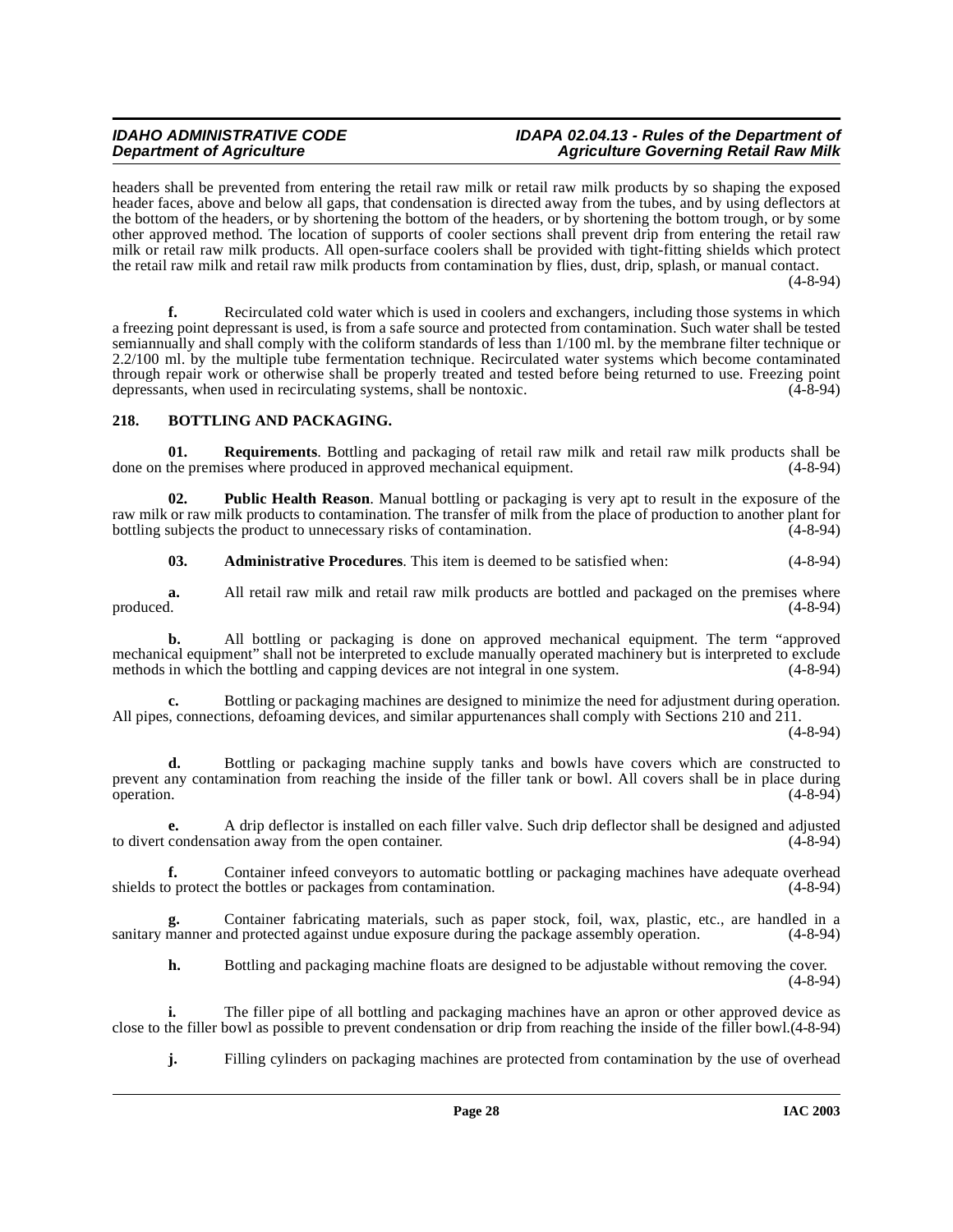shields. When any lubricant is applied to the filler pistons, cylinders, or other milk-contact surfaces, the lubricant shall be nontoxic, sterile, and shall be sparingly applied in a sanitary manner. (4-8-94) shall be nontoxic, sterile, and shall be sparingly applied in a sanitary manner.

# <span id="page-28-2"></span><span id="page-28-0"></span>**219. CAPPING.**

**01. Requirements**. Capping or closing of retail raw milk and retail raw milk product containers shall be done in a sanitary manner by approved mechanical capping or closing equipment. The cap or closure shall be designed and applied in such a manner that the pouring lip is protected to at least its largest diameter and, with regard to fluid product containers, removal cannot be made without detection. (4-8-94) to fluid product containers, removal cannot be made without detection.

**Public Health Reason**. Hand-capping exposes the milk to contamination. A cover extending over the pouring lip of the container protects it from contamination during subsequent handling, and prevents the sucking back into the bottle, by temperature contraction, of any contaminated liquid on the cap, including milk which has been forced out by temperature expansion and which may have become contaminated. Caps or closures that are applied in such a manner that they cannot be removed without detection help to assure the consumer that the milk and milk product have not been contaminated after packaging. (4-8-94)

**03. Administrative Procedures**. This item is deemed to be satisfied when: (4-8-94)

**a.** The capping or closing of retail raw milk and retail raw milk product containers is done in a sanitary manner on approved mechanical capping/closing equipment. The term "approved mechanical capping or closing equipment" shall not exclude manually operated machinery. Hand-capping shall be prohibited. (4-8-94) closing equipment" shall not exclude manually operated machinery. Hand-capping shall be prohibited.

**b.** All mechanical capping or closure mechanisms are designed to minimize the need for adjustment during operation. (4-8-94)

**c.** All milk from bottles and packages which have been imperfectly capped or closed is discarded. (4-8-94)

**d.** All caps and closures are designed and applied in such a manner that the pouring lip is protected to at least its largest diameter and, with respect to fluid product containers, removal cannot be made without detection. Single-service containers are so constructed that the product and the pouring and opening areas are protected from contamination during handling, storage and when the containers are initially opened. (4-8-94) contamination during handling, storage and when the containers are initially opened.

**e.** Caps and closures are handled in a sanitary manner. The first cap from each tube, the first cap(s) from each roll of cap or cover stock, and the first sheet of parchment or cover paper shall be discarded. The subsequent use of loose caps which are left in the cappers at the end of an operating period after removal from the cap<br>tubes shall be a violation of this item. tubes shall be a violation of this item.

# <span id="page-28-3"></span><span id="page-28-1"></span>**220. PERSONNEL -- CLEANLINESS.**

**01. Requirements**. Hands shall be thoroughly washed before commencing plant functions and as often as may be required to remove soil and contamination. No employee shall resume work after visiting the toilet room without thoroughly washing his hands. All persons, while engaged in the processing, handling, storage, or transportation of milk, milk products, containers, equipment, and utensils shall wear clean outer garments. All persons, while engaged in the processing of retail raw milk or retail raw milk products shall wear adequate hair coverings and shall not use tobacco. (4-8-94)

**02. Public Health Reason**. Clean clothing and clean hands, including clean fingernails, reduce the ty of milk, milk products, containers, and equipment becoming contaminated. (4-8-94) possibility of milk, milk products, containers, and equipment becoming contaminated.

**03. Administrative Procedures**. This item is deemed to be satisfied when: (4-8-94)

**a.** Hands are thoroughly washed before commencing plant functions and as often as may be required re soil and contamination. (4-8-94) to remove soil and contamination.

**b.** Each employee washes his hands following a visit to the toilet room and prior to resuming work.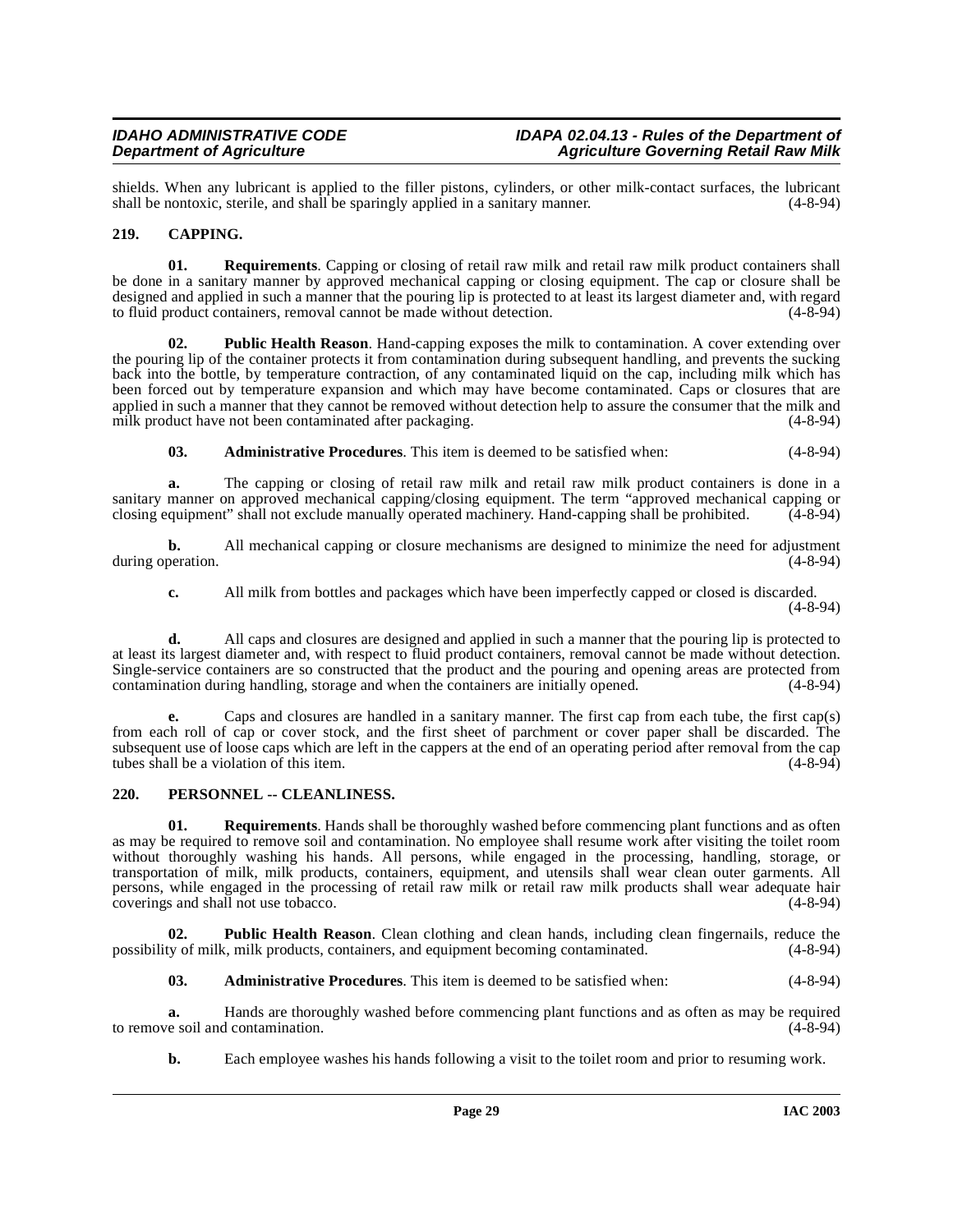(4-8-94)

**c.** All persons while engaged in the processing, handling, storage, or transportation of retail raw milk, retail raw milk products, containers, equipment, and utensils wear clean outer garments. (4-8-94)

**d.** Tobacco is not used by any person while engaged in the processing of retail raw milk or retail raw ducts and adequate head coverings are worn. (4-8-94) milk products and adequate head coverings are worn.

# <span id="page-29-0"></span>**221. -- 299. (RESERVED).**

# <span id="page-29-2"></span><span id="page-29-1"></span>**300. ANIMAL HEALTH.**

<span id="page-29-4"></span>**01. Requirements - Tuberculosis**. All retail raw milk shall be from cows which have been accredited as tuberculosis free or shall have passed an annual tuberculosis test. (4-8-94)

<span id="page-29-3"></span>**02. Requirements - Brucellosis**. All retail raw milk shall be from herds under a brucellosis eradication program using the milk ring testing program which is conducted at least twelve (12) times per year at approximately equal intervals, and all herds with positive milk ring results shall have the entire herd blood tested within two (2) days from the date of the laboratory ring tests. (4-8-94)

**03. Requirements - Other Diseases**. For diseases other than brucellosis and tuberculosis, the regulatory agency shall require such physical, chemical, or deems necessary. The diagnosis of other diseases in dairy cattle shall be based upon the findings of a licensed veterinarian or a veterinarian in the employ of an official agency.<br>Any diseased animal disclosed by such test(s) shall be disposed of as the regulatory agency directs. Any diseased animal disclosed by such test(s) shall be disposed of as the regulatory agency directs.

**04. Public Health Reason**. The health of the cow is a very important consideration, because a number of diseases of cattle, including tuberculosis, brucellosis, Q-fever, salmonellosis, staphylococcic infection, and streptococcic infection, may be transmitted to man through the medium of milk. The organisms of most of these diseases may get into the milk either directly from the udder, or indirectly through infected body discharges which may drop, splash, or be blown into the milk. The great reduction in the incidence of bovine tuberculosis in man indicates that the practice of good sanitation in animal husbandry, the testing of cattle and removal of the reactors from the herds, and the pasteurization of milk, have been effective in the control of this disease. The reservoir of bovine tuberculosis still exists, however; hence, constant vigilance against this disease must be continued by industry and health agencies.

**05. Administrative Procedures**. This item is deemed to be satisfied when: (4-8-94)

**a.** Any cow from which retail raw milk is to be sold shall have been tested for tuberculosis within thirty (30) days prior to offering milk for sale and retested annually thereafter. (4-8-94)

**b.** Any cow to be added to the milking herd, including heifers born and raised on the dairy premises, shall be tested for tuberculosis within thirty (30) days before milk from such cow is offered for sale. (4-8-94)

**c.** All tuberculin tests and retests shall be made, and any reactors disposed of, as approved by the U.S. ent of Agriculture at the time of the adoption of these rules. (4-8-94) Department of Agriculture at the time of the adoption of these rules.

**d.** A letter or a certificate identifying the animals tested, the date of injection, the date of reading of the test, and the results of the test signed by a U.S. Department of Agriculture accredited veterinarian, shall be evidence of compliance with the above requirements and shall be filed with the regulatory agency. (4-8-94)

**e.** Any cow from which retail raw milk is to be sold shall have shown negative (obtain Bureau of Animal Industry advice on vaccinated suspects) to the official blood test for brucellosis within thirty (30) days prior to the date such raw milk is offered for sale. (4-8-94)

**f.** Any cow that is added to the milking herd shall have shown negative to the official blood test for sis within thirty (30) days prior to the date retail raw milk from such cow is offered for sale. (4-8-94) brucellosis within thirty (30) days prior to the date retail raw milk from such cow is offered for sale.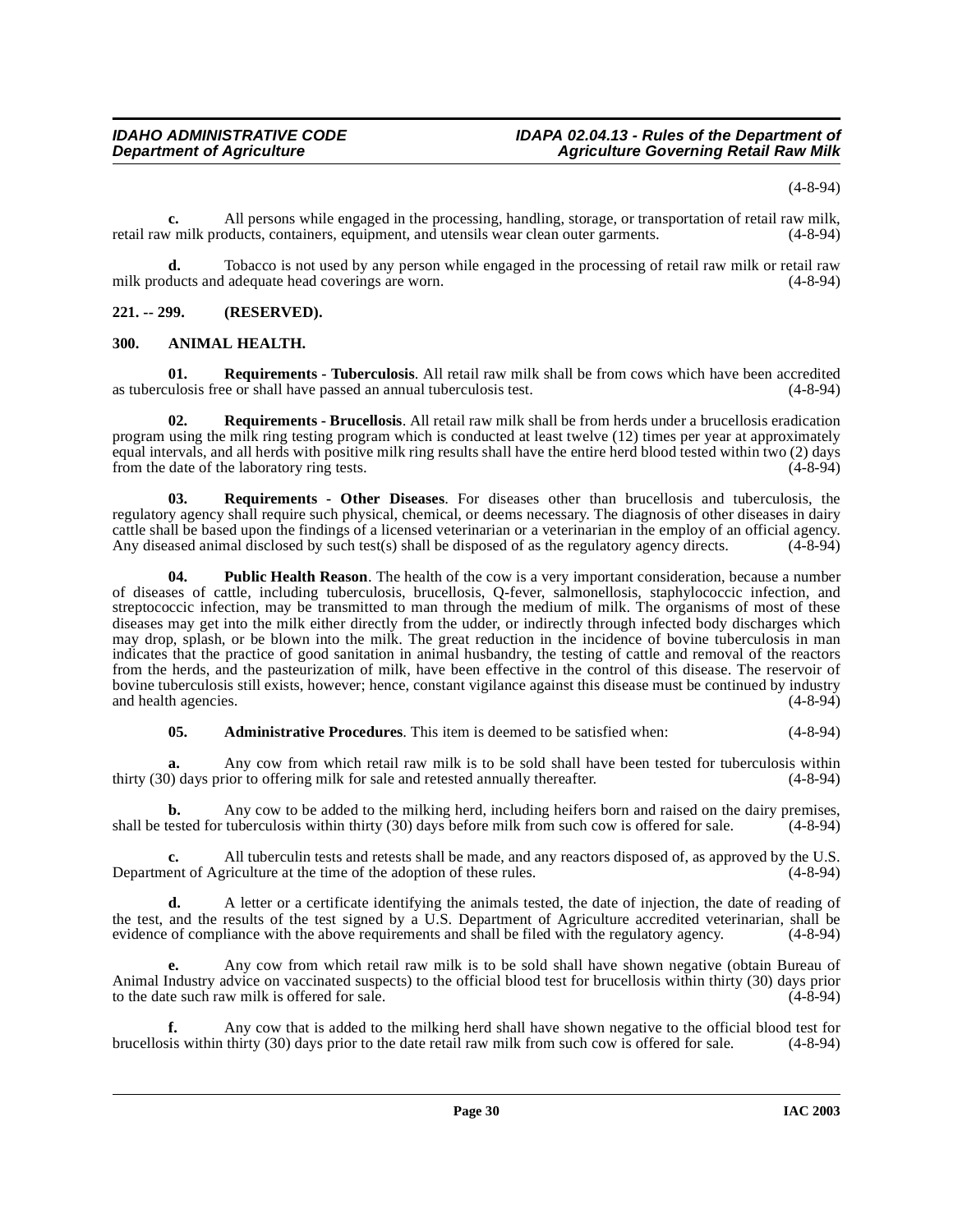**g.** The milk from every herd of cows producing milk to be sold as retail raw milk shall be tested at least twelve (12) times each year with the brucella ring test. If any such brucella ring test is suspicious for brucellosis, then within two (2) days each cow in the herd shall be tested with the blood test. (4-8-94) then within two  $(2)$  days each cow in the herd shall be tested with the blood test.

**h.** All brucellosis tests, retests, disposal of reactors, vaccination of calves and certification of herds and areas shall be in accordance with brucellosis eradication "Recommended Uniform Methods and Rules", as approved by the U.S. Department of Agriculture. All reactors disclosed on blood agglutination tests shall be separated immediately from the milking herd; the milk of these reactors shall not be used for human consumption. immediately from the milking herd; the milk of these reactors shall not be used for human consumption.

**i.** A certificate identifying each animal, signed by the veterinarian and the director of the laboratory making the test, shall be filed as directed by the regulatory agency; provided, that in the event the herd is subject to the milk ring test, the record shall be required to show only the date and results of such test. (4-8 milk ring test, the record shall be required to show only the date and results of such test.

**j.** All certificates and records of these required tuberculosis and brucellosis tests and examinations shall be kept on file where they can be readily examined by the health authority. Records shall be maintained for a minimum of three (3) years. The failure of the herd owner or operator to comply with these tuberculosis and brucellosis requirements shall result in immediate suspension of the permit. (4-8-94)

#### <span id="page-30-0"></span>**301. -- 599. (RESERVED).**

#### <span id="page-30-4"></span><span id="page-30-1"></span>**600. FUTURE DAIRY FARMS AND MILK PLANTS.**

Properly prepared plans for all milk houses, milking barns, stables and parlors, and bottling milk plants regulated under these rules which are hereafter constructed, reconstructed, or extensively altered shall be submitted to the regulatory agency for written approval before work is begun. (4-8-94) regulatory agency for written approval before work is begun.

#### <span id="page-30-2"></span>**601. -- 699. (RESERVED).**

#### <span id="page-30-6"></span><span id="page-30-3"></span>**700. PERSONNEL HEALTH AND HYGIENE.**

All dairy farm and bottling milk plant personnel shall maintain recommended standards for health and cleanliness and shall observe practices designed to promote sanitary conditions and to prevent contamination of milk and milk products. (4-8-94)

<span id="page-30-5"></span>**01. Health**. No person who has a disease which can be transmitted by milk or by direct person-toperson contact shall work on a dairy farm or in a milk plant. No person who is a carrier of organisms that cause such diseases, or is afflicted with a boil, infected wound, or acute respiratory infection, shall work on a dairy farm or in a milk plant where there is a likelihood that the person will contaminate milk or milk products with pathogenic organisms. These diseases and conditions include, but are not limited to: (4-8-94) organisms. These diseases and conditions include, but are not limited to:

| a. | Amebiasis;                                                       | $(4 - 8 - 94)$ |
|----|------------------------------------------------------------------|----------------|
| b. | Campylobacteriosis;                                              | $(4-8-94)$     |
| c. | Cholera:                                                         | $(4 - 8 - 94)$ |
| d. | Diarrhea (until common communicable causes have been ruled out); | $(4 - 8 - 94)$ |
| e. | Diphtheria;                                                      | $(4 - 8 - 94)$ |
| f. | Giardiasis;                                                      | $(4-8-94)$     |
| g. | Hepatitis A and type unspecified;                                | $(4-8-94)$     |
| h. | Salmonellosis (including typhoid fever);                         | $(4 - 8 - 94)$ |
| i. | Shigellosis;                                                     | $(4 - 8 - 94)$ |
| j. | Staphylococcal skin disease;                                     | $(4-8-94)$     |
|    |                                                                  |                |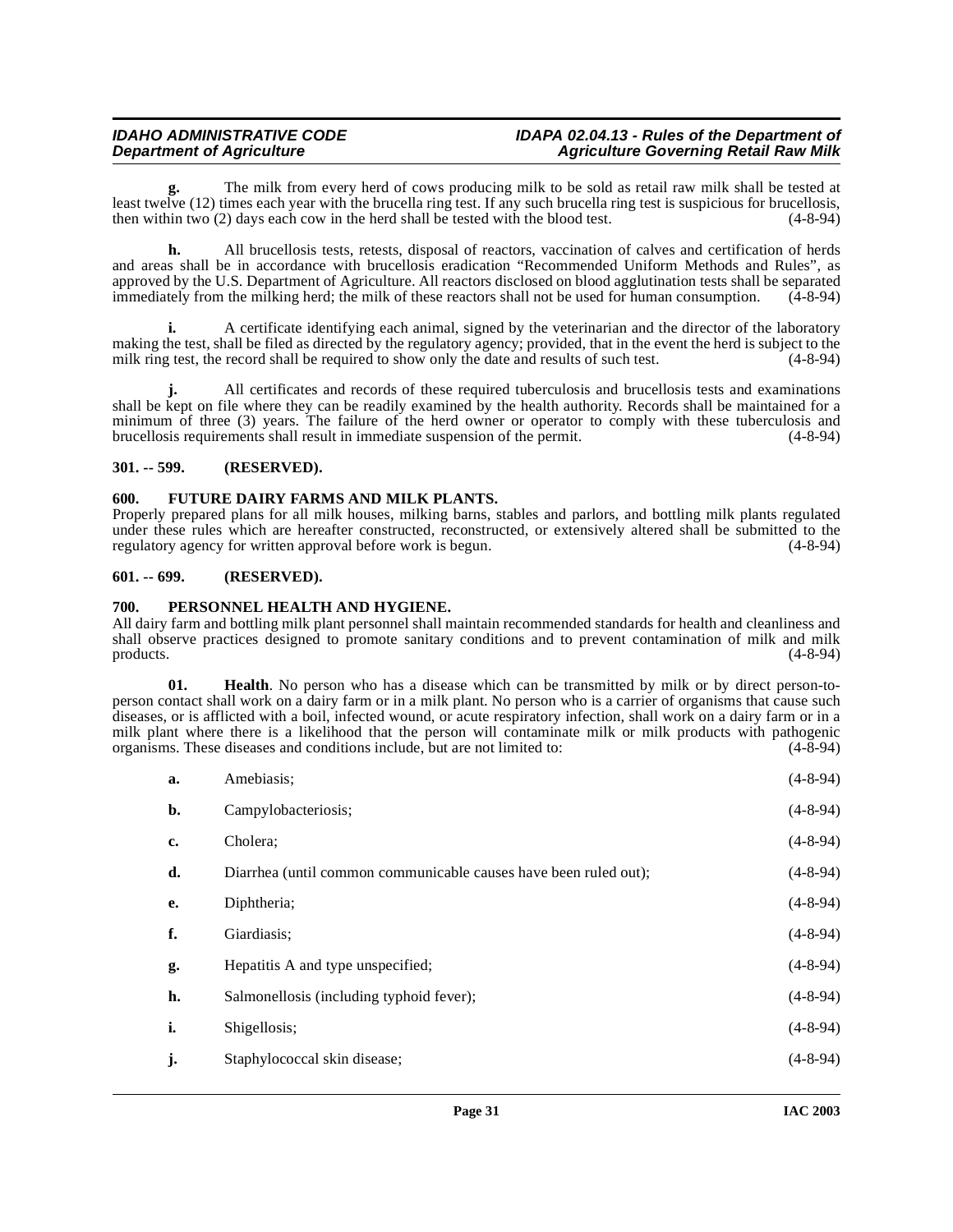| k. | Streptococcal skin disease;                         | $(4 - 8 - 94)$ |
|----|-----------------------------------------------------|----------------|
|    | Taeniasis (pork tapeworm);                          | $(4 - 8 - 94)$ |
| m. | Tuberculosis (Active);                              | $(4 - 8 - 94)$ |
| n. | Vomiting (until noninfectious cause is identified). | $(4 - 8 - 94)$ |

**02. Notification Of Authorities**. If the person in charge of the dairy farm or bottling milk plant has reason to suspect that any employee has a disease that is listed in Subsection 700.01, or is a carrier of a disease in a communicable form, he shall immediately notify the Director or the Director's designee and obtain guidance on the proper actions needed to protect the public health. (4-8-94) proper actions needed to protect the public health.

#### <span id="page-31-0"></span>**701. -- 899. (RESERVED).**

#### <span id="page-31-1"></span>**900. PENALTY.**

Any person who shall violate any of the provisions of these rules shall be subject to the penalties provided in Section 37-408, Idaho Code. (4-8-94)

<span id="page-31-2"></span>**901. -- 999. (RESERVED).**